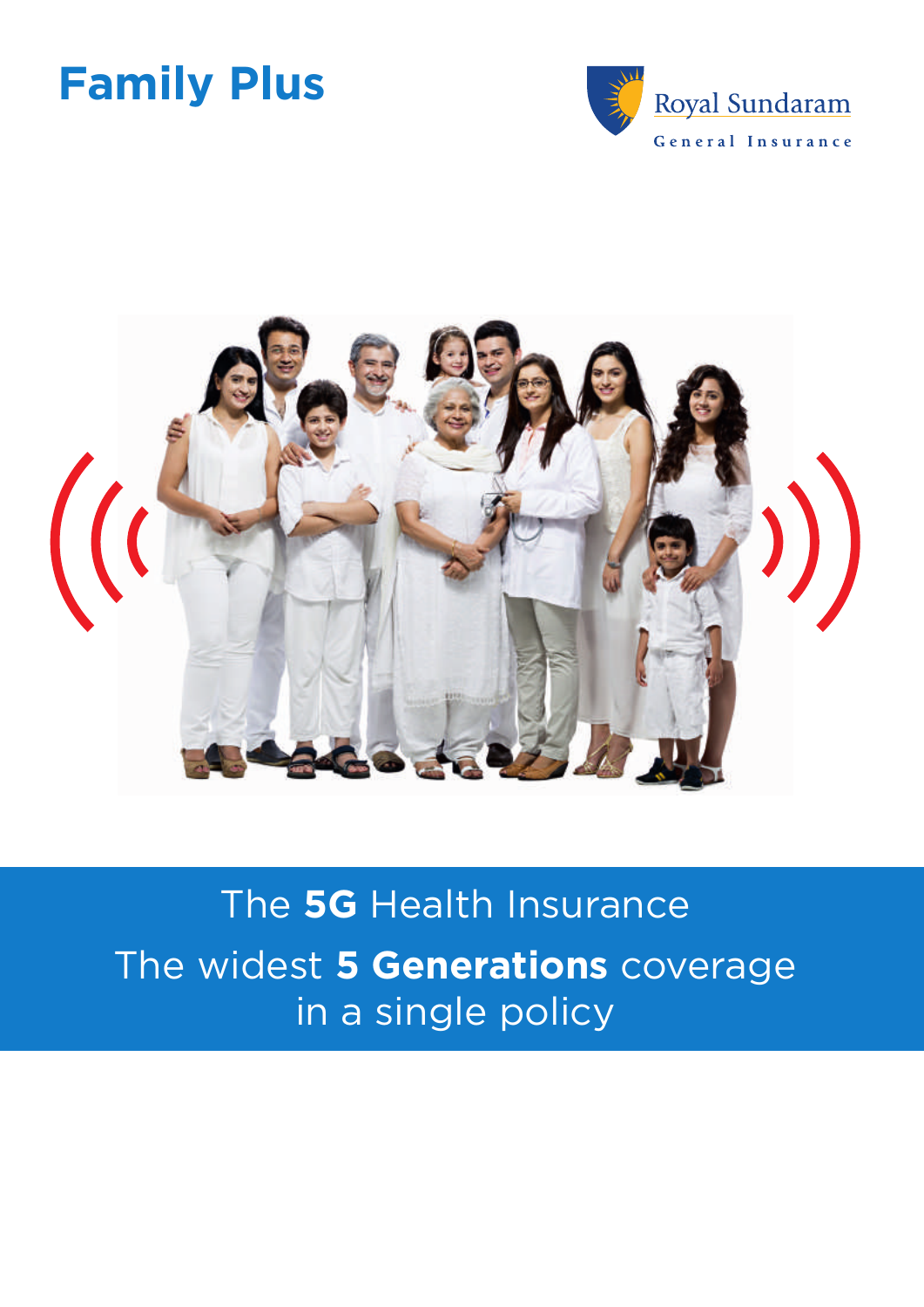

## **TABLE OF CONTENTS**

| 41 |
|----|
| 42 |
| 44 |

 $\overline{\mathbf{v}}$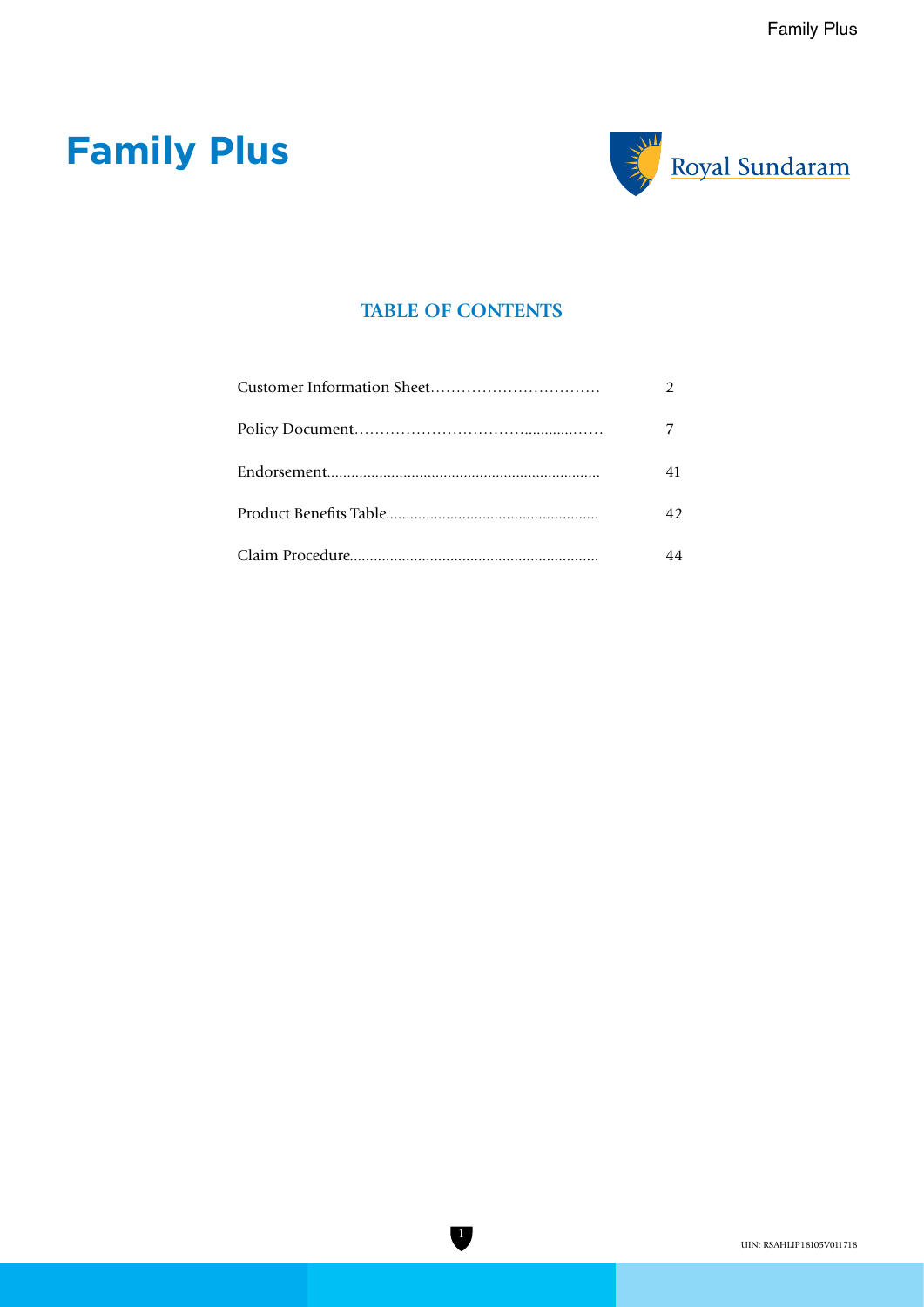## **CUSTOMER** INFORMATION SHEET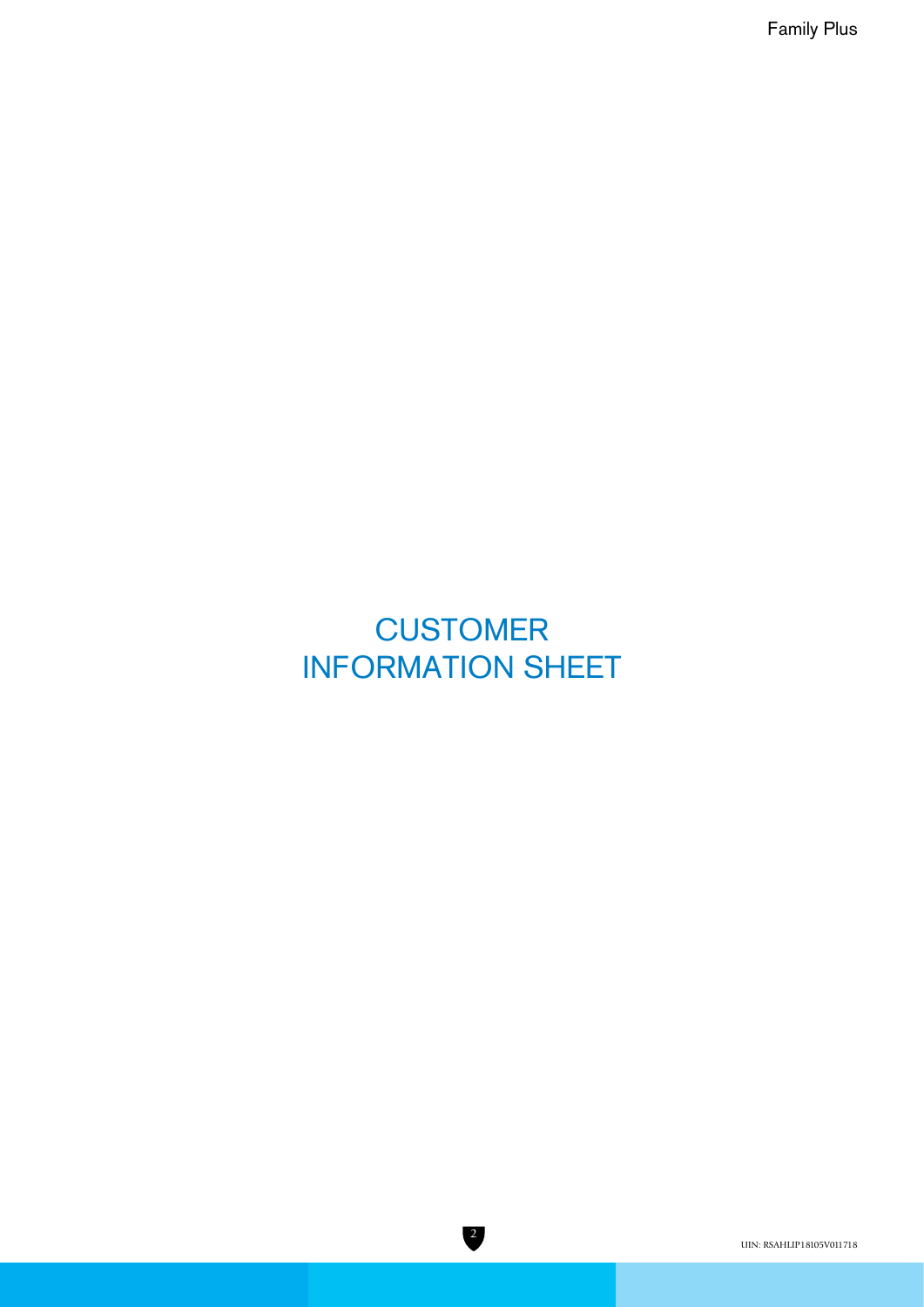## **FAMILY PLUS**

| <b>Customer Information Sheet</b>              |                                                                                                                                                                                                                                                                                                                                                                                                                                                                                                                                                                                                                                  |                                          |  |
|------------------------------------------------|----------------------------------------------------------------------------------------------------------------------------------------------------------------------------------------------------------------------------------------------------------------------------------------------------------------------------------------------------------------------------------------------------------------------------------------------------------------------------------------------------------------------------------------------------------------------------------------------------------------------------------|------------------------------------------|--|
| Description is illustrative and not exhaustive |                                                                                                                                                                                                                                                                                                                                                                                                                                                                                                                                                                                                                                  |                                          |  |
| Title                                          | Description                                                                                                                                                                                                                                                                                                                                                                                                                                                                                                                                                                                                                      | Refer to Policy<br><b>Section Number</b> |  |
| Product Name                                   | <b>Family Plus</b>                                                                                                                                                                                                                                                                                                                                                                                                                                                                                                                                                                                                               |                                          |  |
| What am I Covered<br>for                       | 1. Inpatient Care: Medical Expenses for Medical Practitioner's fees, Diagnostic tests, Medicines,<br>drugs and consumables, Nursing Charges, Operation Theatre charges, Intensive Care Unit<br>charges, Intravenous fluids, blood transfusion, injection administration charges, the cost of<br>prosthetics and other devices or equipment if implanted internally during a Surgical Procedure.                                                                                                                                                                                                                                  | 3.1                                      |  |
|                                                | 2. Pre-hospitalization Medical Expenses: Medical Expenses incurred due to Illness upto 60 days<br>immediately before admission to a hospital.                                                                                                                                                                                                                                                                                                                                                                                                                                                                                    | 3.2                                      |  |
|                                                | 3. Post-hospitalization Medical Expenses: Medical Expenses incurred due to Illness upto 90 days<br>immediately post discharge from Hospital.                                                                                                                                                                                                                                                                                                                                                                                                                                                                                     | 3.3                                      |  |
|                                                | 4. Day-Care Treatment: Medical Expenses for Day Care Treatments (including Chemotherapy,<br>Radiotherapy, Hemodialysis, any procedure which needs a period of specialized observation or<br>care after completion of the procedure) where such procedures are undertaken by an Insured<br>Person as an In-patient in a Hospital/Day Care Center for a continuous period of less than<br>24 hours. Any procedure undertaken on an OPD Treatment basis in a Hospital/Day Care Center<br>will not be covered. Pre and Post Hospitalization Medical expenses shall be payable for this<br>benefit. We cover all Day Care Procedures. | 3.4                                      |  |
|                                                | 5. Ambulance Cover: We will cover Reasonable & Customary Charges for ambulance expenses<br>incurred to transfer the Insured Person by surface transport following an Emergency to the<br>nearest Hospital. There is a sub-limit of Rs 4,000 per hospitalization.                                                                                                                                                                                                                                                                                                                                                                 | 3.5                                      |  |
|                                                | 6. Organ Donor Expenses: Medical Expenses for an organ donor's treatment for harvesting of the<br>organ.                                                                                                                                                                                                                                                                                                                                                                                                                                                                                                                         | 3.6                                      |  |
|                                                | 7. Domiciliary Hospitalization: Medical Expenses for medical treatment taken at home if the<br>treatment continues for an uninterrupted period of 3 days and the condition for which<br>treatment is taken would otherwise have necessitated hospitalization. Domiciliary<br>Hospitalization is applicable in case of (i) the attending medical practitioner confirms that the<br>insured person could not be transferred to a hospital or (ii) you satisfy us that a hospital bed<br>was unavailable.Pre-Hospitalization and Post-Hospitalization Medical expenses are payable.                                                 | 3.7                                      |  |
|                                                | 8. No Claim Bonus: 20% of base sum insured upto a max of 100% of base sum insured. If any of<br>the Insured claims in any Policy year, none of the Insured will get No Claim Bonus for that<br>Policy Year.                                                                                                                                                                                                                                                                                                                                                                                                                      | 3.8                                      |  |
|                                                | 9. Re-load of Sum Insured – We will provide a Re-load equal to 100% of Individual Base Sum<br>Insured of any one Insured Member once in a Policy Year, provided that:                                                                                                                                                                                                                                                                                                                                                                                                                                                            | 3.9                                      |  |
|                                                | a) the Base Sum Insured, No Claim Bonus (if any) and Floater Sum Insured is insufficient as a<br>result of previous claims in that Policy Year; AND                                                                                                                                                                                                                                                                                                                                                                                                                                                                              |                                          |  |
|                                                | b) The Re-load Sum Insured shall be activated in following conditions:                                                                                                                                                                                                                                                                                                                                                                                                                                                                                                                                                           |                                          |  |
|                                                | i. Re-load can get activated for same Insured Member in the same Policy year for different<br>illness/injury other than the illness/injury for which claim has already been paid in the<br>current Policy year and/or;                                                                                                                                                                                                                                                                                                                                                                                                           |                                          |  |
|                                                | ii. Re-load can get activated for different Insured Member in the same Policy year                                                                                                                                                                                                                                                                                                                                                                                                                                                                                                                                               |                                          |  |
|                                                | iii. Re-load benefit once activated for any one of the Insured Member and can be used jointly<br>or severally.                                                                                                                                                                                                                                                                                                                                                                                                                                                                                                                   |                                          |  |
|                                                | iv. Re-load once activated for any one of the Insured Member will not get activated again for<br>another Insured Member in the same Policy Year.                                                                                                                                                                                                                                                                                                                                                                                                                                                                                 |                                          |  |
|                                                | c) If the Re-load Sum Insured is not utilised in a Policy Year, it shall not be carried forward to<br>any subsequent Policy Year.                                                                                                                                                                                                                                                                                                                                                                                                                                                                                                | 3.10                                     |  |
|                                                | 10. Ayush Treatment - We will cover medical expenses for Alternative Treatment taken in<br>government hospital or in any institute recognized by the government and /or accredited by the<br>Quality Council of India, upto the limit specified.                                                                                                                                                                                                                                                                                                                                                                                 |                                          |  |
|                                                | 11. Vaccination in case of Animal Bite -We will cover medical expenses for OPD treatment for vac<br>cination or immunization for treatment post an animal bite.                                                                                                                                                                                                                                                                                                                                                                                                                                                                  | 3.11                                     |  |
|                                                | 12. Health Check-up - Cost of an annual health check-up for prescribed tests subject to renewal of<br>the policy. This benefit is over and above the Base Sum Insured                                                                                                                                                                                                                                                                                                                                                                                                                                                            | 3.12                                     |  |
|                                                | 13. Preventive Healthcare & Wellness - Provide various preventive healthcare & wellness related<br>activities like health related articles, access to various preferred health maintenance network to<br>maintain your health status.                                                                                                                                                                                                                                                                                                                                                                                            | 3.13                                     |  |
|                                                |                                                                                                                                                                                                                                                                                                                                                                                                                                                                                                                                                                                                                                  |                                          |  |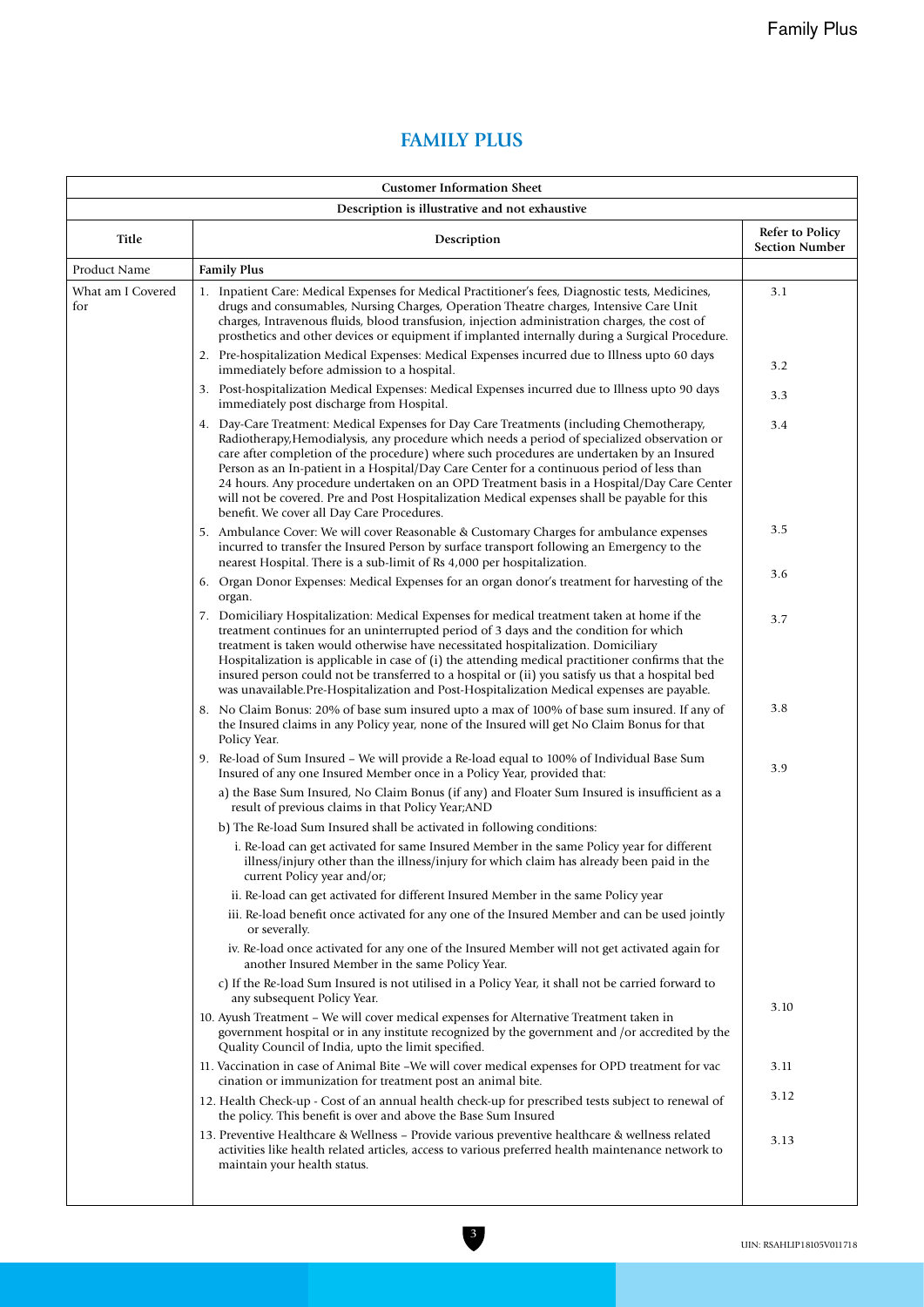|                                                    | 14. Second Opinion for Critical Illness – Available once during Policy period for 11 critical illness. It<br>is available once in a Policy Year and once during the Lifetime of an Insured Person for same<br>llness.                                                                                                                                                                                                                                                                                                                                                                                                                                                                                                                                                                                                                                                                                                                                                                                                                                                                                                                                                                                                                                                                                | 3.14                       |
|----------------------------------------------------|------------------------------------------------------------------------------------------------------------------------------------------------------------------------------------------------------------------------------------------------------------------------------------------------------------------------------------------------------------------------------------------------------------------------------------------------------------------------------------------------------------------------------------------------------------------------------------------------------------------------------------------------------------------------------------------------------------------------------------------------------------------------------------------------------------------------------------------------------------------------------------------------------------------------------------------------------------------------------------------------------------------------------------------------------------------------------------------------------------------------------------------------------------------------------------------------------------------------------------------------------------------------------------------------------|----------------------------|
|                                                    | Critical illnesses covered: Cancer, First Heart Attack, Open Chest CABG, Open Heart<br>Replacement or Repair of Heart Valves, Coma, Kidney Failure, Stroke, Major Organ/Bone<br>Marrow Transplant, Permanent paralysis of Limbs, Motor Neurone Disease & Multiple Sclerosis.                                                                                                                                                                                                                                                                                                                                                                                                                                                                                                                                                                                                                                                                                                                                                                                                                                                                                                                                                                                                                         |                            |
|                                                    | 15. Emergency Domestic Evacuation- Available once during Policy Period in case of medical<br>emergency and on advise of treating doctor. Covered upto Rs.1lac and will be part of overall<br>Sum Insured. This benefit is payable only for bed to bed transfer of the patient who is in life<br>threatening condition.                                                                                                                                                                                                                                                                                                                                                                                                                                                                                                                                                                                                                                                                                                                                                                                                                                                                                                                                                                               | 3.15                       |
|                                                    | 16. Maternity Benefits: Medical Expenses for the delivery of a child, where atleast two adult<br>members are covered, after a waiting period of 2 years, subject to a maximum of Rs. 50,000 per<br>delivery. Maternity benefits are paid only for two deliveries for each female member covered<br>during the lifetime of the Policy including any of its renewals.                                                                                                                                                                                                                                                                                                                                                                                                                                                                                                                                                                                                                                                                                                                                                                                                                                                                                                                                  | 3.16                       |
|                                                    | Miscarriage will not be payable as a part of Maternity Benefit Claim.                                                                                                                                                                                                                                                                                                                                                                                                                                                                                                                                                                                                                                                                                                                                                                                                                                                                                                                                                                                                                                                                                                                                                                                                                                |                            |
|                                                    | Miscarriage can occur as a result of:                                                                                                                                                                                                                                                                                                                                                                                                                                                                                                                                                                                                                                                                                                                                                                                                                                                                                                                                                                                                                                                                                                                                                                                                                                                                |                            |
|                                                    | i. Accident                                                                                                                                                                                                                                                                                                                                                                                                                                                                                                                                                                                                                                                                                                                                                                                                                                                                                                                                                                                                                                                                                                                                                                                                                                                                                          |                            |
|                                                    | ii.Internal Injury/Sickness/stress                                                                                                                                                                                                                                                                                                                                                                                                                                                                                                                                                                                                                                                                                                                                                                                                                                                                                                                                                                                                                                                                                                                                                                                                                                                                   |                            |
|                                                    | If Miscarriage happens due to an internal injury/sickness/stress, it is not payable. However, it is<br>payable when Miscarriage happens due to an accident.                                                                                                                                                                                                                                                                                                                                                                                                                                                                                                                                                                                                                                                                                                                                                                                                                                                                                                                                                                                                                                                                                                                                          |                            |
|                                                    | New Born Baby: New born baby will be covered as an insured person from birth (for the policy<br>year in which the baby is born), if the Maternity Benefits claim has been accepted. This benefit is<br>subject to maximum of Base Sum Insured.                                                                                                                                                                                                                                                                                                                                                                                                                                                                                                                                                                                                                                                                                                                                                                                                                                                                                                                                                                                                                                                       |                            |
|                                                    | Vaccination expenses of the new born baby will also be covered for the first year, subject to<br>renewal of the policy. The sub-limit for this benefit is Rs10,000.                                                                                                                                                                                                                                                                                                                                                                                                                                                                                                                                                                                                                                                                                                                                                                                                                                                                                                                                                                                                                                                                                                                                  | 3.17                       |
|                                                    | 17. Nutrition allowance for mother post discharge                                                                                                                                                                                                                                                                                                                                                                                                                                                                                                                                                                                                                                                                                                                                                                                                                                                                                                                                                                                                                                                                                                                                                                                                                                                    |                            |
|                                                    | We will provide Nutrition allowance for mother post-delivery of the child. This benefit is<br>available in the form a fixed benefit and maximum liability under this section have been<br>mentioned under Product Benefit table. This benefit is payable only if we accept the claim made<br>under the Maternity Benefit. This benefit is subject to maximum of Rs. 10,000. This benefit is<br>payable after two months of discharge from the hospital.                                                                                                                                                                                                                                                                                                                                                                                                                                                                                                                                                                                                                                                                                                                                                                                                                                              |                            |
|                                                    | Additional Optional Benefits at the Customer level (these will be offered to the final insured as<br>optional coverage)                                                                                                                                                                                                                                                                                                                                                                                                                                                                                                                                                                                                                                                                                                                                                                                                                                                                                                                                                                                                                                                                                                                                                                              |                            |
|                                                    | 1. Hospital Cash - If the Insured Person is Hospitalised and if We have accepted an In-patient<br>Hospitalization claim, We will pay the Hospital Cash amount specified in the Product Benefits<br>Table for each continuous and completed period of 24 hours of Hospitalisation provided that:                                                                                                                                                                                                                                                                                                                                                                                                                                                                                                                                                                                                                                                                                                                                                                                                                                                                                                                                                                                                      | Optional<br>Endorsements-1 |
|                                                    | i. The Insured Person should have been Hospitalized for a minimum period of 48 hours<br>continuously;                                                                                                                                                                                                                                                                                                                                                                                                                                                                                                                                                                                                                                                                                                                                                                                                                                                                                                                                                                                                                                                                                                                                                                                                |                            |
|                                                    | ii. We will make payment under this endorsement in respect of an Insured Person upto 30 days of<br>Hospitalisation in total under any Policy Year.                                                                                                                                                                                                                                                                                                                                                                                                                                                                                                                                                                                                                                                                                                                                                                                                                                                                                                                                                                                                                                                                                                                                                   |                            |
|                                                    | Claims Payable under this benefit will be maximum of Rs. 60,000 per Insured for a period of<br>30 days hospitalization.                                                                                                                                                                                                                                                                                                                                                                                                                                                                                                                                                                                                                                                                                                                                                                                                                                                                                                                                                                                                                                                                                                                                                                              |                            |
| What are the major<br>exclusions in the<br>policy: | Addictive conditions and disorders; Adventurous or Hazardous Sports; Ageing and puberty;<br>Alternative Treatment; Ancillary Hospital Charges; Artificial life maintenance; Charges for Medical<br>Papers; Circumcision; Conflict and Disaster; Congenital conditions; Convalescence and<br>Rehabilitation; Cosmetic surgery; Dental/oral treatment; Drugs and dressings for OPD Treatment or<br>take-home use; Eyesight; Health hydros, nature cure, wellness clinics etc.; HIV and AIDS; Hereditary<br>conditions (specified); Hospitalization undertaken for observation or for investigations only; Items<br>of personal comfort and convenience; Psychiatric and Psychosomatic Conditions; Obesity; OPD<br>Treatment; Preventive care; Reproductive Medicine; Self-inflicted injuries; Sexual problems and<br>gender issues; Sexually transmitted diseases; Sleep disorders; Speech disorders; Stem Cell<br>Implantation; Treatment for Alopecia; Treatment for developmental problems; Treatment received<br>outside India; Unproven/Experimental Treatment; Unrecognized physician or Hospital; Unrelated<br>diagnostic, X-ray or laboratory examinations; Unlawful Activity; Any costs or expenses specified in<br>the List of Expenses Generally Excluded as Annexure II in Policy Wording. | 4 (d) i to xxxviii         |
|                                                    |                                                                                                                                                                                                                                                                                                                                                                                                                                                                                                                                                                                                                                                                                                                                                                                                                                                                                                                                                                                                                                                                                                                                                                                                                                                                                                      |                            |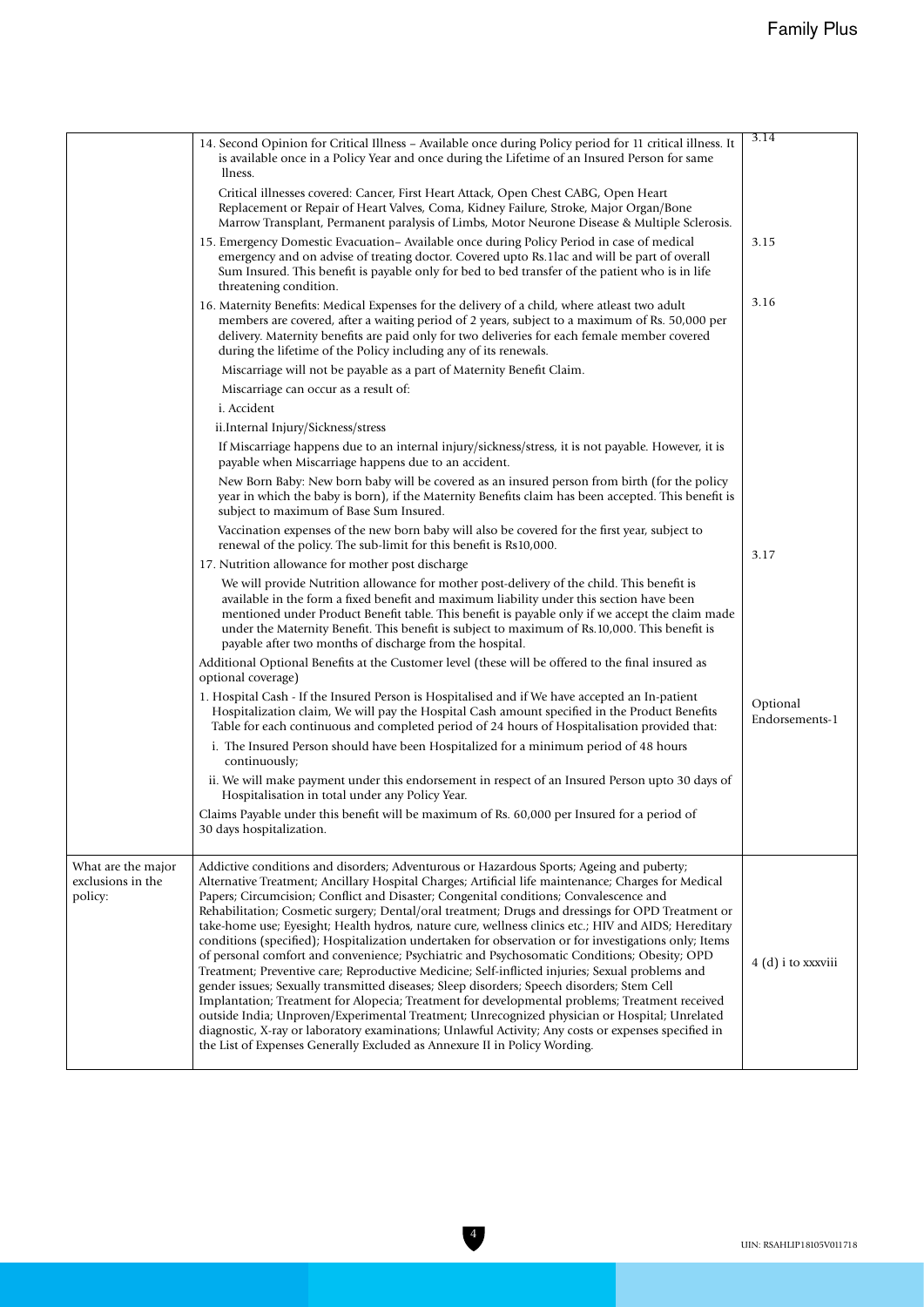| <b>Waiting Period</b> | • 30 days Initial Waiting Period for all illnesses except any accidents.                                                                                                                                                                                                                                                                                                                                                                                                                                                                                                                                                                                                                                                                                                                                                                         |        |        |        | 4(a)(i) |
|-----------------------|--------------------------------------------------------------------------------------------------------------------------------------------------------------------------------------------------------------------------------------------------------------------------------------------------------------------------------------------------------------------------------------------------------------------------------------------------------------------------------------------------------------------------------------------------------------------------------------------------------------------------------------------------------------------------------------------------------------------------------------------------------------------------------------------------------------------------------------------------|--------|--------|--------|---------|
|                       | • Waiting period for Pre-existing Diseases cover: 36 months                                                                                                                                                                                                                                                                                                                                                                                                                                                                                                                                                                                                                                                                                                                                                                                      |        |        | 4(b)   |         |
|                       | For Pre-existing Diseases to which Portability benefit was extended, recalculated waiting periods<br>and Sum Insured limits are presented in the Schedule                                                                                                                                                                                                                                                                                                                                                                                                                                                                                                                                                                                                                                                                                        |        |        |        |         |
|                       | • 2 years specific waiting period for the following 17 conditions: • Stones in billiary and urinary<br>systems • Lumps / cysts / nodules / polyps / internal tumours • Gastric and Duodenal Ulcers<br>• Surgery on tonsils /adenoids • Osteoarthrosis / Arthritis / Gout / Rheumatism / Spondylosis /<br>Spondylitis / Intervertebral Disc Prolapse • Cataract • Fissure / Fistula / Hemorrhoids • Hernia /<br>Hydrocele • Chronic Renal Failure or end stage Renal Failure • Sinusitis / Deviated Nasal Septum<br>Tympanoplasty / Chronic Suppurative Otitis Media • Benign Prostatic Hypertrophy • Knee/<br>Hip Joint replacement • Dilatation and Curettage • Varicose veins • Dysfunctional Uterine<br>Bleeding / Fibroids / Prolapse Uterus / Endometriosis • Diabetes and related complications •<br>Hysterectomy for any benign disorder. |        |        | 4(c)   |         |
|                       | There may be an explicit mention of certain Pre Existing Disease conditions in Schedule of<br>Insurance on basis of Your declaration in the Proposal Form and/or discovered by us during the<br>process of Medical Underwriting.                                                                                                                                                                                                                                                                                                                                                                                                                                                                                                                                                                                                                 |        |        |        |         |
| Payout Basis          | Cashless facility or reimbursement of covered expenses up to specified limits.                                                                                                                                                                                                                                                                                                                                                                                                                                                                                                                                                                                                                                                                                                                                                                   |        |        |        |         |
| Cost Sharing          | NA                                                                                                                                                                                                                                                                                                                                                                                                                                                                                                                                                                                                                                                                                                                                                                                                                                               |        |        |        |         |
| Renewal Conditions    | • This is a life-long renewal product on mutual consent subject to application of Renewal and<br>realization of renewal premium                                                                                                                                                                                                                                                                                                                                                                                                                                                                                                                                                                                                                                                                                                                  |        |        |        |         |
|                       | • The Waiting Periods mentioned in the Policy wording will get reduced by 1 year with every<br>continuous renewal of your Family Plus Policy.                                                                                                                                                                                                                                                                                                                                                                                                                                                                                                                                                                                                                                                                                                    |        |        |        | 6(p)    |
|                       | • There is no maximum cover ceasing age in this Policy.                                                                                                                                                                                                                                                                                                                                                                                                                                                                                                                                                                                                                                                                                                                                                                                          |        |        |        |         |
|                       | • Renewal premium is subject to change with prior approval from IRDAI.                                                                                                                                                                                                                                                                                                                                                                                                                                                                                                                                                                                                                                                                                                                                                                           |        |        |        |         |
|                       | • Underwriting will be done at the inception of first policy.                                                                                                                                                                                                                                                                                                                                                                                                                                                                                                                                                                                                                                                                                                                                                                                    |        |        |        |         |
|                       | • Alterations in the policy such as Increase/ decrease in Sum Insured or Change in Plan/Product,<br>addition/deletion of members, addition deletion of Medical Condition will be allowed at the<br>time of Renewal of the Policy. Any request for acceptance of changes on renewal will be subject<br>to underwriting. The terms and conditions of the existing policy will not be altered                                                                                                                                                                                                                                                                                                                                                                                                                                                       |        |        |        |         |
|                       | • We will allow a grace period of 45 days from the due date of the renewal premium for payment                                                                                                                                                                                                                                                                                                                                                                                                                                                                                                                                                                                                                                                                                                                                                   |        |        |        |         |
|                       | to us.<br>• Renewal of the Policy will not ordinarily be denied other than on grounds of moral hazard, mis<br>representation, fraud, non-disclosure or non-cooperation from the insured                                                                                                                                                                                                                                                                                                                                                                                                                                                                                                                                                                                                                                                          |        |        |        |         |
| Renewal Benefits:     | • No Claim Bonus: 20% of base sum insured upto a max of 100% of base sum insured. If any of                                                                                                                                                                                                                                                                                                                                                                                                                                                                                                                                                                                                                                                                                                                                                      |        |        |        |         |
|                       | the Insured claims in any Policy year, none of the Insured will get No Claim Bonus for that Policy<br>Year.                                                                                                                                                                                                                                                                                                                                                                                                                                                                                                                                                                                                                                                                                                                                      |        |        |        |         |
|                       | • Health Check-up - Cost of an annual health check-up for prescribed tests subject to renewal of<br>the policy. This benefit is over and above the Base Sum Insured.                                                                                                                                                                                                                                                                                                                                                                                                                                                                                                                                                                                                                                                                             |        |        |        |         |
| Cancellation          | You may terminate this Policy during the Policy Period by giving Us at least 30 days prior written<br>notice. We shall cancel the Policy and refund the premium for the balance of the Policy Period in<br>accordance with the table below provided that no claim has been made under the Policy by or on<br>behalf of any Insured Person.                                                                                                                                                                                                                                                                                                                                                                                                                                                                                                       |        |        |        |         |
|                       | Cancellation date upto (x months) from the<br>Policy Period Start Date                                                                                                                                                                                                                                                                                                                                                                                                                                                                                                                                                                                                                                                                                                                                                                           | 1 Year | 2 Year | 3 Year |         |
|                       | Upto 1 month                                                                                                                                                                                                                                                                                                                                                                                                                                                                                                                                                                                                                                                                                                                                                                                                                                     | 75%    | 87%    | 91%    |         |
|                       | Upto 3 months                                                                                                                                                                                                                                                                                                                                                                                                                                                                                                                                                                                                                                                                                                                                                                                                                                    | 50%    | 74%    | 82%    |         |
|                       | Upto 6 months                                                                                                                                                                                                                                                                                                                                                                                                                                                                                                                                                                                                                                                                                                                                                                                                                                    | 25%    | 61.5%  | 73.5%  | 6(j)    |
|                       | Upto 12 months                                                                                                                                                                                                                                                                                                                                                                                                                                                                                                                                                                                                                                                                                                                                                                                                                                   | 0%     | 48.5%  | 64.5%  |         |
|                       | Upto 15 months                                                                                                                                                                                                                                                                                                                                                                                                                                                                                                                                                                                                                                                                                                                                                                                                                                   | NA     | 24.5%  | 47%    |         |
|                       | Upto 18 months                                                                                                                                                                                                                                                                                                                                                                                                                                                                                                                                                                                                                                                                                                                                                                                                                                   | NA     | 12%    | 38.5%  |         |
|                       | Upto 24 months                                                                                                                                                                                                                                                                                                                                                                                                                                                                                                                                                                                                                                                                                                                                                                                                                                   | NA     | 0%     | 30%    |         |
|                       | Upto 30 months                                                                                                                                                                                                                                                                                                                                                                                                                                                                                                                                                                                                                                                                                                                                                                                                                                   | NA     | NA     | 8%     |         |
|                       | Beyond 30 months                                                                                                                                                                                                                                                                                                                                                                                                                                                                                                                                                                                                                                                                                                                                                                                                                                 | NA     | NA     | 0%     |         |
|                       |                                                                                                                                                                                                                                                                                                                                                                                                                                                                                                                                                                                                                                                                                                                                                                                                                                                  |        |        |        |         |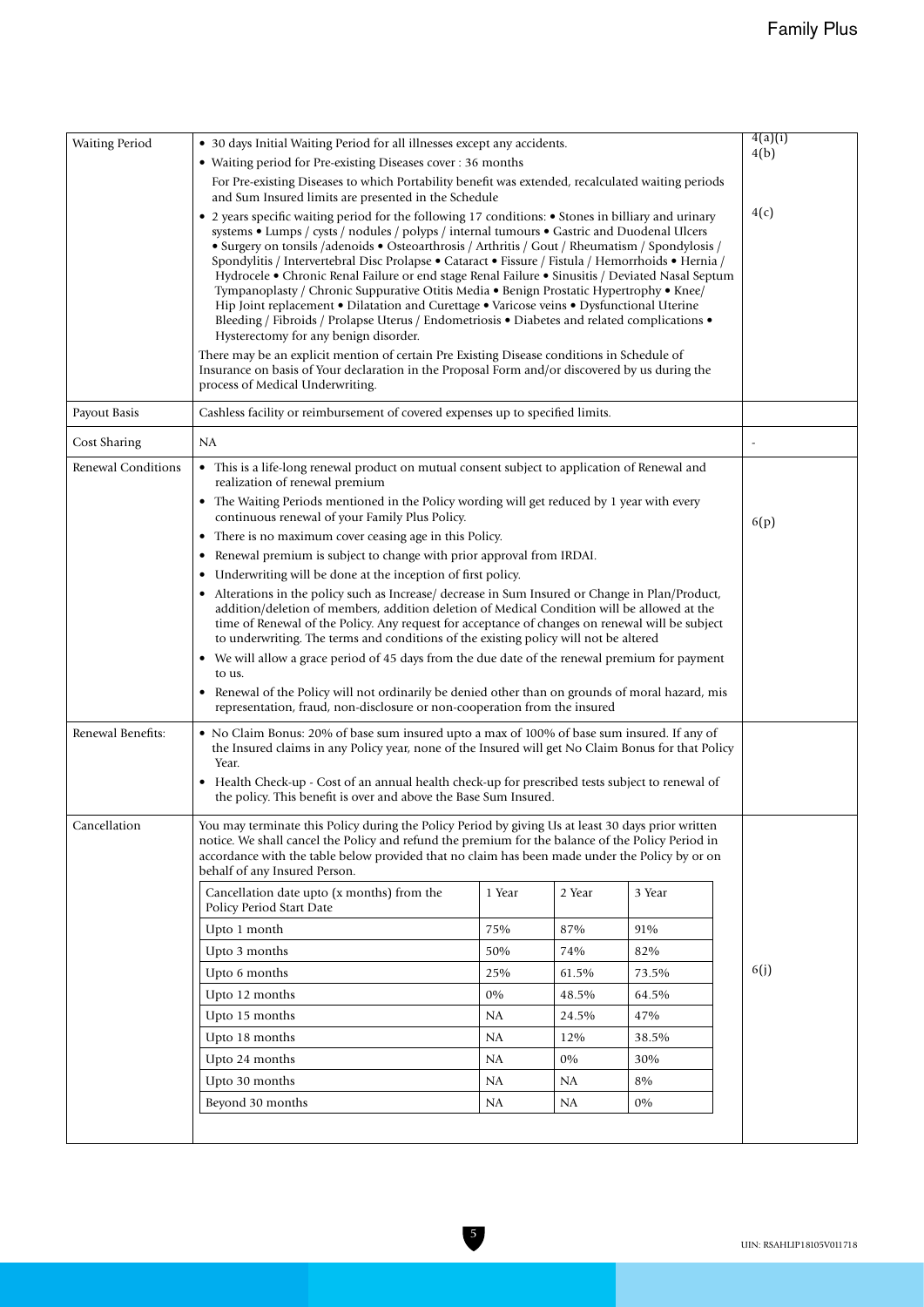|               | We may terminate this Policy during the Policy Period by sending 30 days prior written notice to<br>Your address shown in the Schedule without refund of premium if:                                                                                                                                                                                                                                                                                                                    |  |
|---------------|-----------------------------------------------------------------------------------------------------------------------------------------------------------------------------------------------------------------------------------------------------------------------------------------------------------------------------------------------------------------------------------------------------------------------------------------------------------------------------------------|--|
|               | You or any Insured Person or any person acting on behalf of either has acted in a dishonest or<br>fraudulent manner under or in relation to this Policy; and/or                                                                                                                                                                                                                                                                                                                         |  |
|               | ii. You or any Insured Person has not disclosed any true, complete and all correct facts in relation<br>to the Policy; and/or                                                                                                                                                                                                                                                                                                                                                           |  |
|               | iii. Continuance of the Policy poses a moral hazard                                                                                                                                                                                                                                                                                                                                                                                                                                     |  |
|               | For avoidance of doubt, it is clarified that no claims shall be admitted and/or paid during the notice<br>period by Us in relation to the Policy.                                                                                                                                                                                                                                                                                                                                       |  |
|               | Free Look Period: A period of 15 days (30 days for Telesales, Online and Web aggregators) from the<br>date of receipt of the policy document is available to review the terms and conditions of this policy.<br>You have the option of returning the policy stating the reasons for cancellation and We will refund<br>the premium paid by them after deducting the amounts spent on any medical checkup, stamp duty<br>charges and proportionate risk premium for the period on cover. |  |
| Policy Tenure | 1 year $/$ 2 years $/$ 3 years                                                                                                                                                                                                                                                                                                                                                                                                                                                          |  |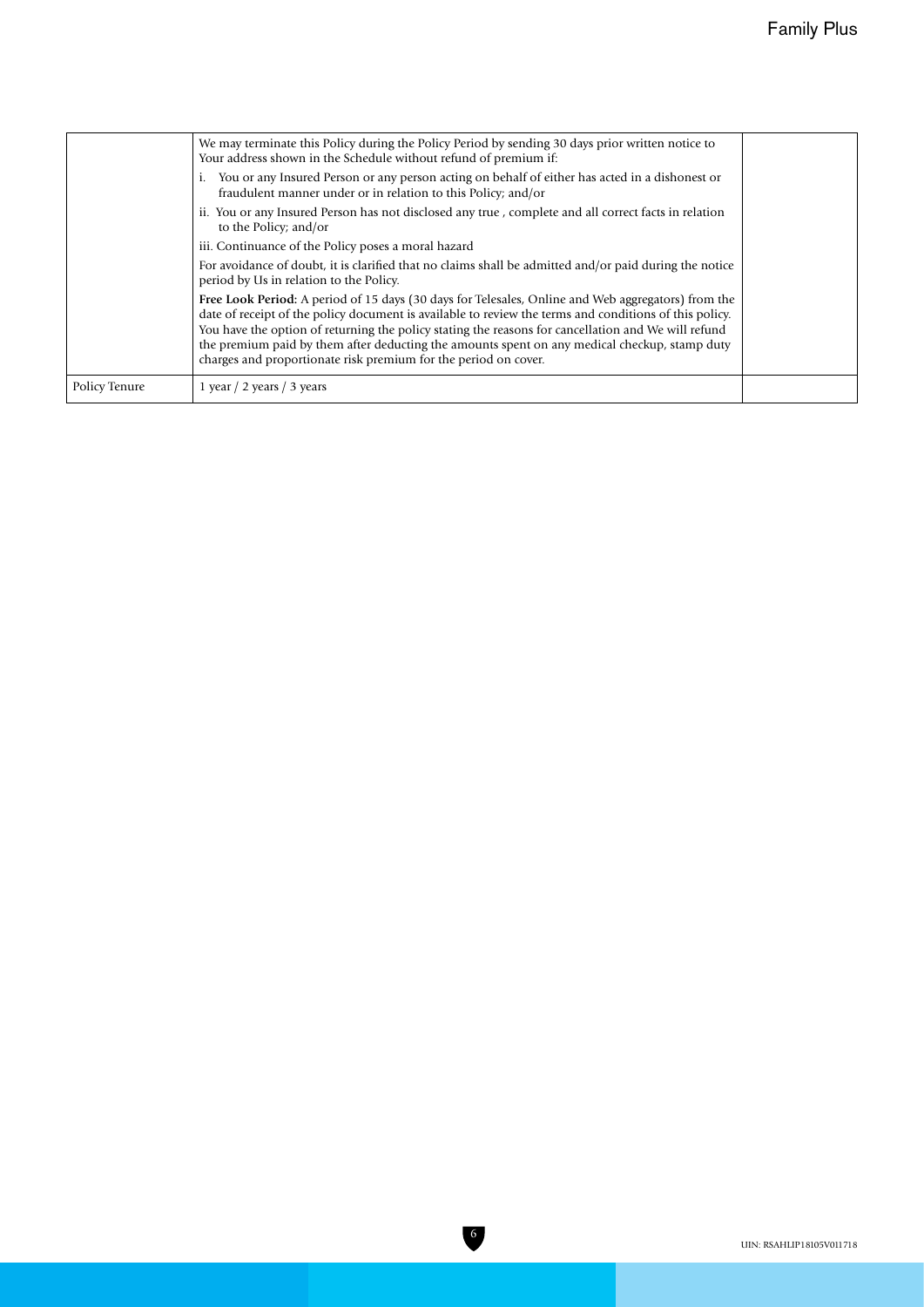# **PART II**

# POLICY DOCUMENT

7

UIN: RSAHLIP18105V011718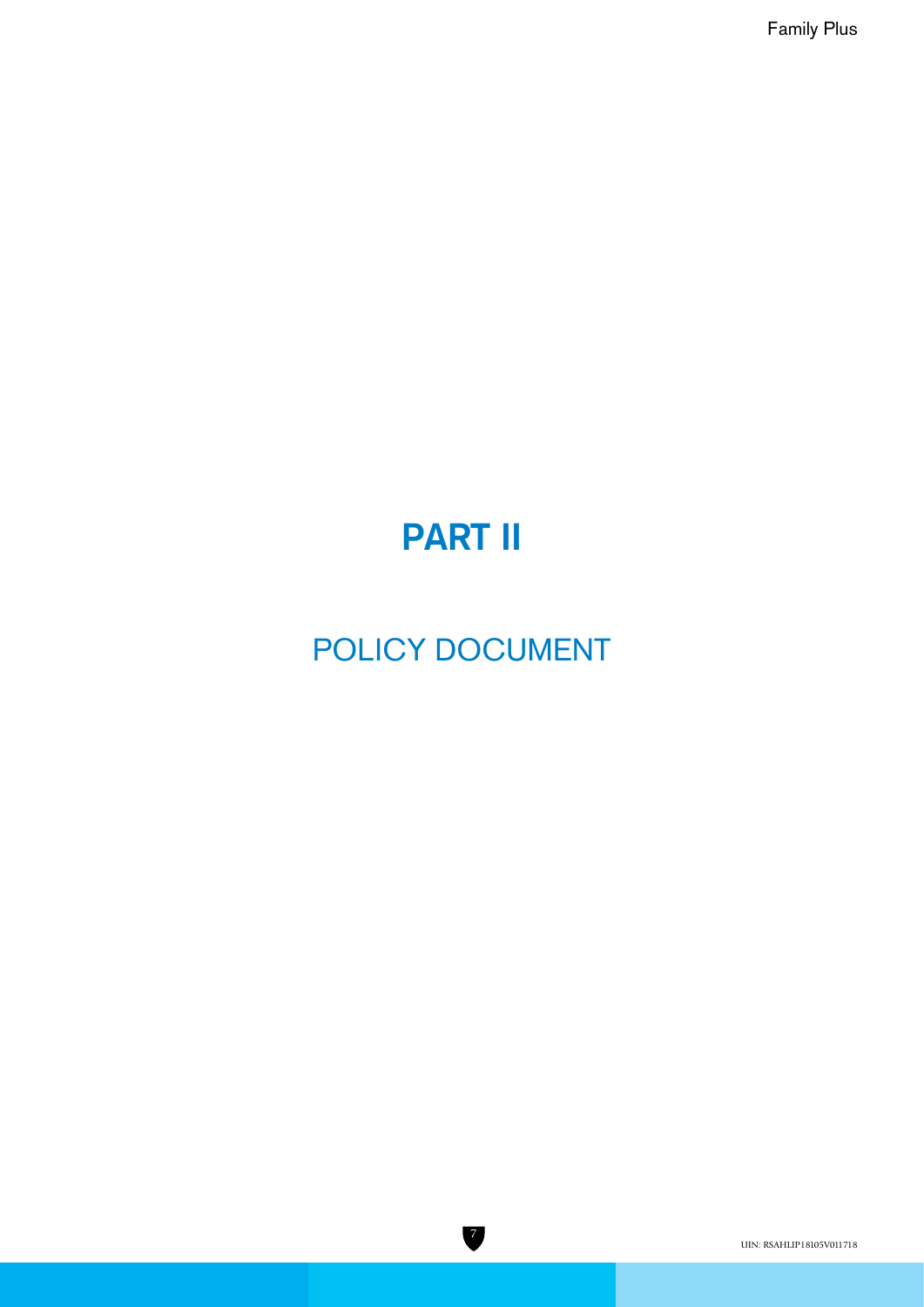#### **Section 1 Terms & Conditions**

The insurance cover provided under this Policy to the Insured Person up to the Sum Insured is and shall be subject to (a) the terms and conditions of this Policy and (b) the receipt of premium, and (c) Disclosure to Information Norm (including by way of the Proposal or Information Summary Sheet) for Yourself and on behalf of all persons to be insured. Please inform Us immediately of any change in the address, nature of job, state of health, or of any other changes affecting You or any Insured Person.

If any Claim arising as a result of an Illness or Injury that occurred during the Policy Period becomes payable, then We shall pay the Benefits in accordance with terms, conditions and exclusions of the Policy subject to availability of Sum Insured and Cumulative Bonus (if any).

#### **Section 2 Interpretations & Definitions**

The terms defined below have the meanings ascribed to them wherever they appear in this Policy and, where appropriate, references to the singular include references to the plural, references to the male include the female and references to any statutory enactment include subsequent changes to the same:

- **Def. 1. Accident or Accidental** means a sudden, unforeseen and involuntary event caused by external, visible and violent means.
- **Def. 2. Alternative Treatments** are forms of treatments other than treatment "Allopathy" or "modern medicine" and includes Ayurveda, Unani, Sidha and Homeopathy in the Indian context.
- **Def. 3. Base Individual Sum Insured** means the amount specified as Sum Insured at the inception of a Policy Year and in the event the Policy is upgraded or downgraded on any continuous Renewal, then exclusive of Cumulative Bonus, if any, the Sum Insured for which premium is paid at the commencement of the Policy Year for which the prevalent upgrade or downgrade is sought.
- **Def. 4. Cashless Facility** means a facility extended by the insurer to the insured where the payments, of the costs of treatment undergone by the insured in accordance with the policy terms and conditions, are directly made to the Network Provider by the insurer to the extent preauthorization approved.
- **Def. 5. Condition Precedent** shall mean a policy term or condition upon which the Insurer's liability under the policy is conditional upon.
- **Def. 6. Congenital Anomaly** refers to a condition (s) which is present since birth, and which is abnormal with reference to form, structure or position.
	- a) Internal Congenital Anomaly : Which is not in the visible and accessible parts of the body
	- b) External Congenital Anomaly: Which is in the visible and accessible parts of the body
- **Def. 7. Contribution** is essentially the right of an insurer to call upon other insurers, liable to the same insured, to share the cost of an indemnity claim on a ratable proportion of sum insured.

 This clause shall not apply to any Benefit offered on fixed benefit basis.

- **Def. 8. Co-payment** is a cost-sharing requirement under a health insurance policy that provides that the Policyholder/insured will bear a specified percentage of the admissible claim amount. A co-payment does not reduce the Sum Insured.
- **Def. 9. Critical Illness** means the following:
	- *1. Cancer of Specified Severity*

 A malignant tumour characterised by the uncontrolled growth and spread of malignant cells with invasion and destruction of normal tissues. This diagnosis must be supported by histological evidence of malignancy and confirmed by a pathologist. The term cancer includes leukemia, lymphoma and sarcoma.

#### *The following are excluded:*

• Tumours showing the malignant changes of carcinoma in situ and tumours which are histologically described as premalignant or non invasive, including but not limited to:

 Carcinoma in situ of breasts, Cervical dysplasia CIN-1, CIN -2 & CIN-3.

- Any skin cancer other than invasive malignant melanoma.
- All tumours of the prostate unless histologically classified as having a Gleason score greater than 6 or having progressed to at least clinical TNM classification T2N0M0.
- Papillary micro carcinoma of the thyroid less than 1 cm in diameter.
- Chronic lymphocyctic leukaemia less than RAI stage 3.
- Microcarcinoma of the bladder.
- All tumours in the presence of HIV infection.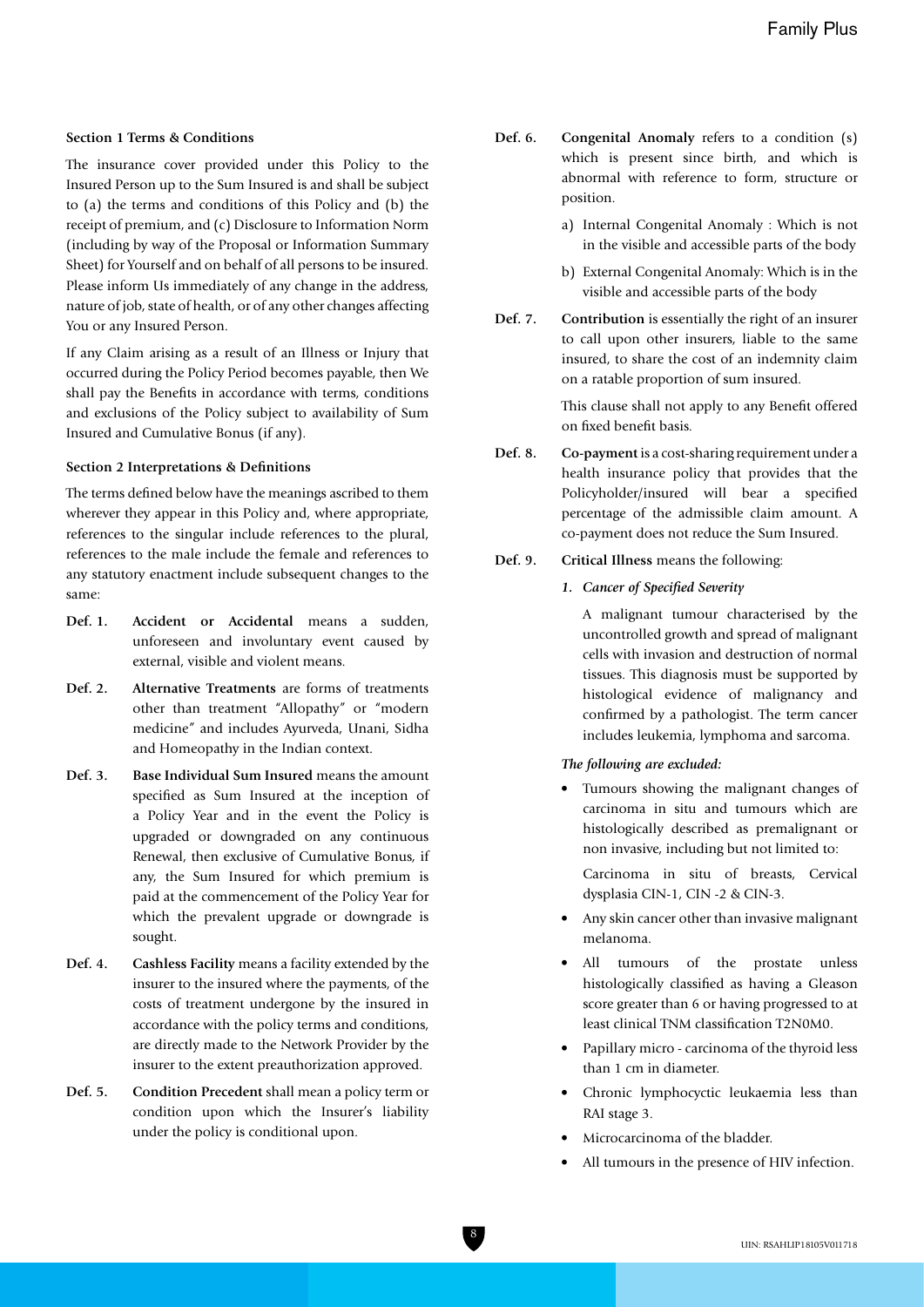#### *2. First Heart Attack-of Specified Severity*

 The first occurrence of myocardial infarction which means the death of a portion of the heart muscle as a result of inadequate blood supply to the relevant area. The diagnosis for this shall be evidenced by all of the following criteria:

- a) A history of typical clinical symptoms consistent with the diagnosis of Acute Myocardial Infarction (for e.g. typical chest pain);
- b) new characteristic electrocardiogram changes;
- c) elevation of infarction specific enzymes, Troponins or other specific biochemical markers.

#### *The following are excluded:*

- a) Non-ST-segment elevation myocardial infarction (NSTEMI) with elevation of Troponin I or T;
- b) Other acute Coronary Syndromes;
- c) Any type of angina pectoris.

#### *3. Open Chest CABG*

 The actual undergoing of open chest Surgery for the correction of one or more coronary arteries, which is/are narrowed or blocked, by coronary artery bypass graft (CABG). The diagnosis must be supported by a coronary angiography and the realization of Surgery has to be confirmed by a specialist medical practitioner.

#### *The following are excluded:*

- a) Angioplasty and/or any other intra-arterial procedures;
- b) Any key-hole or laser Surgery.

#### *4. Open Heart Replacement or Repair of Heart Valves*

 The actual undergoing of open-heart valve Surgery is to replace or repair one or more heart valves, as a consequence of defects in, abnormalities of, or disease-affected cardiac valve(s). The diagnosis of the valve abnormality must be supported by an echocardiography and the realization of Surgery has to be confirmed by a specialist medical practitioner.

 Catheter based techniques including but not limited to, balloon valvotomy/valvuloplasty are excluded.

#### *5. Coma of Specified Severity*

 A state of unconsciousness with no reaction or response to external stimuli or internal needs.

 This diagnosis must be supported by evidence of all of the following:

- a) no response to external stimuli continuously for at least 96 hours;
- b) life support measures are necessary to sustain life; and
- c) permanent neurological deficit which must be assessed at least 30 days after the onset of the coma.

 The condition has to be confirmed by a specialist medical practitioner. Coma resulting directly from alcohol or drug abuse is excluded.

#### *6. Kidney Failure Requiring Regular Dialysis*

 End stage renal disease presenting as chronic irreversible failure of both kidneys to function, as a result of which either regular renal dialysis (hemodialysis or peritoneal dialysis) is instituted or renal transplantation is carried out. Diagnosis has to be confirmed by a specialist medical practitioner.

#### *7. Stroke Resulting in Permanent Symptoms*

 Any cerebrovascular incident producing permanent neurological sequelae. This includes infarction of brain tissue, thrombosis in an intracranial vessel, haemorrhage and embolisation from an extracranial source.

 Diagnosis has to be confirmed by a specialist medical practitioner and evidenced by typical clinical symptoms as well as typical findings in CT Scan or MRI of the brain.

 Evidence of permanent neurological deficit lasting for atleast 3 months has to be produced.

#### *The following are excluded:*

- i. Transient ischemic attacks (TIA)
- ii. Traumatic Injury of the brain
- iii. Vascular disease affecting only the eye or optic nerve or vestibular functions

#### *8. Major Organ/Bone Marrow Transplant*

The actual undergoing of a transplant of:

- One of the following human organs: heart, lung, liver, kidney, pancreas, that resulted from irreversible end-stage failure of the relevant organ, or
- Human bone marrow using haematopoietic stem cells.

 The undergoing of a transplant has to be confirmed by a specialist medical practitioner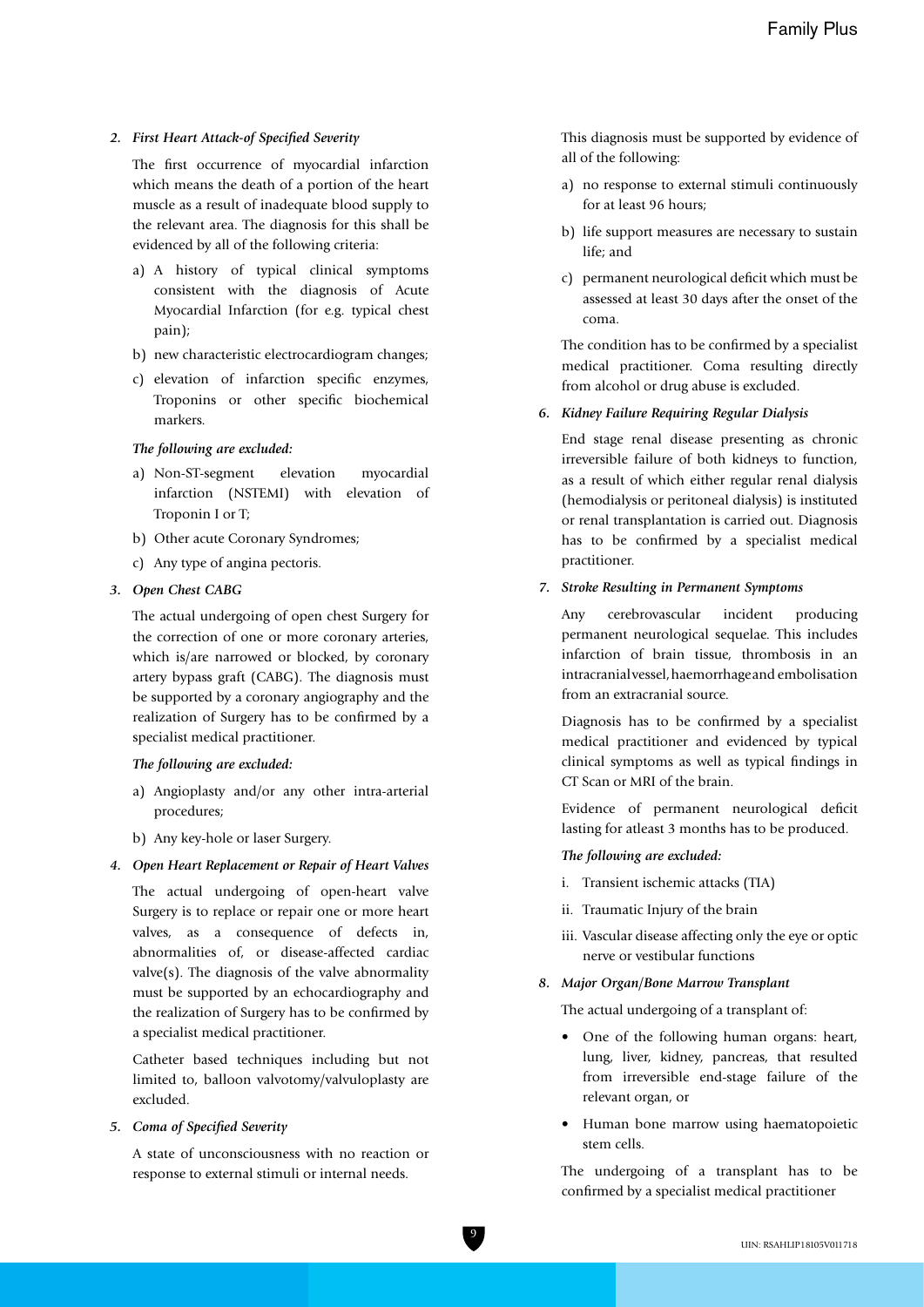#### *The following are excluded:*

- Other stem-cell transplants
- Where only islets of langerhans are transplanted

#### *9. Permanent Paralysis of Limbs*

 Total and irreversible loss of use of two or more limbs as a result of Injury or disease of the brain or spinal cord. A specialist medical practitioner must be of the opinion that the paralysis will be permanent with no hope of recovery and must be present for more than 3 months.

#### *10. Motor Neurone Disease with Permanent Symptoms*

 Motor neurone disease diagnosed by a specialist medical practitioner as spinal muscular atrophy, progressive bulbar palsy, amyotrophic lateral sclerosis or primary lateral sclerosis.

 There must be progressive degeneration of corticospinal tracts and anterior horn cells or bulbar efferent neurons. There must be current significant and permanent functional neurological impairment with objective evidence of motor dysfunction that has persisted for a continuous period of at least 3 months.

#### *11. Multiple Sclerosis with Persisting Symptoms*

 The definite occurrence of multiple sclerosis. The diagnosis must be supported by all of the following:

- investigations including typical MRI and CSF findings, which unequivocally confirm the diagnosis to be multiple sclerosis; and
- there must be current clinical impairment of motor or sensory function, which must have persisted for a continuous period of at least 6 months; and
- well documented clinical history of exacerbations and remissions of said symptoms or neurological deficits with atleast two clinically documented episodes atleast one month apart.

 Other causes of neurological damage such as SLE and HIV are excluded.

**Def. 10. Cumulative Bonus (No Claim Bonus)** shall mean any increase in the Individual Base Sum Insured granted by Us without an associated increase in premium.

- **Def. 11. Cumulative Sum Insured:** Cumulative Sum Insured means total of Individual Base sum Insured of all Insured Person and Floater Sum Insured. Sum shown in the Schedule of Insurance Certificate which represents Our maximum total and cumulative liability for any and all claims under the Policy during the Policy Year.
- **Def. 12. Day Care Center:** A day care centre means any institution established for Day Care Treatment of illness and/or injuries or a medical set-up within a Hospital and which has been registered within the local authorities, wherever applicable, and is under the supervision of a registered and qualified Medical Practitioner AND must comply with all minimum criteria as under:
	- has Qualified Nursing staff under its employment;
	- has qualified medical practitioner (s) in charge;
	- had a fully equipped operation theatre of its own where surgical procedures are carried out;
	- maintains daily records of patients and will make these accessible to the Insurance company's authorized personnel.
- **Def. 13. Day Care Treatment** refers to medical treatment, and/or surgical procedure which is:
	- a) undertaken under General or Local Anaesthesia in a hospital/day care centre in less than 24 hrs because of technological advancement and;
	- b) which would have otherwise required a hospitalization of more than 24 hours.

 Treatment normally taken on an OPD Treatment basis is not included in the scope of this definition.

- **Def. 14. Diagnostic Tests:** Investigations, such as X-Ray or blood tests, to find the cause of your symptoms and medical condition.
- **Def. 15. Disclosure to Information Norm:** The Policy shall be void and all premium paid hereon shall be forfeited to the Company, in the event of misrepresentation, mis-description or nondisclosure of any material fact.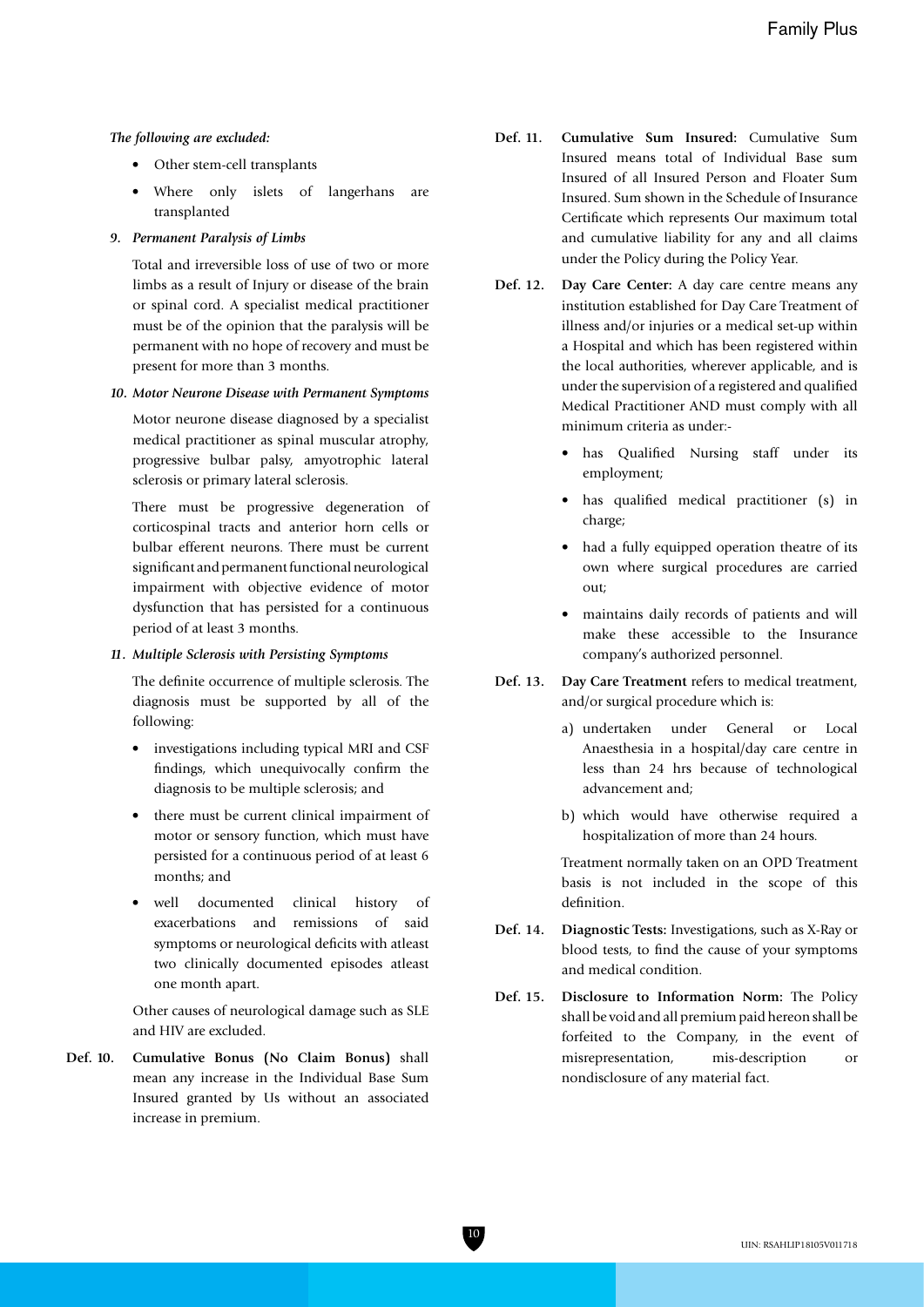- **Def. 16. Domiciliary Hospitalisation:** means medical treatment for an Illness/disease/injury which in the normal course would require care and treatment at a Hospital but is actually taken while confined at home under any of the following circumstances:
	- the condition of the patient is such that he/ she is not in a condition to be removed to a hospital or;
	- the patient takes treatment at home on account of non availability of room in a hospital.
- **Def. 17. Emergency** means a severe illness or injury which results in symptoms which occur suddenly and unexpectedly, and requires immediate care by a Medical Practitioner to prevent death or serious long term impairment of the Insured Person's health.
- **Def. 18. Emergency Care** means management for a severe Illness or injury which results in symptoms which occur suddenly and unexpectedly, and requires immediate care by a Medical Practitioner to prevent death or serious long term impairment of the Insured Person's health.
- **Def. 19. Family Floater Policy** means a Policy in terms of which, two or more persons of a Family are named in the Schedule of Insurance Certificate as Insured Persons. In a Family Floater Policy, Family means a unit comprising of upto any number of members who are related to each other in the following manner:
	- 1. Self
	- 2. Legally married spouse as long as he or she continues to be married to You
	- 3. Son
	- 4. Daughter-in-law
	- 5. Daughter
	- 6. Father
	- 7. Mother
	- 8. Father-in-law as long as Your spouse continues to be married to You
	- 9. Mother-in-law as long as Your spouse continues to be married to You
	- 10. Grandfather
	- 11. Grandmother
	- 12. Grandson
	- 13. Granddaughter
- 14. Son-in-law
- 15. Brother
- 16. Sister
- 17. Sister-in-law
- 18. Brother-in-law
- 19.Nephew

20. Niece

 There should be atleast two Insured members at the time of inception of Policy.

 Since availability of both Individual Base Sum Insured and Floater Sum Insured is one of the unique features of Family Plus and hence, as a key policy criteria, customer is required to opt for both Individual Base Sum Insured and Floater Sum Insured. All Insured Members will have same Individual Base Sum Insured and common Floater Sum Insured. This Product cannot be offered on Individual basis and can only be offered to two or more Individuals.

- **Def. 20. Grace Period** means the specified period of time immediately following the premium due date during which a payment can be made to renew or continue a policy in force without loss of continuity benefits such as waiting periods and coverage of Pre-existing Diseases. Coverage is not available for the period for which no premium is received.
- **Def. 21. Hospital** means any institution established for Inpatient care and Day Care Treatment of illness and / or injuries and which has been registered as a hospital with the local authorities under the Clinical Establishments (Registration and Regulation) Act, 2010 or under the enactments specified under the Schedule of Section 56(1) of the said Act or complies with all minimum criteria as under:
	- a) has at least 10 inpatient beds, in those towns having a population of less than 10,00,000 and atleast 15 inpatient beds in all other places;
	- b) has Qualified Nursing staff under its employment round the clock;
	- c) has qualified Medical Practitioner (s) in charge round the clock;
	- d) has a fully equipped operation theatre of its own where surgical procedures are carried out;

 $\mathbf{u}$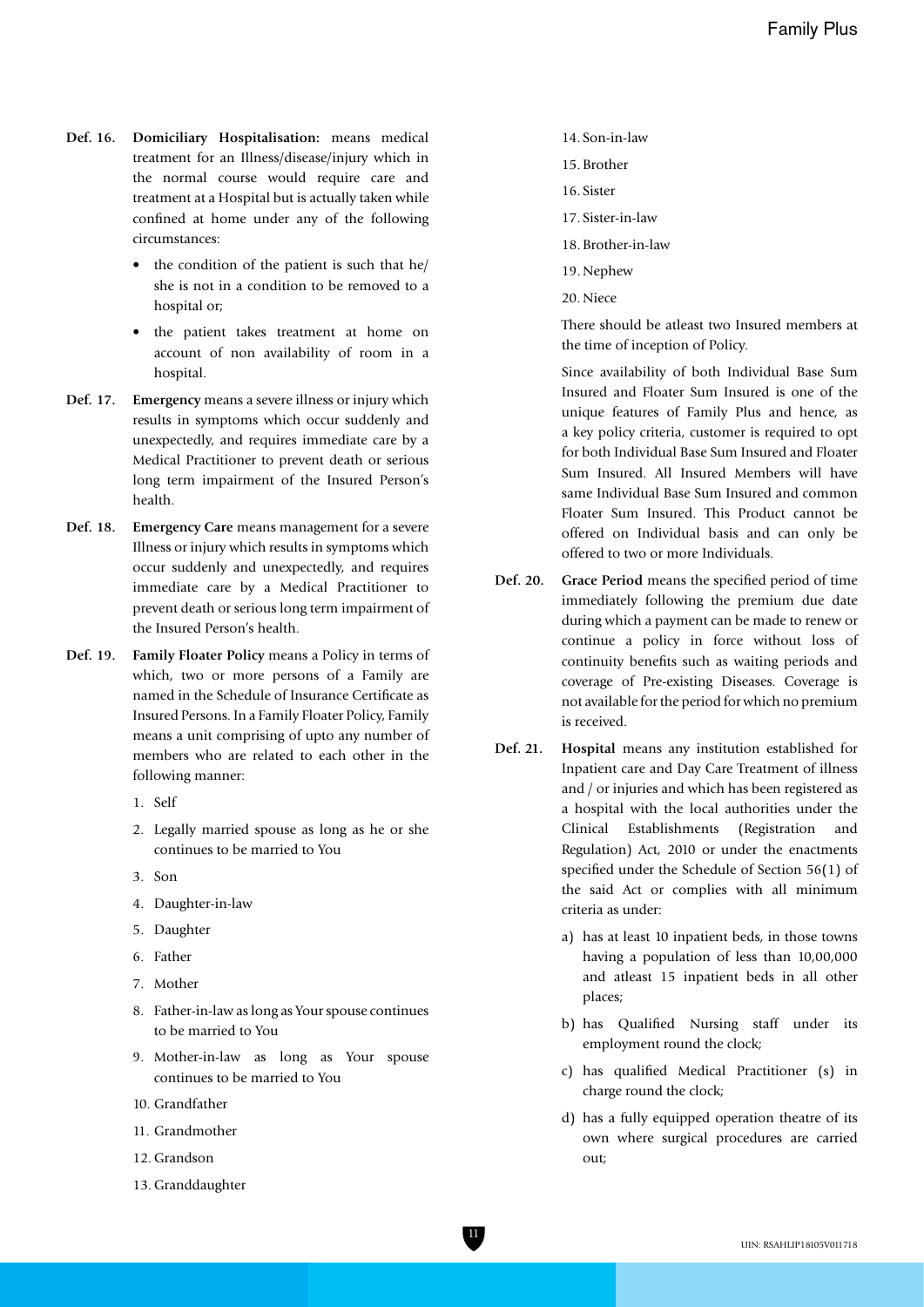e) maintains daily records of patients and will make these accessible to the Insurance company's authorized personnel.

 The term Hospital shall not include a clinic, rest home, or convalescent home for the addicted, detoxification centre, sanatorium, old age home.

- **Def. 22. Hospitalization or Hospitalized** means the admission in a Hospital for a minimum period of 24 Inpatient Care consecutive hours except for specified procedures/treatments, where such admission could be for a period of less than 24 consecutive hours.
- **Def. 23. Injury:** Injury means accidental physical bodily harm excluding illness or disease solely and directly caused by external, violent and visible and evident means which is verified and certified by a Medical Practitioner.
- **Def. 24. Information Summary Sheet** means the record and confirmation of information provided to Us or Our representatives over the telephone for the purposes of applying for this Policy.
- **Def. 25. Intensive Care Unit** means an identified section, ward or wing of a Hospital which is under the constant supervision of a dedicated Medical Practitioner(s), and which is specially equipped for the continuous monitoring and treatment of patients who are in a critical condition, or require life support facilities and where the level of care and supervision is considerably more sophisticated and intensive than in the ordinary and other wards.
- **Def. 26. Illness** means sickness or a disease or pathological condition leading to the impairment of normal physiological function which manifests itself during the Policy Period and requires medical treatment.
	- i. Acute condition- Acute condition is a disease, illness or injury that is likely to respond quickly to treatment which aims to return the person to his or her state of health immediately before suffering the disease/illness/injury which leads to full recovery.
	- ii. Chronic condition- A chronic condition is defined as a disease, illnesss, or injury that has one or more of the following characteristics: it needs ongoing or long-term monitoring through consultations, examinations, check-ups, and/or tests- it needs ongoing or longterm control or relief of symptoms –it

 requires your rehabilitation or for you to be specifically trained to cope with it- it continues indefinitely – it comes back or is likely to come back.

- **Def. 27. Inpatient** means the Insured Person's admission to for treatment in a Hospital for more than 24 hours for a covered event.
- **Def. 28. Inpatient Care** means treatment for which the Insured Person has to stay in a hospital for more than 24 hours for a covered event.
- **Def. 29. Insured Person** means person named as insured in the Schedule of Insurance Certificate. Any Family member may be added as an Insured Person at the time of renewal if We have accepted his application for insurance and issued an endorsement confirming the addition of such person as an Insured Person.

## **Def. 30. Maternity Expenses shall include—**

- a) medical treatment expenses traceable to childbirth (including complicated deliveries and caesarean sections incurred during Hospitalization)
- b) expenses towards lawful medical termination of pregnancy during the Policy Period
- **Def. 31. Medical Advice:** Any consultation or advice from a Medical Practitioner including the issue of any prescription or repeat prescription.
- **Def. 32. Medical Expenses** means those expenses that an Insured Person has necessarily and actually incurred for medical treatment on account of Illness or Accident on the advice of a Medical Practitioner, as long as these are no more than would have been payable if the Insured Person had not been insured and no more than other hospitals or doctors in the same locality would have charged for the same medical treatment.
- **Def. 33. Medical Practitioner:** A Medical Practitioner is a person who holds a valid registration from the Medical Council of any State or Medical Council of India or Council for Indian Medicine or for Homeopathy setup by the Government of India or a State Government and is thereby entitled to practice medicine within its jurisdiction; and is acting within the scope and jurisdiction of licence.
- **Def. 34. Medically Necessary:** Medically necessary treatment is defined as any treatment, tests, medication, or stay in Hospital or part of a stay in Hospital which: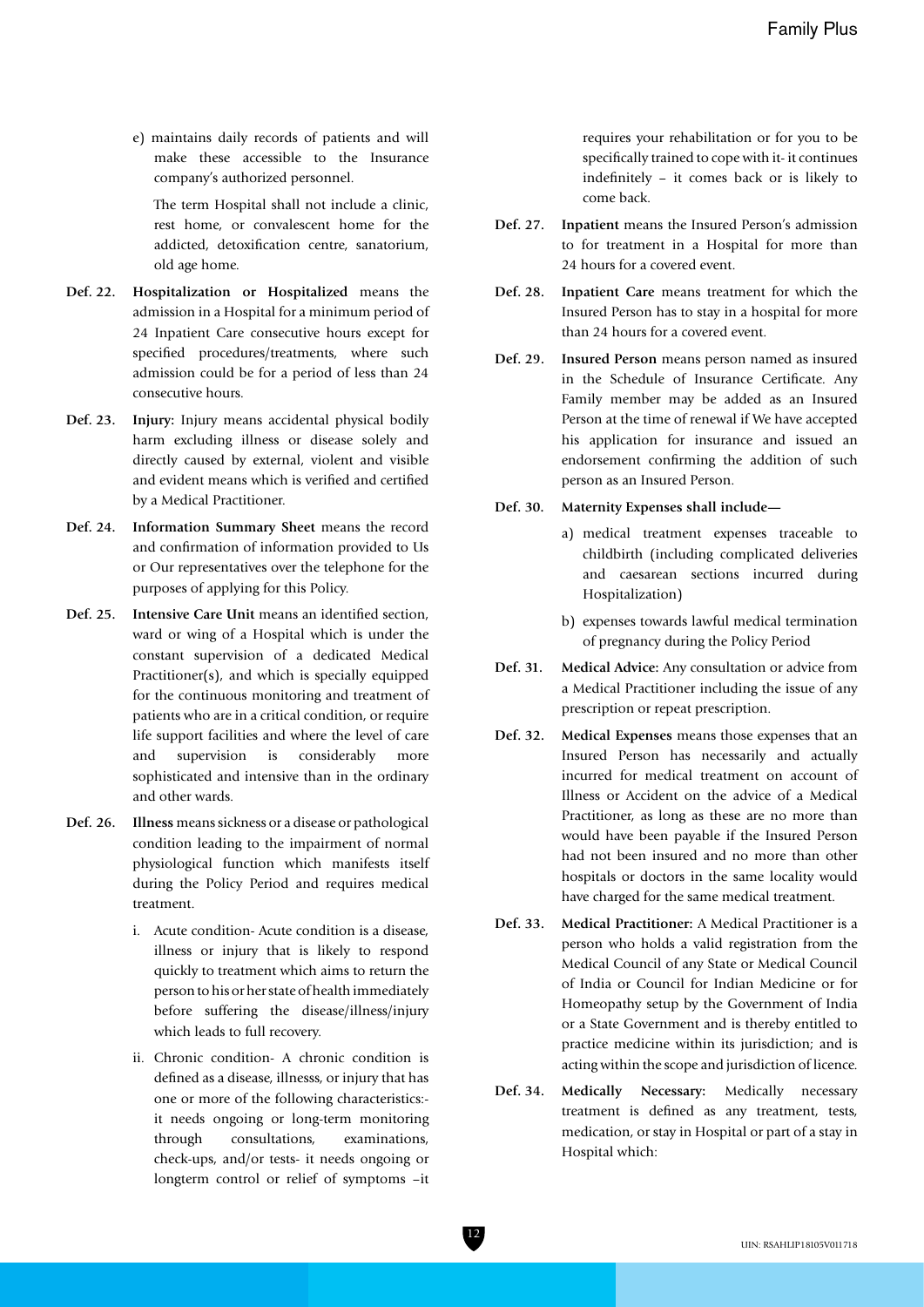- a) is required for the medical management of the Illness or injury suffered by the insured;
- b) must not exceed the level of care necessary to provide safe, adequate and appropriate medical care in scope, duration, or intensity;
- c) must have been prescribed by a Medical Practitioner;
- d) must conform to the professional standards widely accepted in international medical practice or by the medical community in India.
- **Def. 35. Network Provider** means Hospitals or health care providers enlisted by an insurer or by a TPA and insurer together to provide medical services to an insured on payment by a cashless facility.
- **Def. 36. New Born Baby** New Born Baby means baby born during the Policy Period from an Insured Member out of admissible maternity claim.
- **Def. 37. Notification of Claim** is the process of notifying a claim to the insurer or TPA by specifying the timelines as well as the address / telephone number to which it should be notified.
- **Def. 38. Non-Network** means any Hospital, Day Care Centre or other provider that is not part of the Network.
- **Def. 39. Policy** means these terms and conditions, any annexure thereto and the Schedule of Insurance Certificate (as amended from time to time), Your statements in the proposal form and the Information Summary Sheet and the policy wording (including endorsements, if any).
- **Def. 40. Policy Period** means the period between the date of commencement and the expiry date specified shown in the Schedule of Insurance Certificate.
- **Def. 41. Policy Year** means the period of one year commencing on the date of commencement specified in the Schedule of Insurance Certificate or any anniversary thereof.
- **Def. 42. Pre-existing Disease** means any condition, ailment or injury or related condition(s) for which the Insured Person had signs or symptoms, and / or were diagnosed, and / or received medical advice/ treatment, within 48 months prior to the first Policy issued by Us.

## **Def. 43. Pre-hospitalization Medical Expenses**

 Medical Expenses incurred immediately before the Insured Person is Hospitalised, provided that:

- I. Such Medical Expenses are incurred for the same condition for which the Insured Person's Hospitalisation was required and;
- II. The In-patient Hospitalization claim for such Hospitalization is admissible by the Insurance Company.

#### **Def. 44. Post-hospitalization Medical Expenses**

 Medical Expenses incurred immediately after the Insured Person is discharged from the hospital, provided that:

- i. Such Medical Expenses are incurred for the same condition for which the Insured Person's Hospitalisation was required and;
- ii. The In-patient Hospitalization claim for such Hospitalization is admissible by the Insurance Company.
- **Def. 45. Portability** means transfer by an individual health insurance policy holder (including family cover) of the credit gained for Pre-existing Disease and time bound exclusions if he/she chooses to switch from one insurer to another.
- **Def. 46. Product Benefits Table** means the Product Benefits Table issued by Us and accompanying this Policy and annexures thereto.
- **Def. 47. Qualified Nurse** is a person who holds a valid registration from the Nursing Council of India or the Nursing Council of any state in India.
- **Def. 48. Rehabilitation:** Treatment aimed at restoring health or mobility, or to allow a person to live an independent life, such as after a stroke.
- **Def. 49. Reasonable and Customary Charges** means the charges for services or supplies, which are the standard charges for the specific provider and consistent with the prevailing charges in the geographical area for identical or similar services, taking into account the nature of the Illness / injury involved.
- **Def. 50. Re-load Sum Insured** means the restoration of hundred percent of the Individual Base Sum Insured in accordance with Section 3.9 (Re-load of Sum Insured) of the Policy.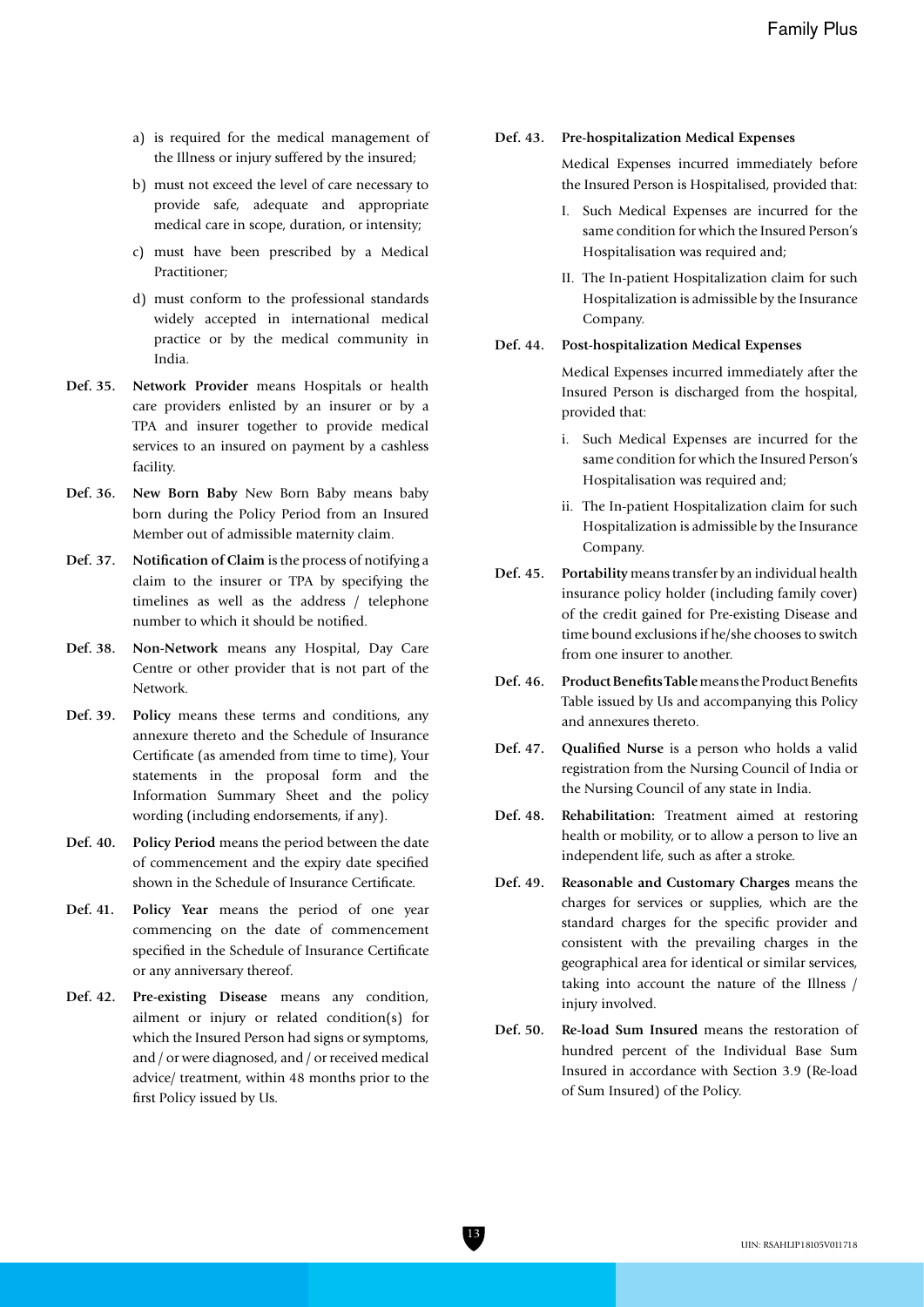- **Def. 51. Renewal** defines the terms on which the contract of insurance can be renewed on mutual consent with a provision of grace period for treating the renewal continuous for the purpose of all waiting periods.
- **Def. 52. Room rent** means the amount charged by a hospital for the occupancy of a bed on per day (24 hours) basis and shall include associated medical expenses.
- **Def. 53. Schedule of Insurance Certificate** means the schedule provided in the insurance certificate issued by Us, and, if more than one, then the latest in time.
- **Def. 54. Subrogation** shall mean the right of the insurer to assume the rights of the insured person to recover expenses paid out under the policy that may be recovered from any other source.
- **Def. 55. Surgery or Surgical Procedure** means manual and/or operative procedure (s) required for treatment of an Illness or injury, correction of deformities and defects, diagnosis and cure of diseases, relief of suffering or prolongation of life, performed in a Hospital or Day Care Centre by a Medical Practitioner.
- **Def. 56. Unproven/Experimental treatment:** Unproven/ Experimental treatment is treatment, including drug Experimental therapy, which is not based on established medical practice in India, is treatment experimental or unproven.
- **Def. 57. We/Our/Us** means Royal Sundaram General Insurance Co. Limited.
- **Def. 58. You/Your/Policyholder** means the person named in the Schedule of Insurance Certificate who has concluded this Policy with Us.

 Any reference to any statute shall be deemed to refer to any replacement or amendment to that statute.

#### **Section 3 Benefits**

The Policy covers Reasonable and Customary Charges incurred towards medical treatment taken during the Policy Period for an Illness, Accident or condition described below if this is contracted or sustained by an Insured Person during the Policy Period and subject always to the Sum Insured, any subsidiary limit specified in the Product Benefits Table, the terms, conditions, limitations and exclusions mentioned in the Policy and eligibility as per the insurance plan opted for in the Product Benefits Table and as shown in the Schedule of Insurance Certificate :

#### **3.1 Inpatient Care**

We will cover Medical Expenses for:

- (a) Medical Practitioners' fees;
- (b) Room Rent, boarding expenses;
- (c) Intensive Care Unit charges;
- (d) Diagnostics Procedures charges;
- (e) Medicines, drugs and consumables;
- (f) Nursing Charges;
- (g) Intravenous fluids, blood transfusion, injection administration charges;
- (h) Anesthesia, Blood, Oxygen, Operation theatre charges, surgical appliances;
- (i) The cost of prosthetics and other devices or equipment if implanted internally during a Surgical Procedure.

#### **3.2 Pre-hospitalization Medical Expenses**

 We will, on a reimbursement basis cover expenses for consultations, investigations and medicines of an Insured Person which are incurred due to an Accident, Injury or Illness immediately prior to the Insured Person's date of Hospitalization up to 60 days and will be part of overall Sum Insured. the limits specified in the Product Benefits Table, provided that a claim has been admitted under Inpatient Care under Section 3.1 above and is related to same illness/ condition.

#### **3.3 Post-hospitalization Medical Expenses**

 We will, on a reimbursement basis cover expenses for consultations, investigations and medicines of an Insured Person which are incurred due to an Accident, Injury or Illness immediately post discharge of the Insured Person's from the Hospital up to 90 days and will be part of overall Sum Insured. the limits specified in the Schedule, provided that a claim has been admitted under Inpatient Care under Section 3.1 above and is related to same illness/condition.

## **3.4 Day Care Treatment**

 We will cover Medical Expenses of an Insured Person in case of Medically Necessary Day Care Treatment or Surgery that require less than 24 hours Hospitalization due to advancement in technology and which is undertaken in a Hospital/Day Care Center on the recommendation of a Medical Practitioner.

 Any OPD Treatment undertaken in a Hospital/Day Care Center will not be covered. Pre and Post Hospitalization Medical Expenses are also payable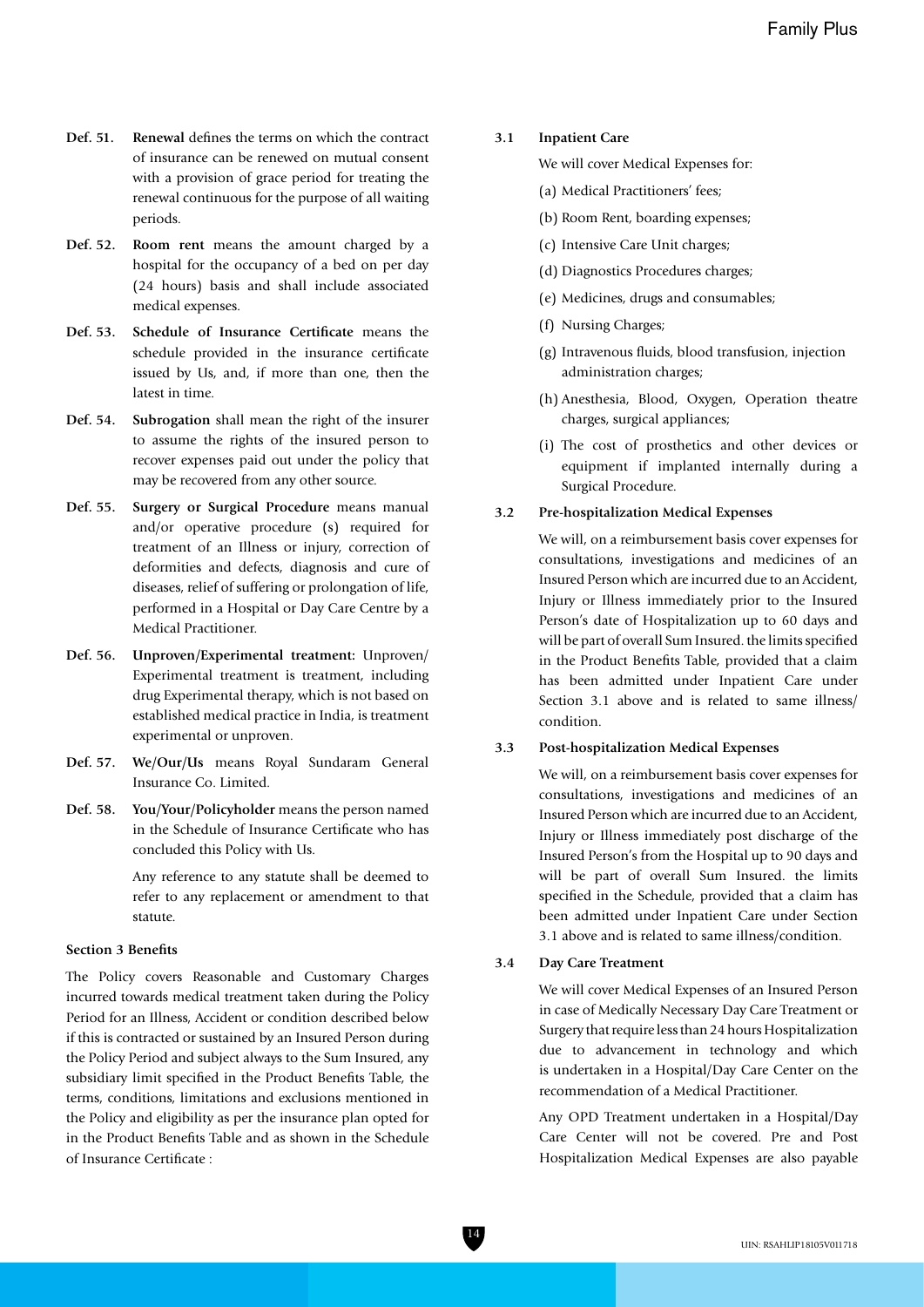under this benefit. Please refer Annexure IV for Indicative list of Day Care Procedures. However, we cover all day care procedures.

#### **3.5 Ambulance Cover**

 We will cover Reasonable and Customary Charges for ambulance expenses up to Rs. 4000 incurred towards transportation of an Insured Person by surface transport following an Emergency to the nearest Hospital with adequate facilities. These charges are payable if:

- (a) The ambulance service is offered by a healthcare or ambulance service provider; and
- (b) We have accepted an Inpatient Care claim under the provisions of Section 3.1 above.

#### **3.6 Organ Donor Expenses**

 We will cover Inpatient Care Medical Expenses towards the donor for the harvesting of the organ donated provided that:

- (a) the organ donor is any person in accordance with the Transplantation of Human Organs Act, 1994 and other applicable laws.
- (b) the organ donated is for the use of the Insured Person who has been asked to undergo an organ transplantation on Medical Advise;
- (c) We have admitted a claim under Section 3.1 towards Inpatient Care.

#### *We will not cover:*

- (a) Pre-hospitalization or Post-hospitalization Medical Expenses or screening expenses of the donor or any other Medical Expenses as a result of the harvesting from the donor;
- (b) Costs directly or indirectly associated with the acquisition of the donor's organ;
- (c) Any other medical treatment or complication in respect of donor, consequent to harvesting.

#### **3.7 Domiciliary Hospitalization**

 We will cover Medical Expenses for medical treatment taken at home if this continues for an uninterrupted period of 3 days and the condition for which treatment is taken would otherwise have necessitated Hospitalization as long as either (i) the attending Medical Practitioner confirms that the Insured Person could not be transferred to a Hospital or (ii) the Insured Person satisfies Us that a Hospital bed was unavailable.

 If a claim has been accepted under this Benefit, the claims for Pre-hospitalization and Post Hospitalisation Medical Expenses shall be payable.

#### **3.8 No Claim Bonus**

 We will increase Your Individual Base Sum Insured by 20% per Insured per Policy Year upto a maximum of 100% of Base Individual Sum Insured of renewed Policy if the Policy is renewed with Us provided that there are no claims paid/outstanding in the expiring Policy Year by any Insured Person:

- You understand and agree that the sub-limits applicable to various benefits will remain the same and shall not increase proportionately with the increase in total Sum Insured;
- Any earned No Claim Bonus will not be reduced for claims made in the future;
- You will not earn No Claim Bonus on Policy Renewal if any claim is made in expiring Policy Year by any of the Insured. However, if there is no claim made in subsequent Policy Year, You will earn No Claim Bonus on Renewal;
- No Claim Bonus which is accrued during the claim free year will be available to those Insured Persons who were insured in such claim free year and continued to be insured in the subsequent Policy Year;
- If the Base Sum Insured is increased/decreased, No Claim Bonus will be calculated on the basis of Base Sum Insured of the last completed Policy Year and will be capped to max No Claim Bonus allowed for renewed variant Base Sum Insured;
- No Claim Bonus shall be applicable on an annual basis subject to the continuation of the Policy;
- The entire No Claim Bonus will be forfeited if the Policy is not continued/renewed on or before Policy Period End Date or the expiry of the Grace Period whichever is later.

## **3.9 Re-load of Sum Insured**

 We will provide a Re-load equal to 100% of Individual Base Sum Insured of any one Insured Member once in a Policy Year, provided that:

- a) the Base Sum Insured, No Claim Bonus (if any) and Floater Sum Insured is insufficient as a result of previous claims in that Policy Year; AND
- b) The Re-load Sum Insured shall be activated in following conditions:
	- i. Re-load can get activated for same Insured Member in the same Policy year for different illness/injury other than the illness/injury for which claim has already been paid in the current Policy year and/or;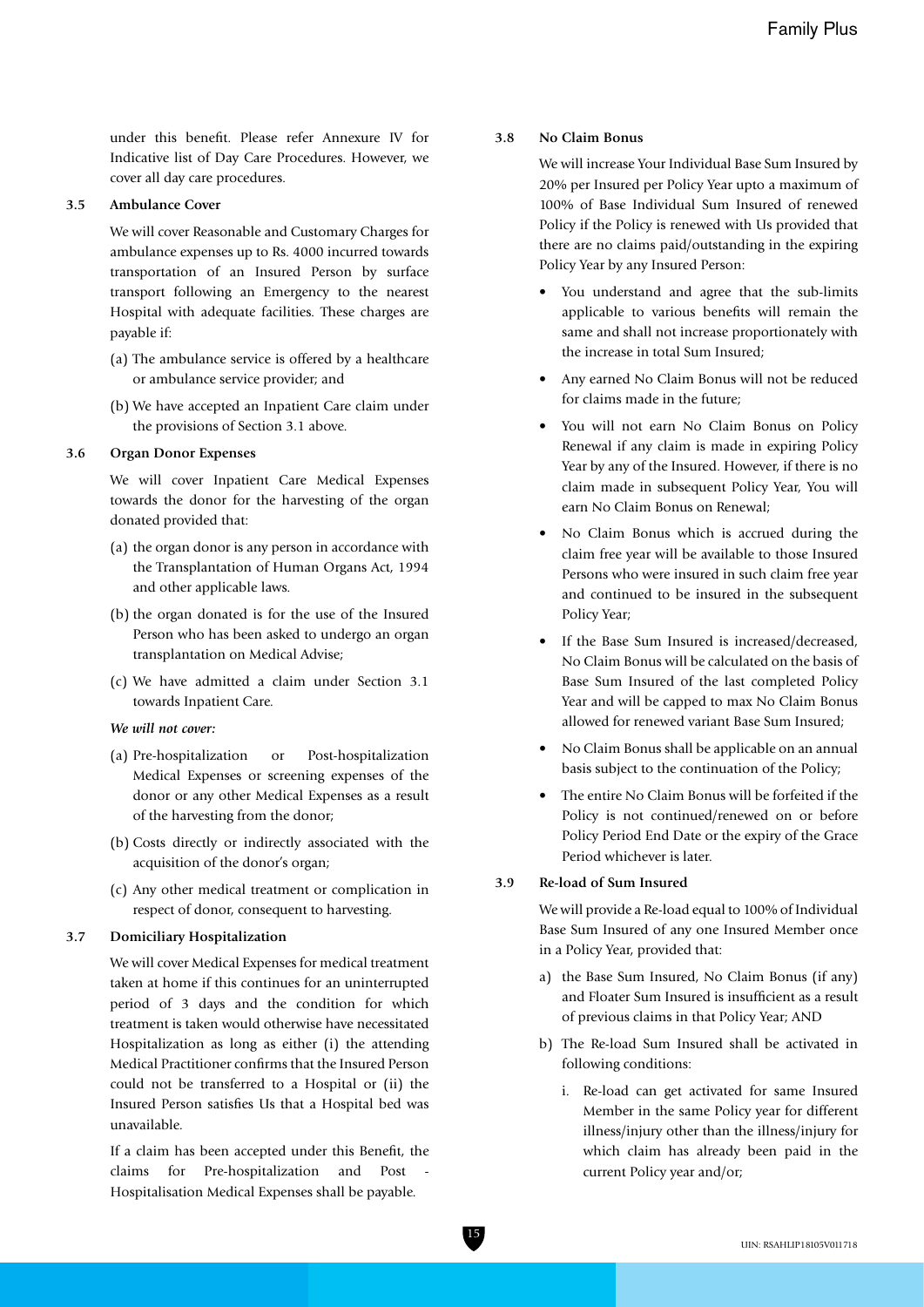- ii. Re-load can get activated for different Insured Member in the same Policy year.
- iii. Re-load benefit once activated for any one of the Insured Member and can be used jointly or severally.
- iv. Re-load once activated for any one of the Insured Member will not get activated again for another Insured Member in the same Policy Year. If the Re-load Sum Insured is not utilised in a Policy Year, it shall not be carried forward to any subsequent Policy Year.

 For any single claim during a Policy Year the maximum Claim amount payable shall be sum of:

- i. The Base Sum Insured
- ii. No Claim Bonus
- iii. Floater Sum Insured

 During a Policy Year, the aggregate claim amount payable, subject to admissibility of the claim, shall not exceed the sum of:

- i. The Sum Insured
- ii. No Claim Bonus
- iii. Floater Sum Insured
- iv. Re-load Sum Insured

#### **3.10 Ayush Treatment**

 We will reimburse the Medical Expenses incurred for Inpatient Care taken under Alternative Treatment in a government Hospital or in any institute recognized by the government and/or accredited by the Quality Council of India/National Accreditation Board on Health. Our maximum liability will be limited up to the amount provided in the Product Benefits Table Exclusion 4 (d)(iv) does not apply to this benefit

#### **3.11 Vaccination in case of Animal Bite**

 We will cover Medical Expenses of OPD Treatment for vaccinations including inoculation and immunizations in case of post-bite treatment. Our maximum liability will be limited up to the amount provided in the Product Benefits Table. This benefit is available only on reimbursement basis.

#### **3.12 Health Checkup**

 We will arrange for a health checkup as per Your plan eligibility as defined in the Product Benefits Table provided that You or any Insured Person has requested for the same. We will cover health check-ups arranged by Us through Our empanelled Network Provider, provided that:

- i. This benefit shall be available only to those Insured Persons that are age 18 years or above on the Policy Period Start Date;
- ii. This facility can be availed every policy year.
- iii. This benefit is provided irrespective of any claim being made in the Policy Year.
- iv. This benefit is over and above the Base Sum Insured.

#### **3.13 Preventive Healthcare & Wellness**

 We will provide various Preventive Healthcare & Wellness related services that will help You to assess Your health status and aid in improving Your overall well being. Various Preventive Healthcare & Wellness services include Health related articles on Our website, access to various preferred health maintenance network etc.

## **3.14 Second Opinion for Critical Illness**

 We will provide You a second opinion from Network Provider or Medical Practitioner, if an Insured Person is diagnosed with the Critical Illness during the Policy Period. The expert opinion would be directly sent to the Insured Person. You understand and agree that You can exercise the option to secure a second opinion, provided:

- i. We have received a request from You to exercise this option;
- ii. The second opinion will be based only on the information and documentation provided by the Insured Person that will be shared with the Medical Practitioner;
- iii. This benefit can be availed once by an Insured Person during a Policy Year and once during the lifetime of an Insured Person for the same illness;
- iv. This benefit shall be available only to those Insured Persons that are age 18 years or above on the Policy Period Start Date provided further that this benefit shall not be available to those Insured Person who is covered under the Policy as the Policyholder's child;
- v. This benefit is only a value added service provided by Us and does not deem to substitute the Insured Person's visit or consultation to an independent Medical Practitioner;
- vi. The Insured Person is free to choose whether or not to obtain the second opinion, and if obtained then whether or not to act on it;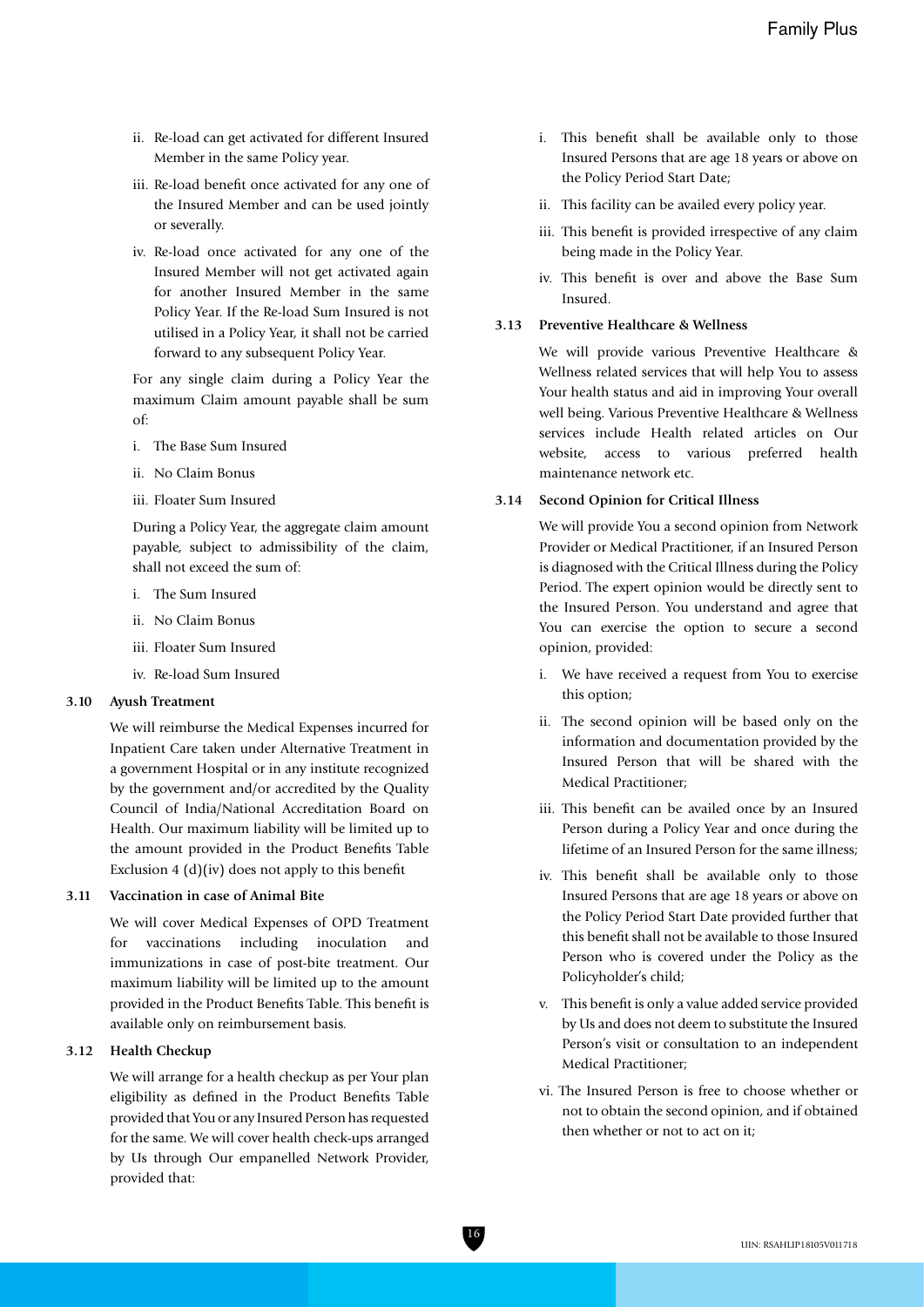- vii. We shall not, in any event be responsible for any actual or alleged errors or representations made by any Medical Practitioner or in any second option or for any consequence of actions taken or not taken in reliance thereon;
- viii. The second opinion under this Policy shall be limited to covered Critical Illnesses and not be valid for any medical legal purposes;
- ix. We do not assume any liability towards any loss or damage arising out of or in relation to any opinion, advice, prescription, actual or alleged errors,, omissions and representations made by Medical Practitioner;
- x. For the purpose of this benefit covered Critical Illness shall include:
	- 1. Cancer of Specified Severity
	- 2. First Heart Attack of Specified Severity
	- 3. Open Chest CABG
	- 4. Open Heart Replacement or Repair of Heart Valves
	- 5. Coma of Specified Severity
	- 6. Kidney Failure requiring Regular Dialysis
	- 7. Stroke resulting in Permanent Symptoms
	- 8. Major Organ/Bone Marrow Transplant
	- 9. Permanent paralysis of Limbs
	- 10. Motor Neurone Disease with Permanent Symptoms
	- 11. Multiple Sclerosis with Persisting Symptoms

#### **3.15 Emergency Domestic Evacuation**

 We will reimburse You for Your reasonable & necessary transportation from one Hospital to another Hospital in case of life threatening emergency condition for treatment of an Illness or Injury which is admissible and payable under the Policy, subject to:

- i. Certification by the treating Medical Practitioner of such life threatening emergency condition and confirming that current Hospital does not have suitable medical equipment & technology for the life threatening condition;
- ii. Our maximum liability will be limited to Rs. 1 Lakh and will be part of overall sum Insured;
- iii. You understand and agree that any expenses over and above the limits specified, You will have to make the payment directly to the service provider;
- iv. It is hereby agreed and understood that service provided by the Service Provider under this benefit, We make no representation and/or give no guarantee and/or assume no responsibility for the appropriateness, quality or effectiveness of the service sought or provided. The Emergency Domestic Evacuation service shall be on best efforts basis;
- v. This benefit can be availed once by an Insured Person during a Policy Year.
- vi. This benefit is on per Insured Person basis.

## **3.16 Maternity Benefits**

- *a. Maternity Benefits*
	- 1. We will cover Medical Expenses for the delivery of Insured Person's child subject to the following:
		- a. This benefit is available for Insured Person covered under the policy along with atleast one adult Insured person at the time of inception under the same Family Floater Policy.;
		- b. Our maximum liability per pregnancy Medical Expenses for the same will be subject to the specified subsidiary limit as shown in the Product Benefits Table.
	- 2. We will cover Medical Expenses related to a Medically Necessary termination of pregnancy subject to the conditions mentioned above.
	- 3. The benefits mentioned above shall be claimed maximum for two deliveries for each female member during lifetime of the Policy.
	- 4. The following expenses are not covered under Maternity Benefit:
		- a. Medical Expenses in respect of the harvesting and storage of stem cells when carried out as a preventive measure against possible future Illnesses;
		- b. Medical Expenses for ectopic pregnancy which are covered under the In-patient benefit.
	- 5. We will not cover any claim under Maternity Benefit during the first 24 months of the coverage of the Insured Person who has given birth to the child.
	- 6. Pre and Post Hospitalisation expenses are not payable for this claim.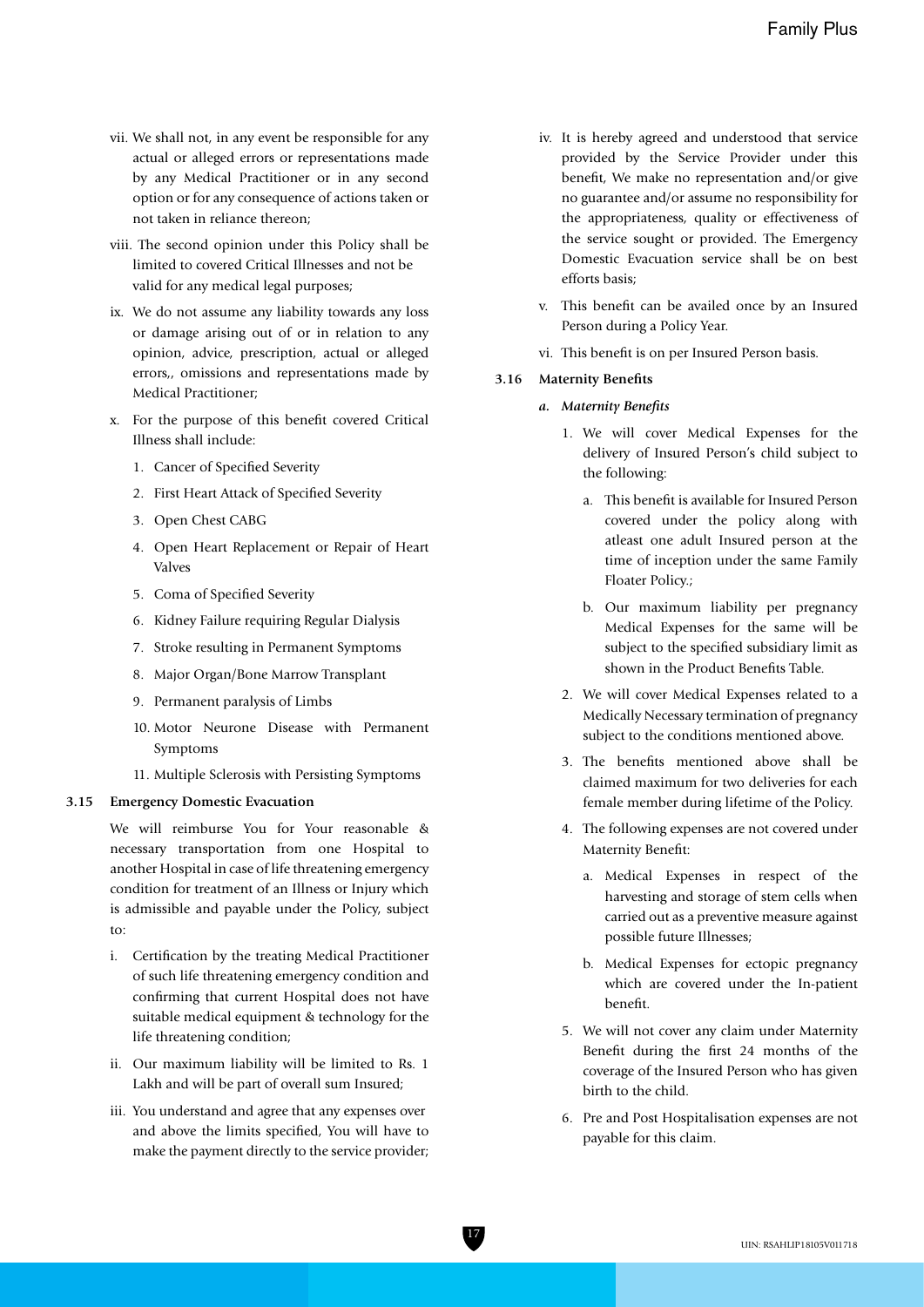- 7. In case, customer is porting from any other policy providing maternity benefit, the respective waiting period served in that policy will be considered as waiting period waiver in Family Plus policy as per portability guideline.
- 8. Miscarriage will not be payable as a part of Maternity Benefit Claim.

Miscarriage can occur as a result of:

- i. Accident
- ii. Internal Injury/Sickness/stress

 If Miscarriage happens due to an internal injury/sickness/stress, it is not payable. However, it is payable when Miscarriage happens due to an accident.

*b. New Born Cover*

 If we have accepted a Maternity Benefits claim as mentioned above, then We will cover:

- a. Medical Expenses towards the medical treatment of the Insured Person's new born baby while the Insured Person is Hospitalized as an In-patient for delivery.
- b. Cover the new born baby as an Insured Person until the expiry date of the Policy Year without the payment of any additional premium.
- c. Maximum Sum Insured available to the new born shall be equal to Base Sum Insured of his/her mother.
- *c. Vaccination for New Born Baby –* We will cover Reasonable and Customary Charges for vaccination expenses of the New Born Baby for the vaccinations shown in the Product Benefits Table until the new born baby completes one year. If the Policy Period ends before the New Born Baby has completed one year, then, We will only cover such vaccinations until the baby completes one year, provided that We have accepted the baby as an Insured Person at the time of renewal of the Policy.

## **3.17 Nutrition allowance for mother post discharge**

- a. We will provide Nutrition allowance for mother post-delivery of the child. This benefit is payable after two months of discharge from the hospital.
- b. This benefit is available in the form a fixed benefit and maximum liability under this section have been mentioned under Product Benefit table.

 c. This benefit is payable only if we accept the claim made under the Maternity Benefit. At the time of settlement of Maternity Claim, we shall issue a post-dated cheque of Rs. 10,000 towards Nutritional allowance.

#### **Section 4 Exclusions**

We shall not be liable under this Policy for any claim in connection with or in respect of the following:

#### *a. Initial Waiting Period*

#### **i. 30 days Initial Waiting Period**

 We will not cover any treatment taken during the first 30 days since the date of commencement of the Policy, unless the treatment needed is the result of an Accident/Injury. This exclusion shall not apply for any subsequent and continuous Renewals of Your Policy provided that there is no break in the insurance cover.

#### *b. Pre-Existing Diseases*

Claim will not be admissible for any Medical Expenses incurred as Hospitalization Expenses for diagnosis/ treatment of any Pre-existing Diseases until 36 months of continuous coverage have elapsed since the inception of the first Policy with Us; Where the Policy is renewed for enhanced Sum Insured, waiting periods would start and apply afresh for the amount of increase in Sum Insured.

There may be an explicit mention of certain Pre Existing Disease conditions in Schedule of Insurance on basis of Your declaration in the Proposal Form and/or discovered by us during the process of Medical Underwriting.

*c. Specific Waiting Period*

A waiting period of 24 months shall apply and will be covered from the commencement of the 3rd Policy Year as long as the Insured Person has been insured continuously under the Policy without any break, to the treatment of the following, whether medical or surgical for all Medical Expenses along with their complications on treatment towards;

- 1. Cataract
- 2. Stones in biliary and urinary systems
- 3. Hernia / Hydrocele
- 4. Hysterectomy for any benign disorder
- 5. Lumps / cysts / nodules / polyps / internal tumours
- 6. Gastric and Duodenal Ulcers
- 7. Surgery on tonsils / adenoids
- 8. Osteoarthrosis / Arthritis / Gout / Rheumatism / Spondylosis / Spondylitis / Intervertebral Disc Prolapse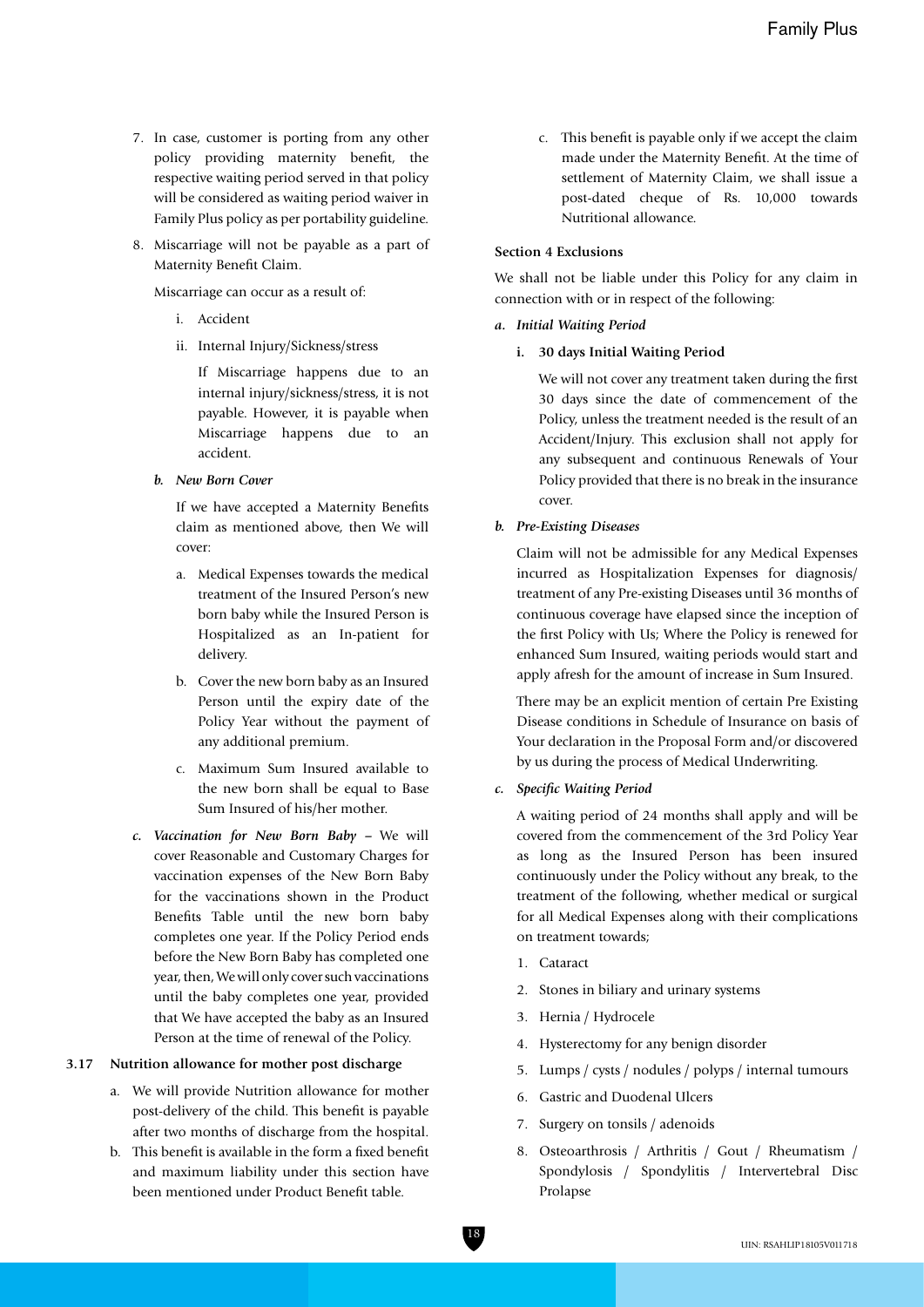- 9. Fissure / Fistula / Haemorrhoid
- 10. Sinusitis / Deviated Nasal Septum / Tympanoplasty / Chronic Suppurative Otitis Media
- 11. Benign Prostatic Hypertrophy
- 12. Knee/Hip Joint replacement
- 13. Dilatation and Curettage
- 14. Varicose veins
- 15. Dysfunctional Uterine Bleeding / Fibroids / Prolapse Uterus / Endometriosis
- 16. Diabetes and related complications
- 17. Chronic Renal Failure or end stage Renal Failure

 If these diseases are pre-existing at the time of proposal or subsequently found to be pre-existing the pre-existing waiting periods shall apply.

### *d. Permanent Exclusions*

We will not be liable under any circumstances, for any claim in connection with or with regard to any of the following permanent exclusions and any such other exclusions as may be specified in the Schedule of Insurance Certificate :-

#### **i. Addictive conditions and disorders**

 Treatment related to addictive conditions and disorders, or from any kind of substance abuse or misuse including alcohol abuse or misuse.

#### **ii. Adventure or Hazardous Sports**

 Any sports or activity which is adventurous in nature uses any apparatus or involves physical movement, rotation, swinging, floating in air or water. These activities include Para sailing, Para gliding, trekking with apparatus, Bungee jumping, para-jumping, rock climbing, mountaineering, motor racing, horse racing or deep-sea diving etc.

## **iii. Ageing and puberty**

Treatment to relieve symptoms caused by ageing, puberty, or other natural physiological cause, such as menopause and hearing loss caused by maturing or ageing.

#### **iv. Alternative treatment**

 Any Alternative Treatment except for the benefits under Section 3.10 (Ayush Treatment).

## **v. Ancillary Hospital Charges**

 Charges related to a Hospital stay usually administrative in nature not expressly mentioned as being covered, such as admission, discharge,  administration, RMO charges, night charges, registration, documentation and filing, surcharges. Service charges levied by the Hospital under whatever head.

## **vi. Artificial life maintenance**

 Artificial life maintenance, including life support machine used to sustain a person, who has been declared brain dead, as demonstrated by:

- 1. Deep coma and unresponsiveness to all forms of stimulation;
- 2. Absent pupillary light reaction;
- 3. Absent oculovestibular and corneal reflexes; or
	- 4. Complete apnea

#### **vii. Charges for medical papers**

 Any charges incurred to procure any medical certificate, medical records, treatment or Illness/ Injury related documents pertaining to any period of Hospitalization/Day Care Treatment undertaken for any Accident, Illness or Injury.

### **viii. Circumcision**

 Circumcision unless necessary for the treatment of a disease or necessitated by an Accident.

#### **ix. Conflict and disaster**

 Treatment for any illness or injury resulting from willful participation in any illegal(nonaccidental) activity such as , war, riot, revolution, acts of terrorism or any similar event (other than natural disaster or calamity).

#### **x. Congenital conditions**

Treatment for any External Congenital Anomaly.

#### **xi. Convalescence and Rehabilitation**

 Hospital accommodation when it is used solely or primarily for any of the following purposes:

- a. Convalescence, rehabilitation, supervision or any other purpose other than for receiving eligible treatment of a type that normally requires a stay in Hospital.
- b. receiving general nursing care or any other services that do not require the Insured Person to be in Hospital and could be provided in another establishment that is not a Hospital
- c. receiving services from a therapist or complementary medical practitioner or a practitioner of Alternative Treatment.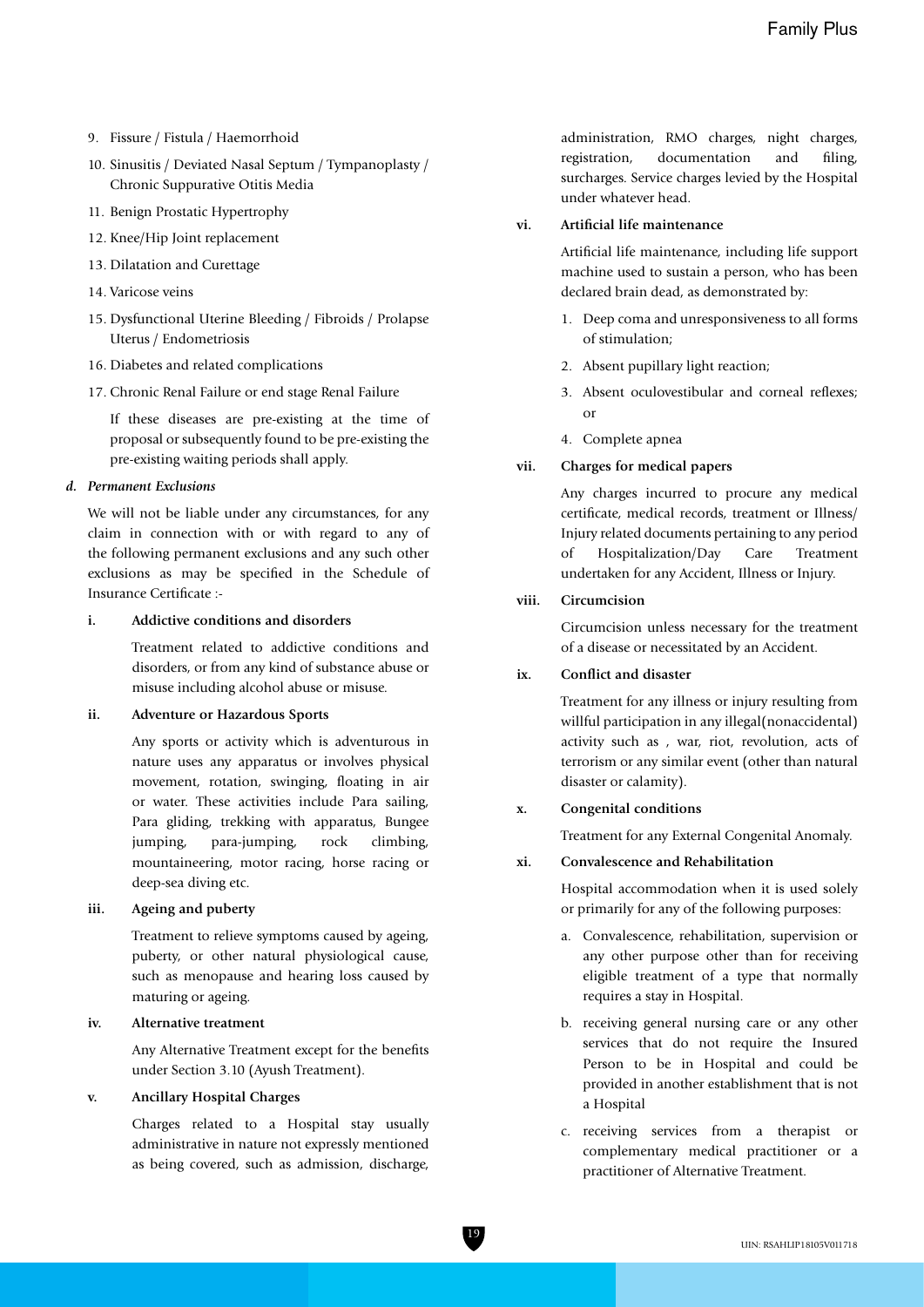#### **xii. Cosmetic surgery**

 Treatment undergone purely for cosmetic or psychological reasons to improve appearance. However, this exclusion does not apply where medically required as a part of treatment for cancer, accidents and burns to restore functionality.

#### **xiii. Dental/oral treatment**

 Dental treatment including Surgical Procedures for the treatment of bone disease when related to gum disease or damage, or treatment for, or treatment arising from, disorders of the tempromandibular joint.

 EXCEPTION: We will pay for a Surgical Procedure for which the Insured Person is Hospitalized as a result of an Accident and which is undertaken for Inpatient Care in a Hospital and carried out by a Medical Practitioner.

## **xiv. Drugs and dressings for OPD Treatment or take home use**

 Any drugs or surgical dressings that are provided or prescribed in the case of OPD Treatment, or for an Insured Person to take home on leaving Hospital, for any condition, except as included in Post-hospitalization expenses under Section 3.3 above.

#### **xv. Eyesight**

 Treatment to correct refractive errors of the eye, unless required as the result of an Accident. We will not pay for routine eye examinations, contact lenses, spectacles or laser eye sight correction.

#### **xvi. Health hydros, nature cure, wellness clinics etc.**

 Treatment or services received in health hydros, nature cure clinics or any establishment that is not a Hospital.

## **xvii. HIV and AIDS**

 Any treatment for, or treatment arising from, Human Immunodeficiency Virus (HIV) or Acquired Immuno Deficiency Syndrome (AIDS), including any condition that is related to HIV or AIDS.

#### **xviii. Hereditary conditions (Specified)**

 Any treatment arising from and/or taken for Crohn's Disease ,Ulcerative colitis, Cystic kidneys, Neurofibromatosis, Factor V Leiden Thrombophilia, Familial Hypercholesterolemia, Hemophilia, Hereditary Fructose Intolerance, Hereditary Hemochromatosis, Hereditary Spherocytosis.

## **xix. Hospitalization for observation or investigative purpose only**

 Hospitalization undertaken for observation or for investigations only and where no medical treatment is provided.

- **xx. Items of personal comfort and convenience, including but not limited to:**
	- a. Telephone, television, diet charges, (unless included in room rent) personal attendant or barber or beauty services, baby food, cosmetics, napkins, toiletry items, guest services and similar incidental expenses or services.
	- b. Private nursing/attendant's charges incurred during Pre-hospitalization or Post hospitalization.
	- c. Drugs or treatment not supported by prescription.
	- d. Issue of medical certificate and examinations as to suitability for employment or travel or any other such purpose.
	- e. Any charges incurred to procure any treatment/Illness related documents pertaining to any period of Hospitalization/ Illness.
	- f. External and or durable medical/non medical equipment of any kind used for diagnosis and or treatment including CPAP, CAPD, Infusion pump etc.
	- g. Ambulatory devices such as walkers, crutches, belts, collars, caps, splints, slings, braces, stockings of any kind, diabetic foot wear, glucometer/thermometer and similar items and also any medical equipment which is subsequently used at home.
	- h. Nurses hired in addition to the Hospital's own staff.

#### **xxi. Psychiatric and Psychosomatic Conditions**

 Treatment of any mental illness or sickness or disease including a psychiatric condition, disorganisation of personality or mind, or emotions or behaviour, Parkinson's or Alzheimer's disease even if caused or aggravated by or related to an Accident or Illness or general debility or exhaustion ("run-down condition");

**xxii. Obesity**

Treatment for obesity.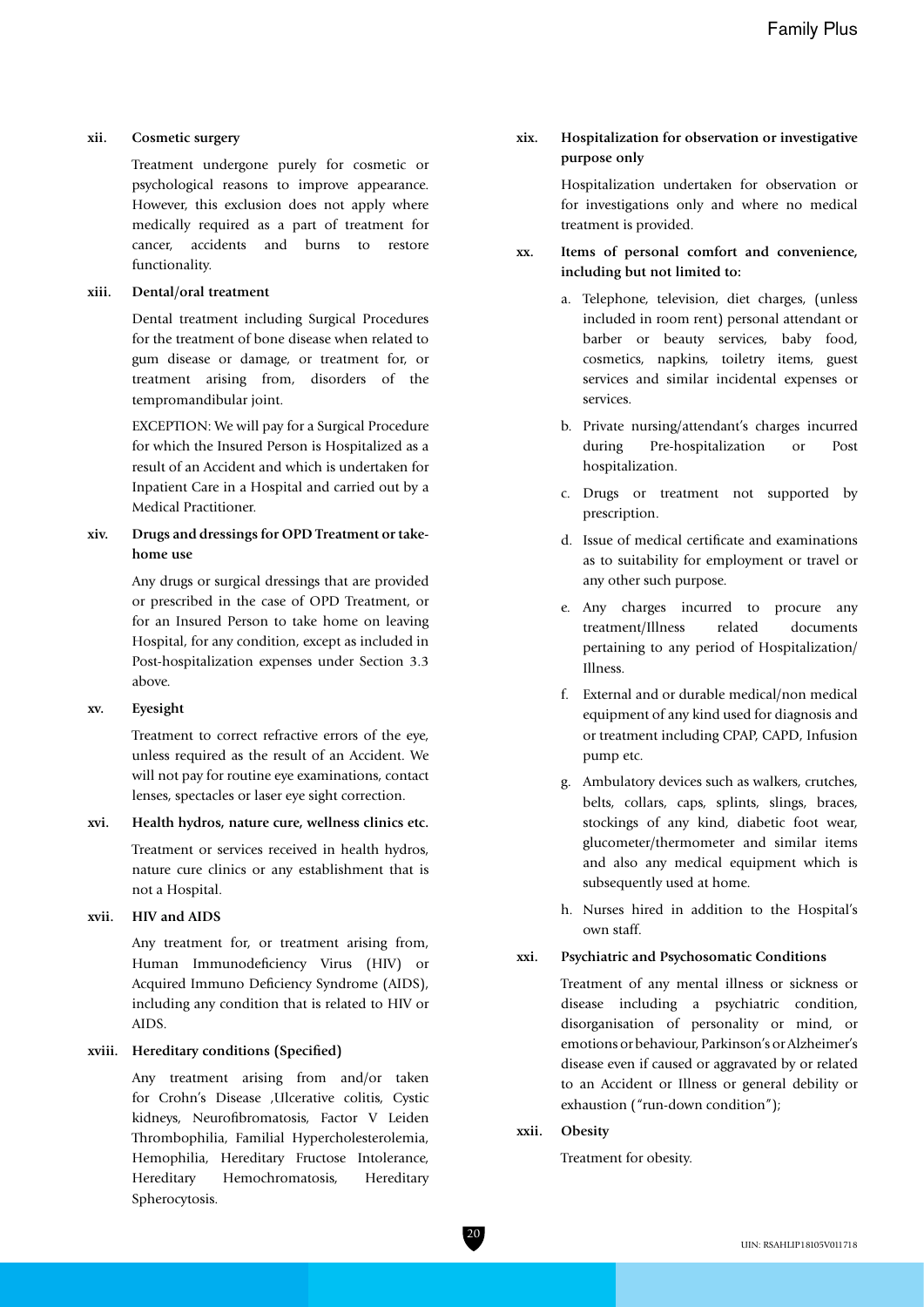#### **xxiii. OPD Treatment**

OPD Treatment is not covered.

However this exclusion does not apply for:

 a. Vaccination in case of Animal Bite (Section 3.11)

 b. Vaccination for New Born Baby (Section 3.16 (c))

#### **xxiv. Preventive Care**

 All preventive care, vaccination including inoculation and immunisations except in case of

- a. Vaccination in case of Animal Bite (Section 3.11)
- b. Vaccination for New Born Baby (Section 3.16 (c))

#### **xxv. Reproductive medicine**

- a. Any type of contraception, sterilization, termination of pregnancy or Family planning.
- b. Treatment to assist reproduction, including IVF treatment.

 However, the above exclusions do not apply to treatment for ectopic pregnancy.

#### **xxvi. Self-inflicted injuries**

 Treatment for, or arising from, an injury that is intentionally self-inflicted, including attempted suicide.

#### **xxvii. Sexual problems and gender issues**

 Treatment of any sexual problem including impotence (irrespective of the cause) and sex changes or gender reassignments or erectile dysfunction.

#### **xxviii. Sexually transmitted diseases**

 Treatment for any sexually transmitted disease, including Genital Warts, Syphilis, Gonorrhoea, Genital Herpes, Chlamydia, Pubic Lice and Trichomoniasis.

#### **xxix. Sleep disorders**

 Treatment for sleep apnea, snoring, or any other sleep-related breathing problem.

#### **xxx. Speech disorders**

 Treatment for speech disorders, including stammering unless the disorder occurs directly due to an Accident.

#### **xxxi. Stem cell implantation**

 Stem cell implantation, harvesting, storage, or any kind of treatment using stem cells.

#### **xxxii. Treatment for Alopecia**

 Any treatment and associated expenses for alopecia, baldness, wigs, or toupees, medical supplies including elastic stockings, diabetic test strips, and similar products.

#### **xxxiii. Treatment for developmental problems**

 Treatment for, or related to developmental problems, including but not limited to:

- a. learning difficulties, such as dyslexia;
- b. behavioral problems, including attention deficit hyperactivity disorder (ADHD);
- c. deviated nasal septum (straitening of the nasal tract).

#### **xxxiv. Unproven/Experimental treatment**

 Unproven/Experimental Treatment, including medication, which in competent Medical Practitioner's opinion is experimental or has not generally been proved to be effective.

#### **xxxv. Unrecognised physician or Hospital:**

- a. Treatment provided by a Medical Practitioner who is not recognized by the Medical Council of India.
- b. Treatment in any hospital or by any Medical Practitioner or any other provider of services specifically excluded by Us and list of these have been provided on Our website.
- c. Treatment provided by anyone with the same residence as Insured Person or who is a member of the Insured Person's immediate family.

 Note: Claim will be payable in case of Accident/ Life Threatening conditions only. Life Threatening conditions may be defined as any Medical condition which is arising out of an accident or an illness or reaction to certain medicines which necessitates the person to be admitted to the hospital within 8 hours from the incident and which may otherwise pose damage/complications in cerebral/circulatory/gastrointestinal system and/or multiple organs and may cause death if not treated immediately and requires immediate treatment such as surgery or medical management to ensure the vitality of all the key organs of human body. Such claims shall be payable on reimbursement mode post relevant investigation of the case.

 However, no claim will be paid if such Medical Practitioner or Hospital doesnot qualify the definition provided under the Policy Document.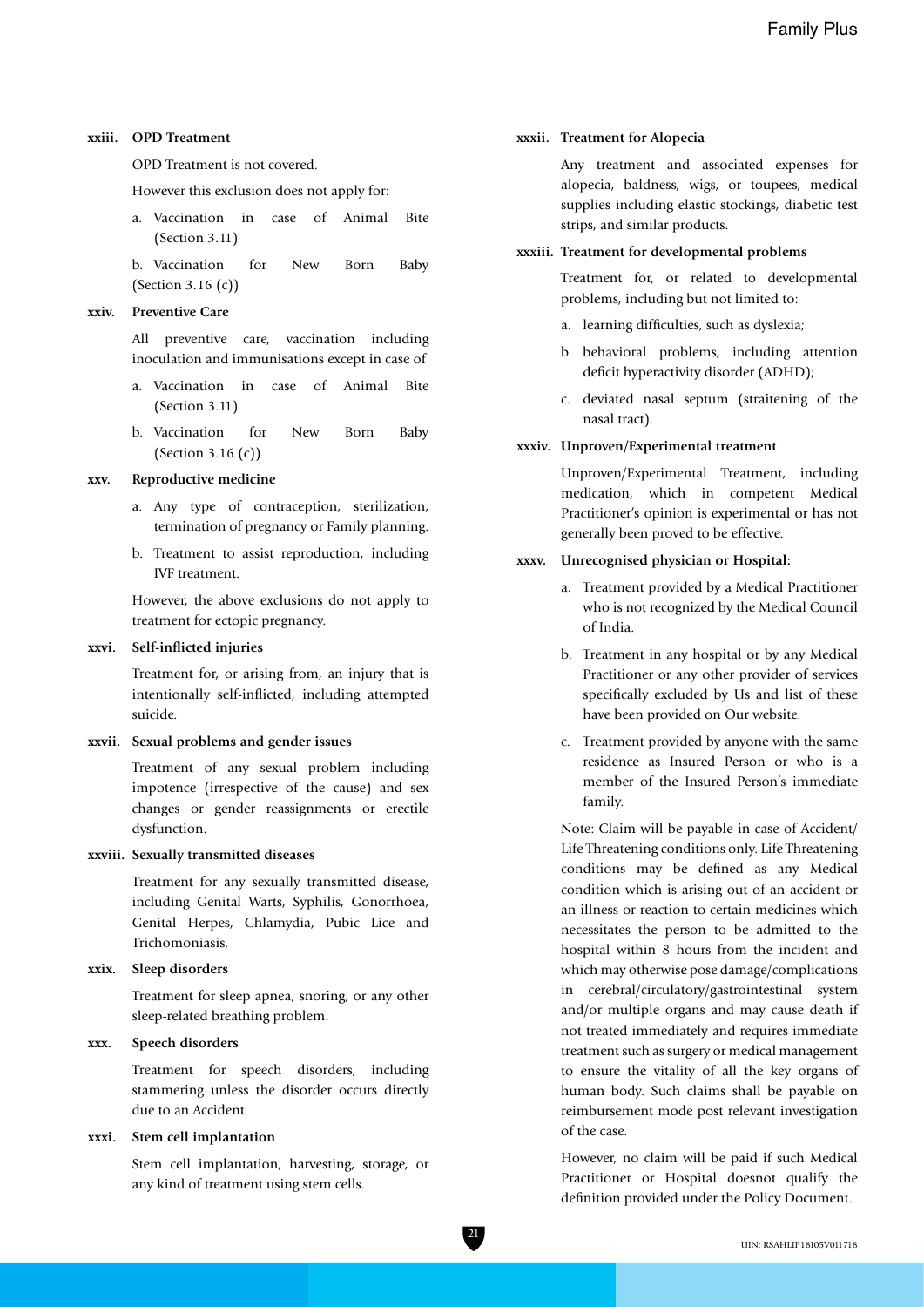## **xxxvi. Unrelated diagnostic, X-ray or laboratory examinations**

 Charges incurred at a Hospital primarily for evaluative or diagnostic or observation purposes for which no active treatment is given, X-Ray or laboratory examinations or other diagnostic studies, not consistent with or incidental to the diagnosis and treatment of the positive existence or presence of any Illness or Injury, whether or not requiring Hospitalization.

#### **xxxvii. Unlawful Activity**

 Any condition as a result of Insured Person committing or attempting to commit a breach of law with criminal intent.

#### **xxxviii.Any costs or expenses**

 specified in the List of Expenses Generally Excluded at Annexure II.

#### **Section 5 Claim Procedure**

Provided that the due adherence/observance and fulfillment of the terms and conditions of this Policy (conditions and all Endorsements hereon are to be read as part of this Policy) shall so far as they relate to anything to be done or not to be done by the Insured and / or Insured person be a condition precedent to any liability of the Company under this Policy. Cashless Claims will be settled through TPA and Re-imbursement Claims will be settled by Us. The Claims Procedure is as follows:

#### *a) For admission in Network Hospital (Cashless Claims)*

Insured Person shall call the TPA helpline and furnish Membership Number, Policy Number and the Name of the Patient within 72 hours before admission to hospital for planned hospitalization and not later than 48 hours of admission in case of emergency hospitalization. The insured shall also provide to the TPA by fax or e-mail, the details of hospitalization like diagnosis, name of hospital, duration of stay in hospital, estimated expenses of hospitalization etc. in the prescribed form available with the Insurance help desk at the Hospital. The Insured shall also provide any additional information or medical record as may be required by the medical panel of the TPA. After establishing the admissibility of the claim under the policy, the TPA shall provide a pre-authorisation to the hospital guaranteeing payment of the hospitalization expenses subject to the sum insured, terms conditions and limitations of the policy.

- **b) For admission in Non-Network Hospital or into Network Hospital if cashless facility is not availed (Re-imbursement Claims)**
	- **Notice of claim:** Preliminary notice of claim with particulars relating to Policy number, Name of the Insured Person in respect of whom claim is made, nature of illness/injury and name and address of the attending hospital, should be given to the Insurer within 72 hours before admission incase of planned hospitalization, and not later than 48 hours or before discharge, in case of emergency hospitalization.
	- **Submission of claim:** The insured shall submit the claim form along with attending physician's certificate duly filled and signed in all respects with the following claim documents not later than 30 days from the date of discharge.

#### **Mandatory documents (if available)**

- 1. Test reports and prescriptions relating to First / Previous consultations for the same or related illness.
- 2. Case history / Admission-discharge summary describing the nature of the complaints and its duration, treatment given, advice on discharge etc issued by the Hospital.
- 3. Death summary in case of death of the insured person at the hospital.
- 4. Hospital Receipts / bills / cash memos in Original (including advance and final hospital settlement receipts).
- 5. All test reports for X-rays, ECG, Scan, MRI, Pathology etc., including doctor's prescription advising such tests/ investigations (CDs of angiogram, surgery etc need not be sent unless specifically sought).
- 6. Doctor's prescriptions with cash bills for medicines purchased from outside the hospital.
- 7. F.I.R(First Information Report)/M.L.C.(Medical Legal Certificate). in the case of accidental injury and English translation of the same, if in any other language.
- 8. Detailed self-description stating the date, time, circumstances and nature of injury/accident in case of claims arising out of injury.
- 9. Legal heir certificate in the absence of nomination under the policy, in case of death of the proposer. In the absence of legal heir certificate, evidence establishing legal heirship may be provided as required by Us.
- 10. For a) maternity claims, Discharge Summary mentioning Last Menstrual Period (LMP), Estimated Date of Delivery (EDD) & Gravida b)Cataract claims - (Intraocular Lens Implant) IOL sticker c) Percutaneous Transluminal Coronary Angioplasty (PTCA) claims - Stent sticker.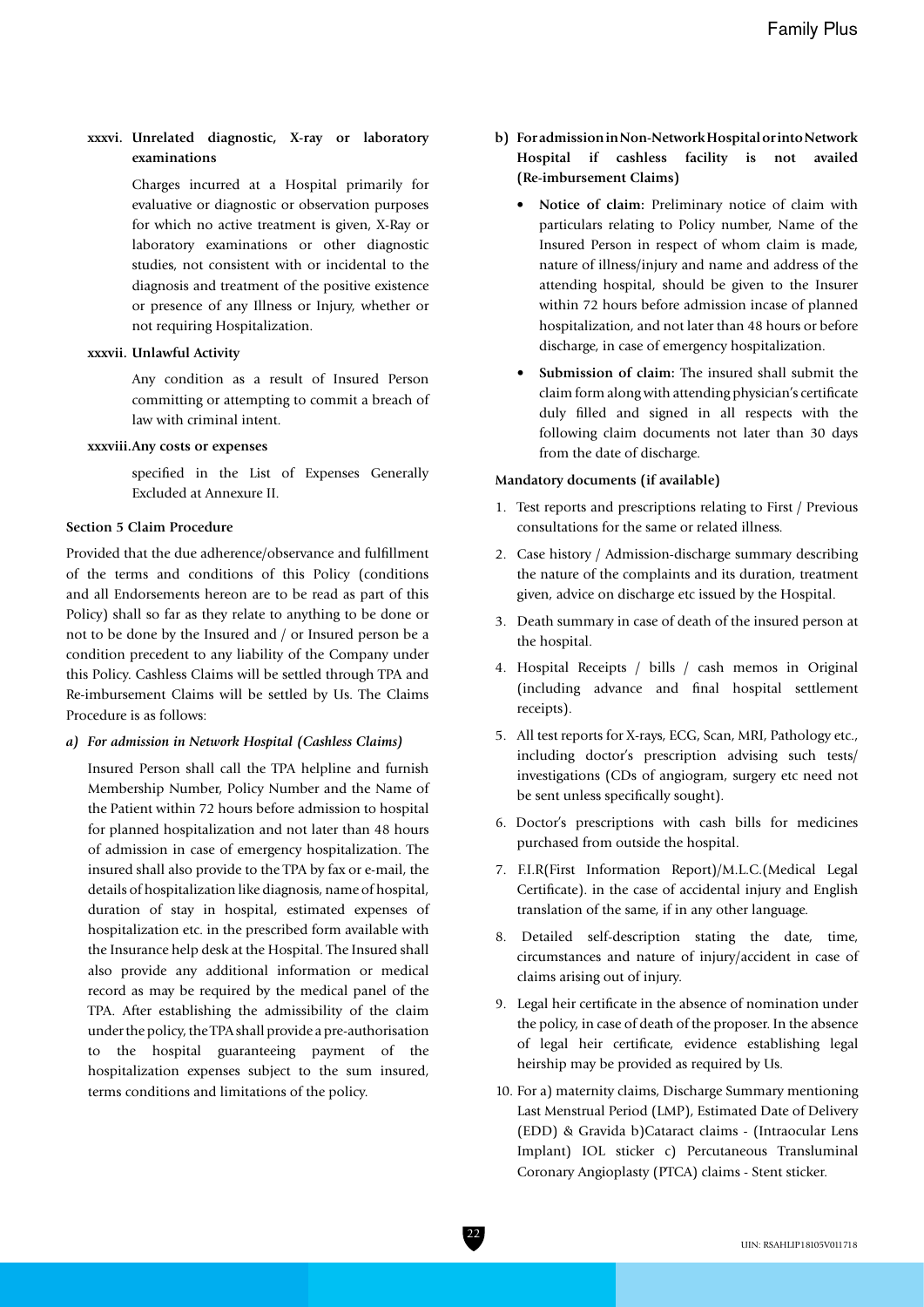- 11. Copies of health insurance policies held with any other insurer covering the insured persons.
- 12. If a claim is partially settled by any other insurer, a certificate from the other insurer confirming the final claim amount settled by them and that Original claim documents are retained at their end.
- 13. For domiciliary hospitalization claims, a certificate from the attending doctor confirming that the condition of the patient is such that he/she is not in a condition to be removed to a hospital.
- 14. Additional documents for Emergency Domestic Evacuation:
	- a. Certification by the treating Medical Practitioner of such life threatening emergency condition and confirming that current Hospital does not have suitable medical equipment & technology for the life threatening condition.
	- b. Bills/Receipts of transportation agency/ambulance company/air ambulance receipts.

## **Documents to be submitted if specifically sought: (if available)**

- 1. Copy of indoor case records (including nurse's notes, OT notes and anesthetists' notes, vitals chart).
- 2. Copy of extract of Inpatient Register.
- 3. Attendance records of employer/educational institution.
- 4. Complete medical records (including indoor case records and OP records) of past hospitalization/ treatment, if any.
- 5. Attending Physician's certificate clarifying.
	- reason for hospitalization and duration of hospitalization
	- history of any self-inflicted injury
	- history of alcoholism, smoking
	- history of associated medical conditions, if any
- 6. Previous master health check-up records/pre employment medical records, if any.
- 7. Any other document necessary in support of the claim on case to case basis.

 The claim documents should be sent to: Health Claims Department Royal Sundaram General Insurance Co. Ltd Vishranthi Melaram Towers, No.2/319, Rajiv Gandhi Salai (OMR) Karapakkam, Chennai - 600097

#### **Payment of Claim**

- No liability under the Policy will be admitted, if the claim is fraudulent or supported by fraudulent means.
- Insured must give at his expense, all the information asked by Us about the claim and he must help to take legal action against anyone if required.
- If required the Insured / Insured Person must give consent to obtain Medical Report from Medical Practitioner at Our expense.
- All claims under this Policy shall be payable in Indian Currency. All medical treatments for the purpose of this insurance will have to be taken in India only.
- Benefits payable under this policy will be paid within 30 days of the receipt of last necessary document.
- All claims are to be notified to Us within a timeline as per Section 5(b). In case where the delay in intimation is proved to be genuine and for reasons beyond the control of the Insured Person or Nominee specified in the Schedule of Insurance Certificate, We may condone such delay and process the claim. Please note that the waiver of the time limit for notice of claim and submission of claim is at Our evaluation.
- We shall be liable to pay interest at 2% above the bank rate prevalent at the beginning of the financial year in which the claim is reviewed, for sums paid or payable under this Policy, upon acceptance of an offer of settlement by the insured but there is a delay in payment beyond 7 days the date of acceptance.
- At the time of claim settlement, We may insist on KYC documents of the Proposer as per the relevant AML guidelines in force.

## **Claims Falling in 2 policy Periods**

 If the claim event falls within two Policy Periods, the claims shall be paid taking into consideration the available Sum Insured in the two Policy Periods, including the deductibles for each Policy Period. The admissible claim amount shall be reduced to the extent of premium to be received for the Renewal/due date of premium of health insurance policy, if not received earlier.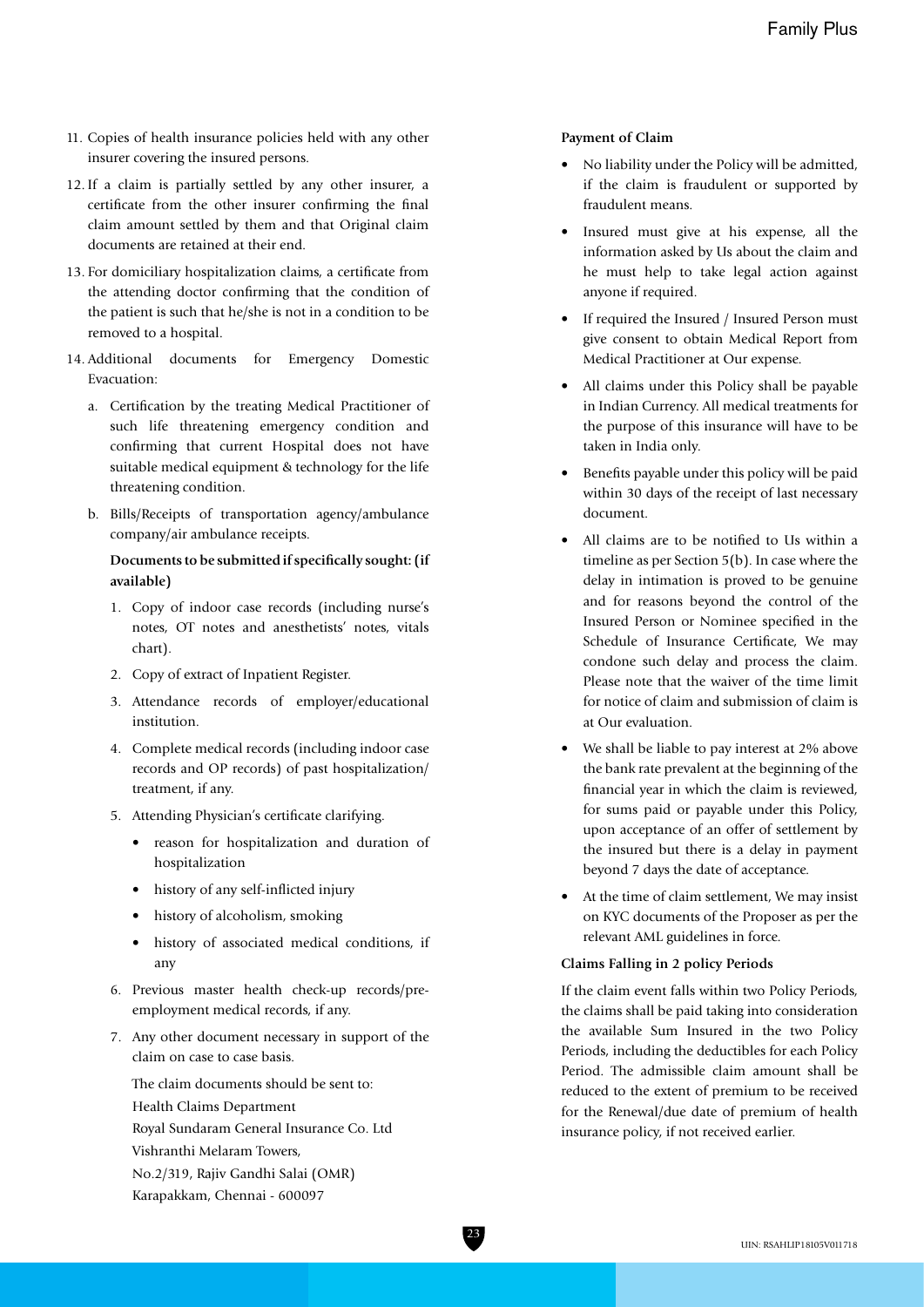#### **Section 6 Standard Terms and Conditions**

#### *a. Disclosure to Information Norm*

The policy shall be null and void and no benefit shall be payable in the event of untrue or incorrect statements, misrepresentation, mis-description or non-disclosure of any material particulars in the proposal form, personal statement, declaration, claim form declaration, medical history on the claim form and connected documents, or any material information having been withheld by You or any one acting on Your behalf, under this Policy.

#### *b. Observance of terms and conditions*

The due adherence/observance and fulfillment of the terms, conditions and endorsement of this Policy in so far as they relate to anything to be done or complied with by the Insured Person, shall be a Condition Precedent to any liability to make payment under this Policy .

#### *c. Material Change*

It is a Condition Precedent to the Our's liability under the Policy that the Policyholder shall immediately notify Us in writing of any material change in the risk on account of change in nature of occupation or business at his own expense (refer Annexure III). We may, in its discretion, adjust the scope of cover and/or the premium paid or payable, accordingly. You must exercise the same duty to disclose those matters to Us before the Renewal, extension, variation, endorsement or reinstatement of the contract.

#### *d. Subrogation*

The Insured Person shall do and concur in doing and permit to be done all such acts and things as may be necessary or required by Us, before or after indemnification, in enforcing or endorsing any rights or remedies, or of obtaining relief or indemnity, to which We are or would become entitled or subrogated. Neither You nor any Insured Person shall do any acts or things that prejudice these subrogation rights in any manner. Any recovery made by Us pursuant to this clause shall first be applied to the amounts paid or payable by Us under this Policy and the costs and expenses incurred by Us in effecting the recovery, whereafter We shall pay the balance amount to You. This clause shall not apply to any Benefit offered on a fixed benefit basis (like Hospital Cash benefit).

#### *e. Contribution*

If two or more policies are taken by You during the same period from one or more Insurers to indemnify treatment costs and the amount of claim is within the Sum Insured limit of any of the policies, You will have the right to opt for a full settlement of Your claim in terms of any of Your policies.

- 1. In all such cases the Insurer who has issued the chosen policy shall be obliged to settle the claim without insisting on the contribution clause as long as the claim is within the limits of and according to terms of the chosen policy.
- 2. If the amount to be claimed exceeds the sum Insured under a single policy after considering the deductibles or co-pay, the policyholder shall have right to choose insurers by whom the claim to be settled. In such cases, the Insurer may settle the claim with Contribution Clause.

#### *f. Alteration to the Policy*

This Policy constitutes the complete contract of insurance. No change or alteration will be effective or valid unless approved in writing which will be evidenced by a written endorsement signed and stamped by Us. No one except Us can change or vary this Policy.

## *g. Change of Policyholder*

The policyholder may be changed only at the time of Renewal of the Policy. The new Policyholder must be a member of the Insured Person's immediate family. The renewed Policy shall be treated as having been renewed without break. However, all the relationships covered under the Policy will continue to be in relation to Proposer.

The Policyholder may be changed upon request in case of his demise.

#### *h. No Constructive Notice*

Any knowledge or information of any circumstances or condition in relation to the Policyholder/Insured Person which is in Our possession and not specifically informed by the Policyholder/Insured Person shall not be held to bind or prejudicially affect Us notwithstanding subsequent acceptance of any premium.

#### *i. Free Look Provision*

You have a period of 15 days (30 days for Telesales, Online and Web aggregators) from the date of receipt of the Policy document to review the terms and conditions of this Policy. If You have any objections to any of the terms and conditions, You may cancel the Policy stating the reasons for cancellation and provided that no claims have been made under the Policy, We will refund the premium paid by You after deducting the amounts spent on any medical checkup, stamp duty charges and proportionate risk premium for the period on cover. All rights and benefits under this Policy shall immediately stand extinguished on the free look cancellation of the Policy. The free look provision is not applicable and available at the time of Renewal of the Policy.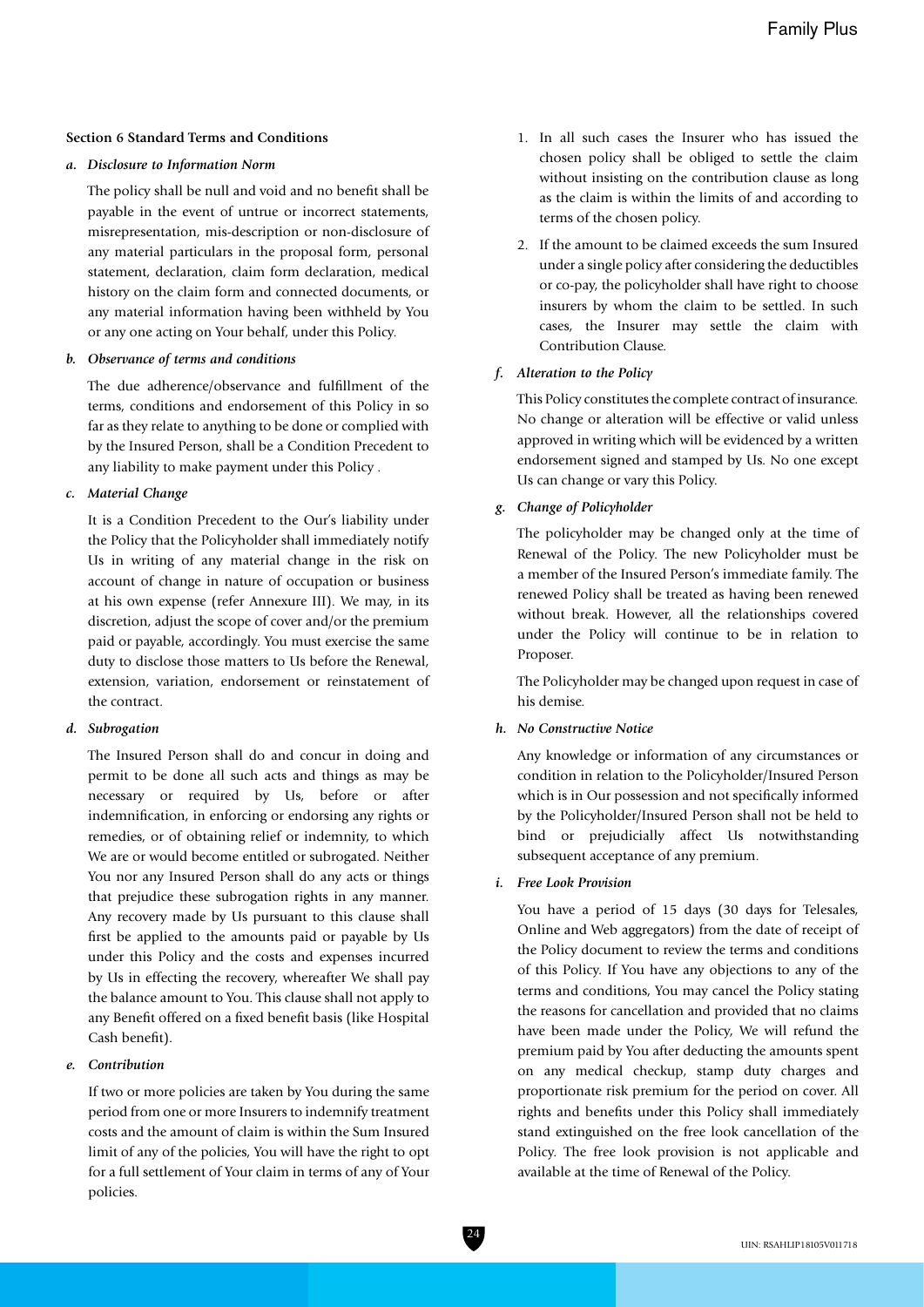*j. Cancellation/ Termination (other than Free Look cancellation)*

#### **1. Cancellation by Insured Person:**

 You may terminate this Policy during the Policy Period by giving Us at least 30 days prior written notice. We shall cancel the Policy and refund the premium for the balance of the Policy Period in accordance with the table below provided that no claim has been made under the Policy by or on behalf of any Insured Person.

| <b>Cancellation date</b><br>upto $(x \text{ months})$<br>from the Policy<br><b>Period Start Date</b> |           | Refund of Premium<br>(basis Policy<br>Period) |       |
|------------------------------------------------------------------------------------------------------|-----------|-----------------------------------------------|-------|
| Upto 1 month                                                                                         | 75%       | 87%                                           | 91%   |
| Upto 3 months                                                                                        | 50%       | 74%                                           | 82%   |
| Upto 6 months                                                                                        | 25%       | 61.5%                                         | 73.5% |
| Upto 12 months                                                                                       | 0%        | 48.5%                                         | 64.5% |
| Upto 15 months                                                                                       | NA.       | 24.5%                                         | 47%   |
| Upto 18 months                                                                                       | <b>NA</b> | 12%                                           | 38.5% |
| Upto 24 months                                                                                       | <b>NA</b> | $0\%$                                         | 30%   |
| Upto 30 months                                                                                       | NA        | NA                                            | 8%    |
| Beyond 30 months                                                                                     | NA        | NA                                            | 0%    |

## **2. Automatic Cancellation:**

- a. The Policy shall automatically terminate in the event of the death of all the Insured Persons.
- b. In the event of death of all insured members except one insured, single insured member shall be migrated to Lifeline Product of Our company.
- c. Refund:

 A refund in accordance with the table in Section  $5(k)(1)$  above shall be payable if there is an automatic cancellation of the Policy provided that no claim has been filed under the Policy by or on behalf of any Insured Person.

#### **3. Cancellation by Us:**

 Without prejudice to the above, We may terminate this Policy during the Policy Period by sending 30 days prior written notice to Your address shown in the Schedule of Insurance Certificate without refund of premium if:

- i. You or any Insured Person or any person acting on behalf of either has acted in a dishonest or fraudulent manner under or in relation to this Policy;
- ii. You or any Insured Person has not disclosed any true , complete and all correct facts in relation to the Policy and/or;
- iii. provision for cancellation on grounds of mis-representation, fraud, non-disclosure of material facts or non-cooperation of the insured.

 For avoidance of doubt, it is clarified that no claims shall be admitted and/or paid during the notice period by Us in relation to the Policy.

#### *k. Fraudulent claims*

If a claim is in any way found to be fraudulent, or if any false statement, or declaration is made or used in support of such a claim, or if any fraudulent means or devices are used by the Insured Person or any false or incorrect Disclosure to Information Norms or anyone acting on behalf of the Insured Person to obtain any benefit under this Policy, then this Policy shall be void and all claims being processed shall be forfeited for all Insured Persons and all sums paid under this Policy shall be repaid to Us by all Insured Persons who shall be jointly liable for such repayment.

#### *l. Territorial Jurisdiction*

The geographical scope of this Policy applies to events within India and all admitted or payable claims shall be settled in India in Indian rupees.

## *m. Policy Disputes*

Any and all disputes or differences under or in relation to this Policy herein shall be determined by Indian law and shall be subject to the jurisdiction of the Indian Courts.

## *n. Loading/Co-payment*

We shall apply a risk loading on the premium payable or Co-payment for certain specific conditions as per Our board approved underwriting policy (based upon the declarations made in the proposal form and the health status of the persons proposed for insurance), which shall be mentioned specifically in the Schedule of Insurance Certificate. The maximum risk loading applicable shall not exceed 150% per diagnosis / medical condition and an overall risk loading of 200%. These loadings are applied from the inception of the initial Policy including subsequent Renewal(s) with Us or on the receipt of a request for increase in Sum Insured (for which the loading shall be applied on the increased Sum Insured). The maximum risk Co-payment shall not exceed 20% per diagnosis/medical condition and an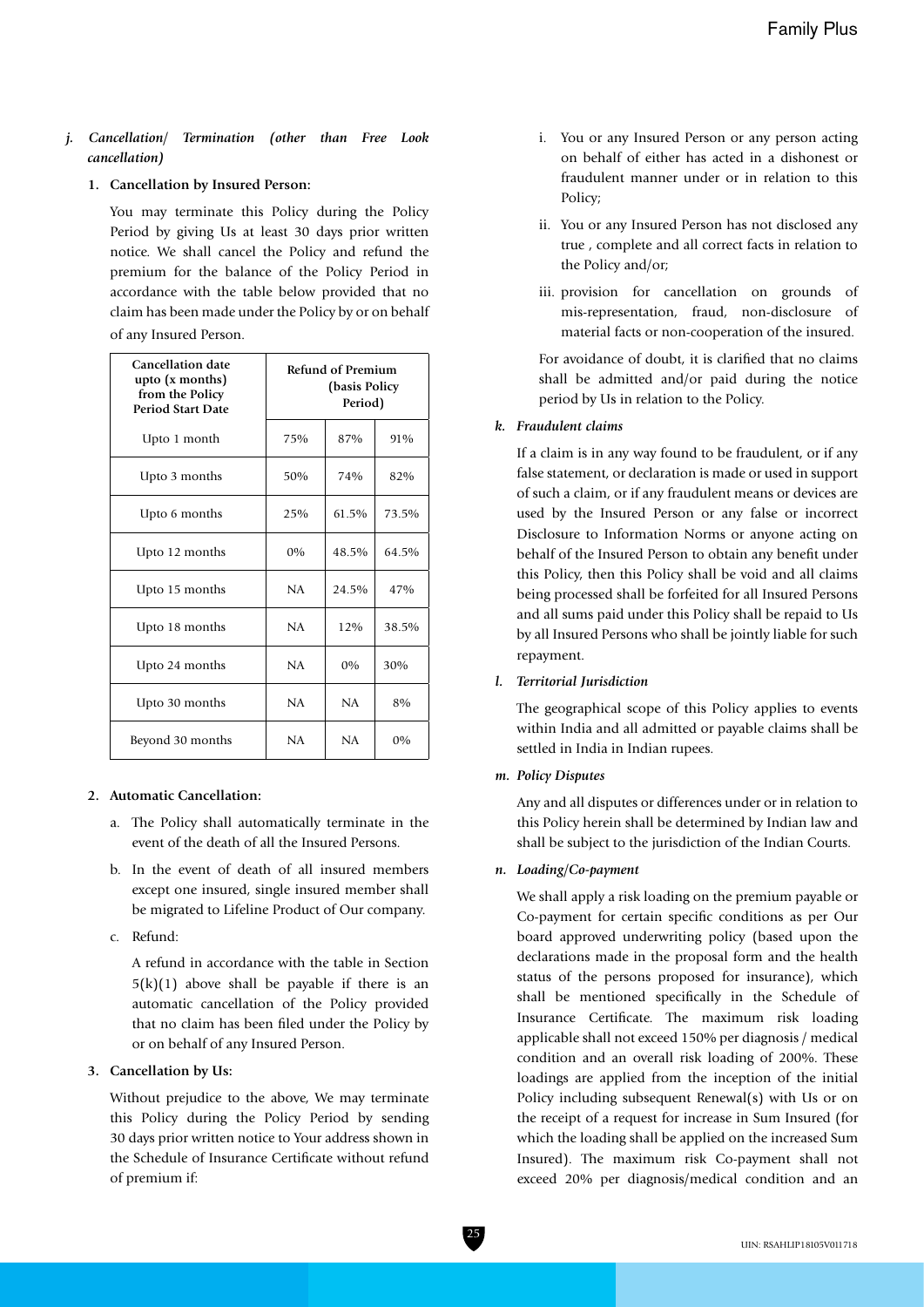overall risk co-payment of 20%. We will apply either Disease Specific Loading or Co-payment on your application and will not be applied simultaneously.

We will inform You about the applicable risk loading or Co-payment through post/courier/email/phone. You shall revert to Us with your written consent and additional premium (if any), within 15 days of the issuance of such counter offer. In case, You neither accept the counter offer nor revert to Us within 15 days, We shall cancel Your application and refund the premium paid within the next 15 days.

#### *o. Portability Benefit*

You can port Your existing health insurance policy from another company or from existing product of Royal Sundaram to Family Plus, provided that:

- i. You have been covered under an Indian retail health insurance policy from a Non-life/Stand Alone Health insurance company registered with IRDAI without any break.
- ii. We should have received Your application for Portability with complete documentation at least 45 days before the expiry of Your present period of insurance.
- iii. If the Sum Insured under the previous Policy is higher than the Sum Insured chosen under this Policy, the applicable waiting periods under Section 4(a), 4(b), 4(c), 4(d) and 4(e) shall be reduced by the number of months of continuous coverage under such health insurance policy with the previous insurer to the extent of the Sum Insured and the eligible Cumulative Bonus under the expiring health insurance policy.
- iv. In case the proposed Sum Insured opted for under Our Policy is more than the insurance cover under the previous policy, then all applicable waiting periods under Section 4(a), 4(b), 4(c), 4(d) and 4(e) and shall be applicable afresh to the amount by which the Sum Insured under this Policy exceed the total of Sum Insured and eligible Cumulative Bonus under the expiring health insurance policy.
- v. All waiting periods under Section  $4(a)$ ,  $4(b)$ ,  $4(c)$ , 4(d) and 4(e) shall be applicable individually for each Insured Person and claims shall be assessed accordingly.
- vi. If You were covered on a floater basis under the expiring Policy and apply for a floater cover under this Policy, then the eligible Cumulative Bonus to be carried forward on this Policy shall also be available on a floater basis.

vii. If You were covered on an individual basis in the expiring Policy then the eligible Cumulative Bonus to be carried forward on this Policy shall be available on an individual basis.

For the purpose of this provision, eligible Cumulative Bonus shall mean the Cumulative Bonus which You or the Insured Person would have been eligible for had the same policy been Renewed with the existing insurance company.

## **It is further agreed and understood that:**

- i. Portability benefit will be offered to the extent of sum of previous Sum Insured and accrued Cumulative Bonus (if opted for), and Portability shall not apply to any other additional increased Sum Insured.
- ii. We may subject Your proposal to Our medical underwriting, restrict the terms upon which We may offer cover, the decision as to which shall be in Our sole and absolute discretion.
- iii. There is no obligation on Us to insure all Insured Persons on the proposed terms, even if You have given Us all documentation.
- iv. We should have received the database and claim history from the previous insurance company for Your previous policy.

The Portability provisions will apply to You, if You wish to migrate from this Policy to any other health insurance policy on Renewals.

In case You have opted to switch to any other insurer under portability provisions and the outcome of acceptance of the portability request is awaited from the new insurer on the date of renewal:

- i. We may upon Your request extend this Policy for a period of not less than one month at an additional premium to be paid on a pro-rata basis.
- ii. If during this extension period a claim has been reported, You shall be required to first pay the full premium so as to make the Policy Period of full 12 calendar months. Our liability for the payment of such claim shall commence only once such premium is received. Alternatively, We may deduct the premium for the balance period and pay the balance claim amount if any and issue the Policy for the remaining period.

## *p. Renewal of Policy*

i. This Policy will automatically terminate at the end of the Policy Period. This Policy is ordinarily renewable on mutual consent for life, subject to application of Renewal and realization of Renewal premium. All Renewal application should reach Us on or before the Policy Period End Date.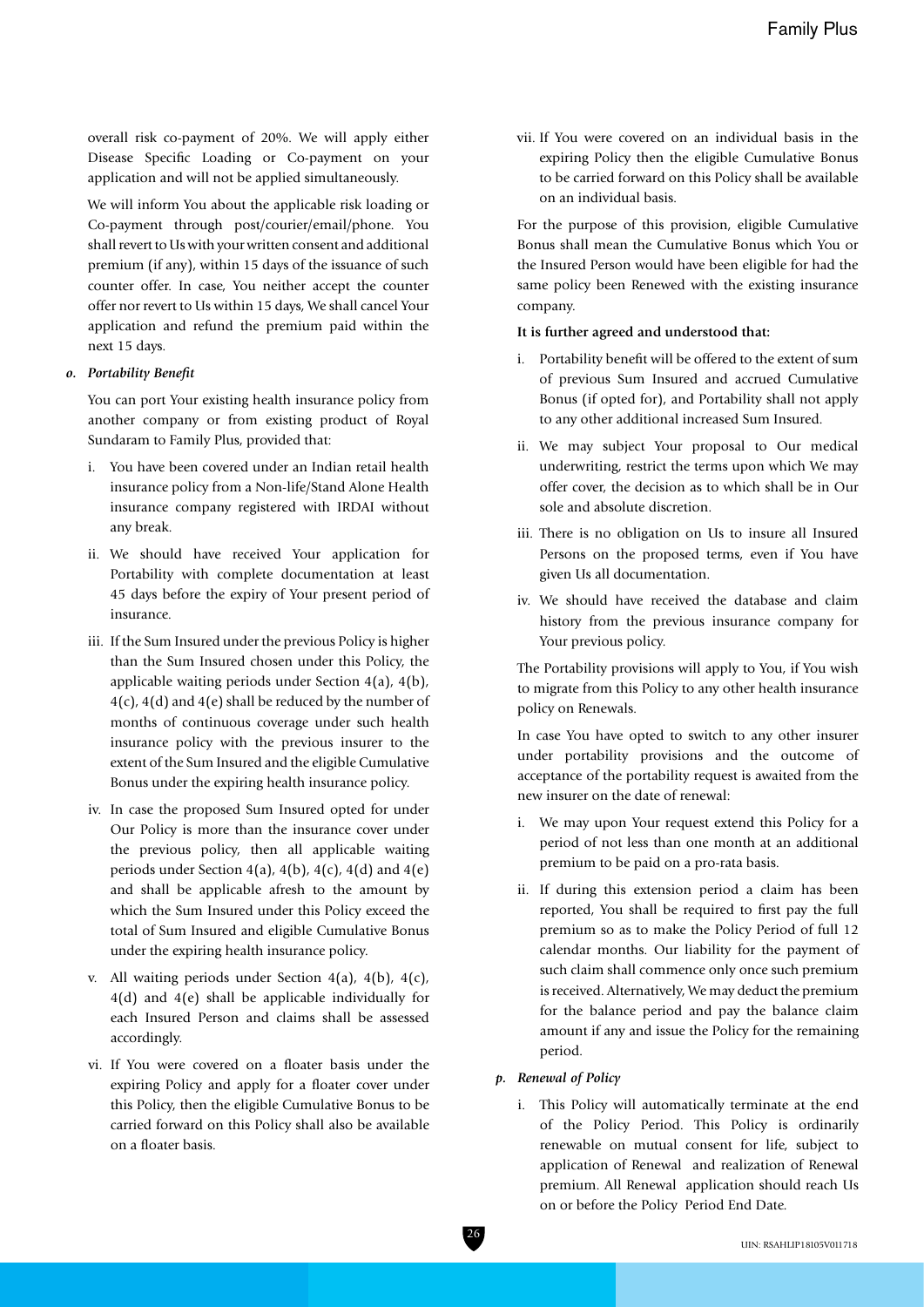- ii. We may in Our sole discretion, revise the Renewal premium payable under the Policy provided that revision to the Renewal premium are in accordance with the IRDAI rules and regulations as applicable from time to time. Renewal premiums will not alter based on individual claims experience. We will intimate You of any such changes at least 3 months prior to date of such revision or modification.
- iii. The premium payable on renewal shall be paid to Us on or before the Policy Period End Date and in any event before the expiry of the Grace Period. For the purpose of this provision, Grace Period means a period of 45 days immediately following the Policy Period End Date during which a payment can be made to renew this Policy without loss of continuity benefits such as Waiting Periods and coverage of Pre Existing Diseases. Coverage is not available for the period for which premium is not received by Us and We shall not be liable for any Claims incurred during such period. The provision of Section 64VB of the Insurance Act shall be applicable.
- iv. Renewal of the Policy will not ordinarily be denied other than on grounds of moral hazard, misrepresentation or fraud or non-cooperation by You.
- v. We reserve the right to carry out underwriting in relation to any alterations like increase/decrease in Sum Insured, change in variant/coverage, addition/ deletion of members, addition/deletion of Medical Conditions, request at the time of Renewal of the Policy. Any request for acceptance of changes on renewal will be subject to underwriting.The terms and conditions of the existing Policy will not be altered.
- vi. This product may be withdrawn by Us after due approval from the IRDAI. In case this product is withdrawn by Us, this Policy can be renewed under the then prevailing Health Insurance Product or its nearest substitute approved by IRDAI. We shall duly intimate You regarding the withdrawal of this product and the options available to You at the time of Renewal of this Policy.

#### *q. Communications & Notices*

Any communication or notice or instruction under this Policy shall be in writing and will be sent to:

- i. To Us, at the address as specified in Schedule of Insurance Certificate
- ii. The Policyholder's, at the address as specified in Schedule of Insurance Certificate
- iii. No insurance agents, brokers, other person or entity is authorized to received any motice on behalf of Us unless explicitly stated in writing by Us
- iv. Notice and instructions will be deemed served 10 days after posting or immediately upon receipt in the case of hand delivery, facsimile or e-mail.

#### *r. Grievance Redressal*

In case the Insured Person is aggrieved in any way, the Insured Person may contact Us for following grievances:

- i. Any partial or total repudiation of claims by the Company.
- ii. Any dispute regard to premium paid or payable in terms of the policy.
- iii. Any dispute on the legal construction of the policies in so far as such disputes relate to claims.
- iv. Delay in settlement of claims.
- v. Non-issue of any insurance document to customer after receipt of the premium.
- vi. Any other grievance.

You / Insured Person may contact Us with the details of the grievance through:

Our website: www.royalsundaram.in

Email: customer.services@royalsundaram.in

Call us at : 18604250000

Fax: 91-44-7113 7114

Courier: Any of Our Branch office or corporate office during business hours In case You/Insured Person are not satisfied with the decision of the above office, or have not received any response within 10 days, You/Insured Person may contact the official for resolution on:

The Grievance Redressal Unit

Royal Sundaram General Insurance Co. Ltd.

Vishranthi Melaram Towers,

No.2/319, Rajiv Gandhi Salai (OMR)

Karapakkam, Chennai - 600097

Email: grievance.redressal@royalsundaram.in

In case You/Insured Person are not satisfied with Our decision/resolution, You may approach the Insurance Ombudsman at the addresses given in Annexure I. All Grievances will be handled in compliance with Insurance Ombudsman Rules, 2017.

*s. Nominee*

You are mandatorily required at the inception of the Policy to make a nomination for the purpose of payment of claims, under the Policy in the event of death.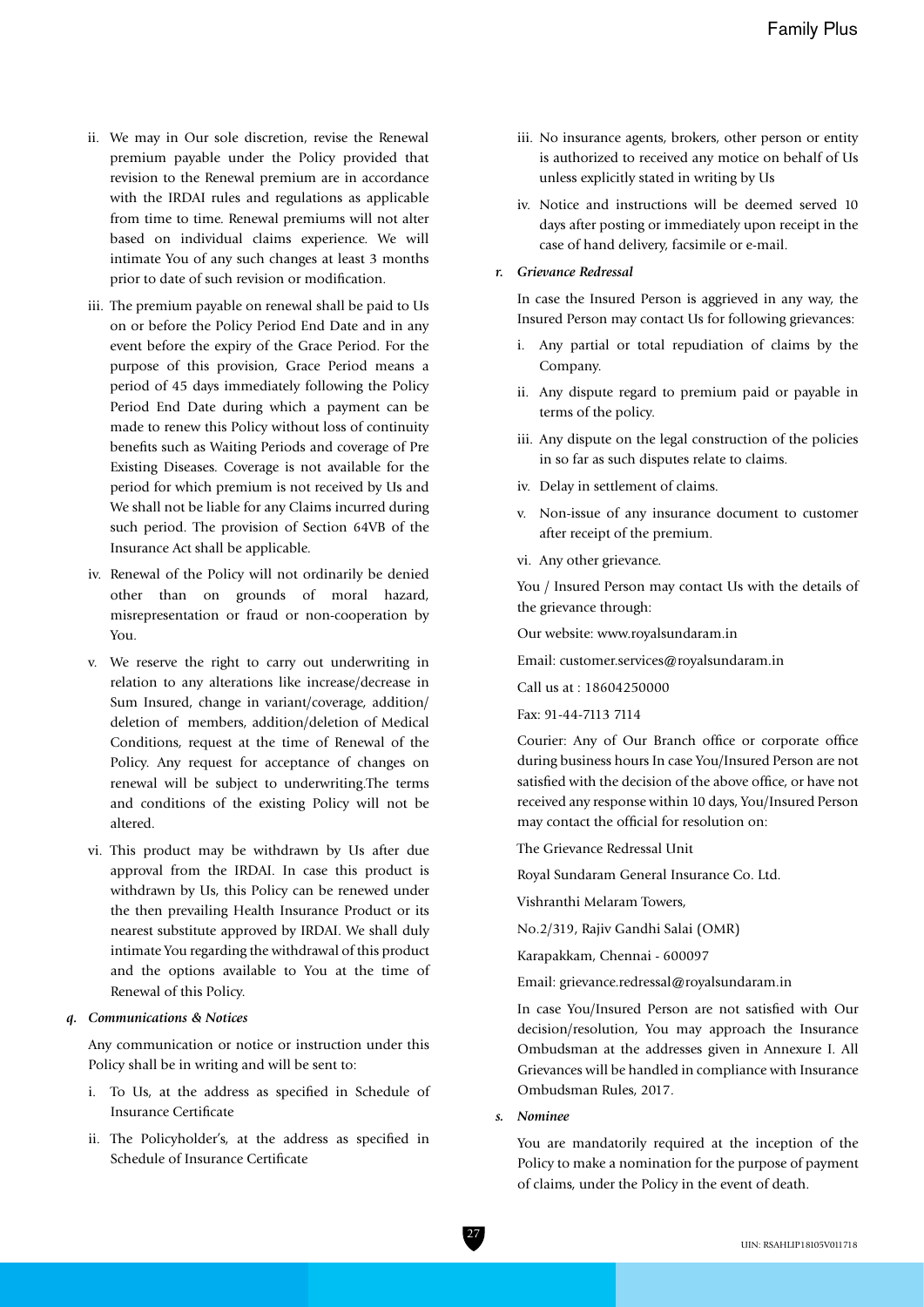Any change of nomination shall be communicated to Us in writing and such change shall be effective only when an endorsement on the Policy is made by Us.

In case of any Insured Person other than You under the Policy, for the purpose of payment of claims in the event of death, the default nominee would be You.

#### **Annexure I**

| Office of the<br>Ombudsman               | Name of the<br>Ombudsman | <b>Contact Details</b>                                                                                                                                                                                                              | Area of Jurisdiction                                                                                                                         |
|------------------------------------------|--------------------------|-------------------------------------------------------------------------------------------------------------------------------------------------------------------------------------------------------------------------------------|----------------------------------------------------------------------------------------------------------------------------------------------|
| Ahmedabad                                |                          | Office of the Insurance Ombudsman, 2nd floor,<br>Ambica House, Near C.U. Shah College,<br>5, Navyug Colony, Ashram Road,<br>Ahmedabad - 380 014<br>Tel.:- 079-27546150/139 Fax:- 079-27546142                                       | State of Gujarat and<br>Union Territories of<br>Dadra & Nagar Haveli<br>and Daman and Diu.                                                   |
|                                          |                          | Email:- bimalokpal.ahmedabad@gbic.co.in                                                                                                                                                                                             |                                                                                                                                              |
| Bengaluru                                | Shri. M. Parshad         | Office of the Insurance Ombudsman,<br>Jeevan Soudha Building, PID No. 57-27-N-19<br>Ground Floor, 19/19, 24 <sup>th</sup> Mani Road, JP Nagar,<br>Ist Phase, Bengaluru- 560 078.                                                    | State of Karnataka                                                                                                                           |
|                                          |                          | Tel.:- 080-26652048/26652049<br>Email:- bimalokpal.bengaluru@gbic.co.in                                                                                                                                                             |                                                                                                                                              |
| <b>Bhopal</b><br>Shri. R K Srivastava    |                          | Office of the Insurance Ombudsman,<br>Janak Vihar Complex, 2nd Floor, 6, Malviya Nagar,<br>Opp. Airtel, Bhopal - 462 023.<br>Tel.:- 0755-2769201/202 Fax:- 0755-2769203<br>Email:- bimalokpalbhopal@gbic.co.in                      | States of Madhya<br>Pradesh and<br>Chattisgarh.                                                                                              |
| <b>Bhubaneshwar</b><br>Shri. B.N. Mishra |                          | Office of the Insurance Ombudsman, 62,<br>Forest park, Bhubneshwar - 751 009.<br>Tel.:- 0674-2596461/2596455<br>Fax:-0674-2596429<br>Email:- bimalokpal.bhubaneshwar@gbic.co.in                                                     | State of Orissa.                                                                                                                             |
| Chandigarh                               | Shri Manik Sonawane      | Office of the Insurance Ombudsman,<br>S.C.O. No. 101, 102 & 103, 2nd Floor,<br>Batra Building, Sector 17 - D,<br>Chandigarh - 160 017.<br>Tel.:- 0172-2706196/6468<br>Fax:- 0172-2708274<br>Email- bimalokpal.chandigarh@gbic.co.in | States of Punjab,<br>Haryana, Himachal<br>Pradesh, Jammu &<br>Kashmir and Union<br>territory of Chandigarh.                                  |
| Chennai                                  | Shri Virander Kumar      | Office of the Insurance Ombudsman,<br>Fatima Akhtar Court, 4th Floor,<br>453 (old 312), Anna Salai, Teynampet,<br>CHENNAI - 600 018.<br>Tel.:- 044-24333668/24335284<br>Fax:- 044-24333664<br>Email:- bimalokpal.chennai@gbic.co.in | State of Tamil Nadu and<br>Union Territories -<br>Pondicherry Town and<br>Karaikal (which are part of<br>Union Territory of<br>Pondicherry). |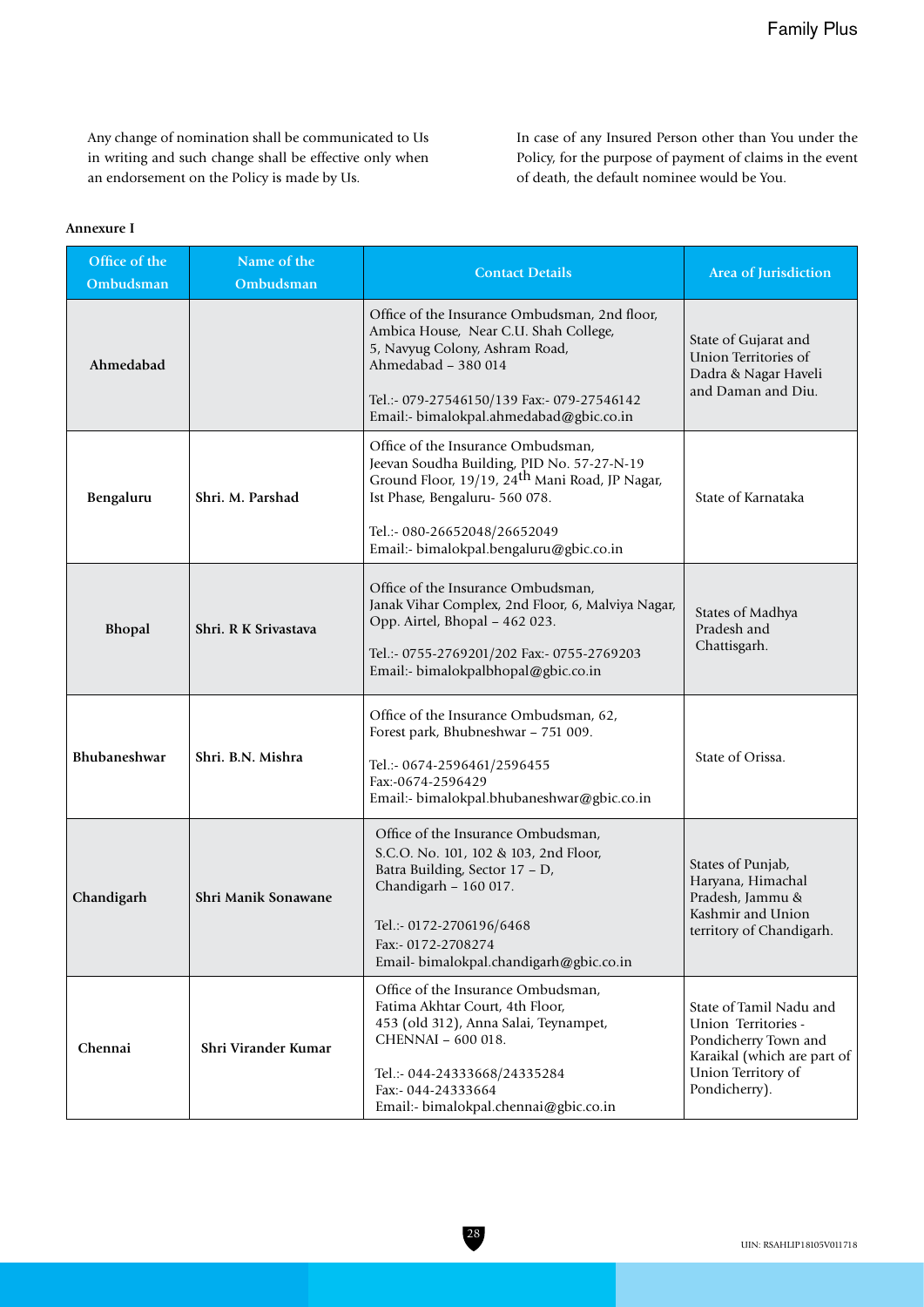| New Delhi | Smt. Sandhya Baliga    | Office of the Insurance Ombudsman,<br>2/2 A, Universal Insurance Building, Asaf<br>Ali Road,<br>New Delhi - 110 002.<br>Tel.:- 011-23239633/23237532<br>Fax:- 011-23230858<br>Email:- bimalokpal.delhi@gbic.co.in                                                   | States of Delhi                                                                                                              |
|-----------|------------------------|---------------------------------------------------------------------------------------------------------------------------------------------------------------------------------------------------------------------------------------------------------------------|------------------------------------------------------------------------------------------------------------------------------|
| Guwahati  |                        | Office of the Insurance Ombudsman,<br>'Jeevan Nivesh', 5th Floor,<br>Nr. Panbazar over bridge, S.S. Road,<br>Guwahati - 781001 (ASSAM).<br>Tel.:- 0361-2132204/2132205<br>Fax:- 0361-2732937<br>Email:- bimalokpal.guhawati@gbic.co.in                              | States of Assam,<br>Meghalaya, Manipur,<br>Mizoram, Arunachal<br>Pradesh, Nagaland and                                       |
| Hyderabad | Shri. G. Rajeswara Rao | Office of the Insurance Ombudsman,<br>6-2-46, 1st floor, "Moin Court"<br>Lane Opp. Saleem Function Palace,<br>A. C. Guards, Lakdi-Ka-Pool,<br>Hyderabad - 500 004.<br>Tel.:- 040-23312122/65504123<br>Fax:- 040-23376599<br>Email:- bimalokpal.hyderabad@gbic.co.in | States of Andhra Pradesh,<br>Telangana and Union<br>Territory of Yanam and<br>part of the Union<br>Territory of Pondicherry. |
| Jaipur    | Shri. Ashok K. Jain    | Office of the Insurance Ombudsman,<br>Jeevan Nidhi-II Building, Gr. Floor, Bhawani<br>Singh Marg, Jaipur- 302 005.<br>Tel.:- 0141-2740363<br>Fax:- 040-23376599<br>Email:- bimalokpal.jaipur@gbic.co.in                                                             | State of Rajasthan                                                                                                           |
| Ernakulam | Shri. P.K.Vijayakumar  | Office of the Insurance Ombudsman,<br>2 nd Floor, Pulinat Building,<br>opp. Cochin Shipyard, M.G. Road,<br>Ernakulam- 682015.<br>Tel.:- 0484-2358759/2359338<br>Fax:- 0484-2359336<br>Email:- bimalokpal.ernakulam@gbic.co.in                                       | Kerala, Lakshadweep,<br>Mahe-a part of<br>Pondicherry                                                                        |
| Kolkata   | Shri. K.B. Saha        | Office of the Insurance Ombudsman,<br>Hindustan Bldg. Annexe, 4, C.R. Avenue, Floor,<br>KOLKATA - 700 072.<br>TEL: 033-2212439/22124340<br>Fax: 033-22124341<br>Email:- bimalokpal.kolkatta@gbic.co.in                                                              | States of West Bengal,<br>Sikkim, and Union<br>Territories of Andaman<br>and Nicobar Islands.                                |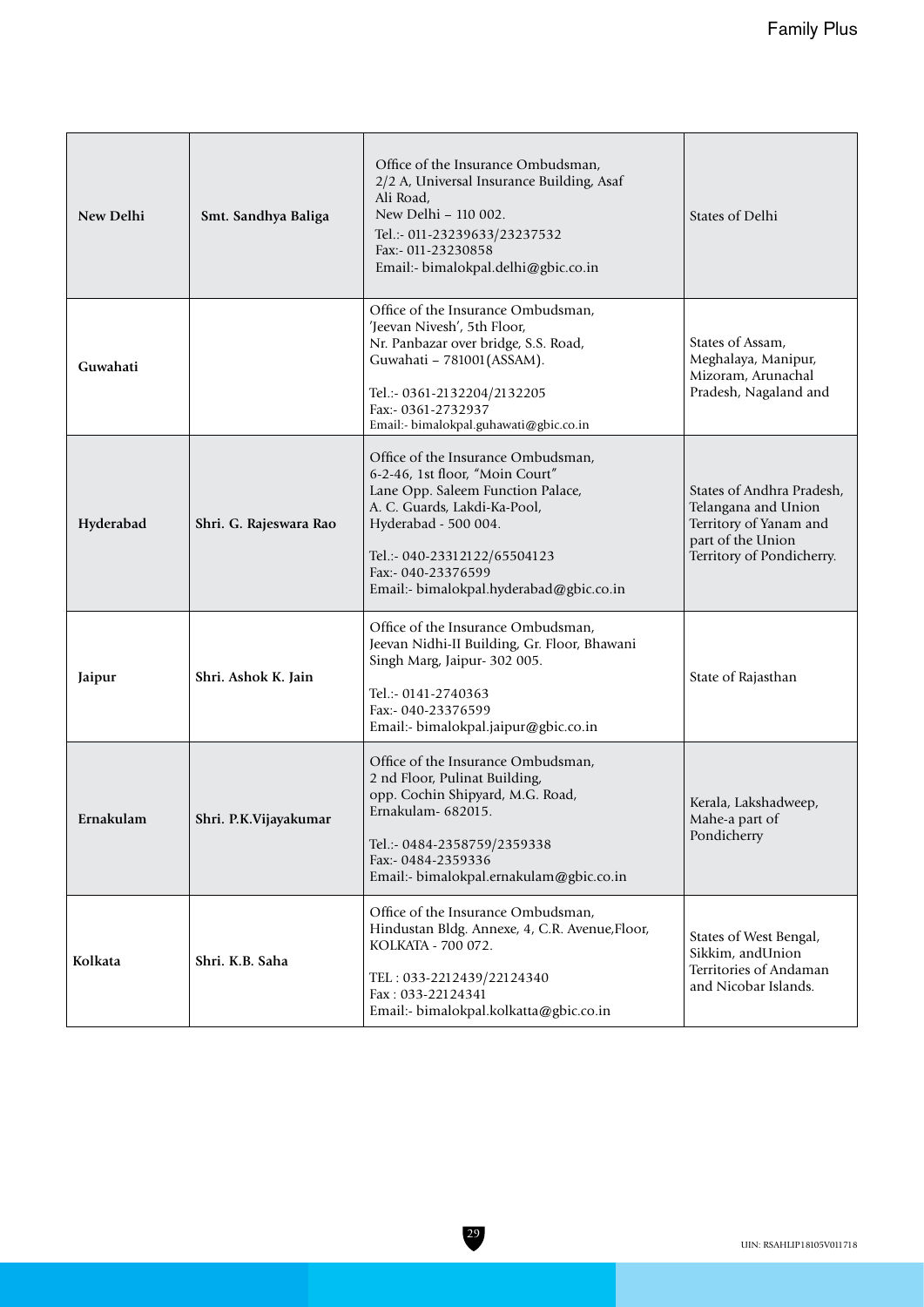| Lucknow | Shri. N.P. Bhagat   | Office of the Insurance Ombudsman,<br>6th Floor, Jeevan Bhawan,<br>Phase-II, Nawal Kishore Road,<br>HazratganLucknow-226 001.<br>Tel.:- 0522-2231330/2231331<br>Fax:- 0522-2231310<br>Email:- bimalokpal.lucknow@gbic.co.in | Districts of<br>Uttar Pradesh: Lalitpur,<br>Jhansi, Mahoba,<br>Hamirpur, Banda,<br>Chitrakoot, Allahabad,<br>Mirzapur, Sonbhabdra,<br>Fatehpur, Pratapgarh,<br>Jaunpur, Varanasi,<br>Gazipur, Jalaun, Kanpur,<br>Lucknow, Unnao, Sitapur,<br>Lakhimpur, Bahraich,<br>Barabanki, Raebareli,<br>Sravasti, Gonda, Faizabad,<br>Amethi, Kaushambi,<br>Balrampur, Basti,<br>Ambedkarnagar,<br>Sultanpur, Maharajgang,<br>Santkabirnagar,<br>Azamgarh, Kushinagar,<br>Gorkhpur, Deoria, Mau,<br>Ghazipur, Chandauli,<br>Ballia, Sidharathnagar. |
|---------|---------------------|-----------------------------------------------------------------------------------------------------------------------------------------------------------------------------------------------------------------------------|-------------------------------------------------------------------------------------------------------------------------------------------------------------------------------------------------------------------------------------------------------------------------------------------------------------------------------------------------------------------------------------------------------------------------------------------------------------------------------------------------------------------------------------------|
| Mumbai  | Shri. A.K. Dasgupta | Office of the Insurance Ombudsman,<br>3rd Floor, Jeevan Seva Annexe,<br>S. V. Road, Santacruz (W),<br>Mumbai - 400 054.<br>Tel.:- 022-26106552/26106960<br>Fax:- 022-26106052<br>Email:- bimalokpal.mumbai@gbic.co.in       | Goa, Mumbai<br>Metropolitan Region<br>excluding Navi<br>Mumbai and Thane.                                                                                                                                                                                                                                                                                                                                                                                                                                                                 |
| Noida   |                     | Office of the Insurance Ombudsman<br>Email:- bimalokpal.noida@gbic.co.in                                                                                                                                                    | State of Uttaranchal and<br>the following Districts<br>of Uttar Pradesh: Agra,<br>Aligarh, Bagpat, Bareilly,<br>Bijnor, Badaun,<br>Bulandshehar, Etah,<br>Kanooh, Mainpuri,<br>Mathura, Meerut,<br>Moradabad,<br>Muzaffarnagar, Oraiyya,<br>Pilibhit, Etawah,<br>Farrukhabad, Firozbad,<br>Guatambodhanagar,<br>Ghaziabad, Hardoi,<br>Shahjahanpur, Hapur,<br>Shamli, Rampur,<br>Kashganj, Sambhal,<br>Amroha, Hathras,<br>Kanshiramnagar,<br>Saharanpur.                                                                                 |
| Patna   |                     | Office of the Insurance Ombudsman<br>Email:- bimalokpal.patna@gbic.co.in                                                                                                                                                    | Bihar, Jharkhand                                                                                                                                                                                                                                                                                                                                                                                                                                                                                                                          |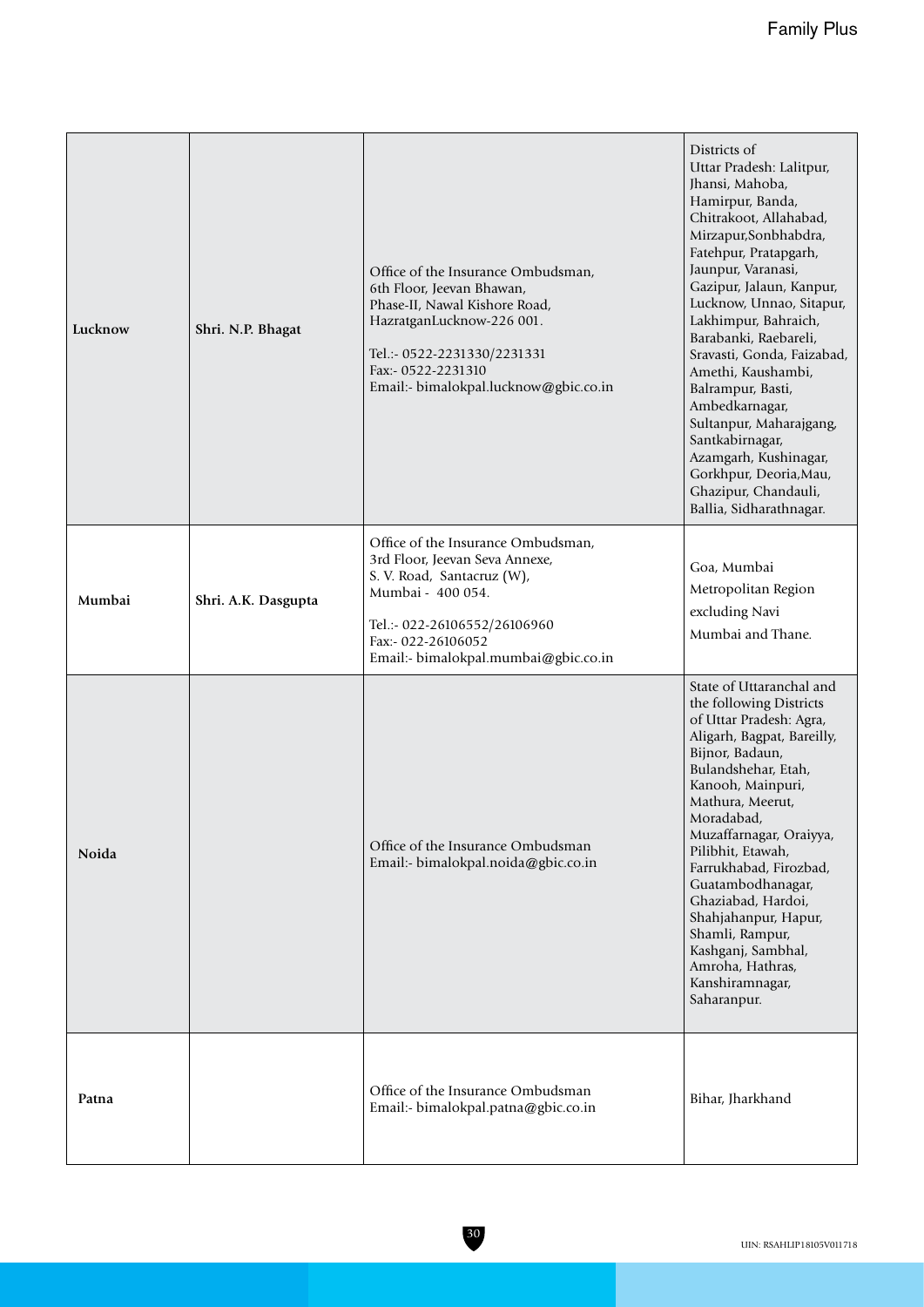| Pune | Shri. A.K.Sahoo | Office of the Insurance Ombudsman,<br>Jeevan Darshan Building, 3rd Floor, CTS No.s. 195<br>to 198, N.C. Kelkar Road, Narayan Peth,<br>Pune - 411 030.<br>Tel.: 020-32341320<br>Email:- bimalokpal.pune@gbic.co.in | Maharashtra, Area of Navi<br>Mumbai and Thane<br>excluding Mumbai<br>Metropolitan Region. |
|------|-----------------|-------------------------------------------------------------------------------------------------------------------------------------------------------------------------------------------------------------------|-------------------------------------------------------------------------------------------|
|------|-----------------|-------------------------------------------------------------------------------------------------------------------------------------------------------------------------------------------------------------------|-------------------------------------------------------------------------------------------|

## **OFFICE OF THE GOVERNING BODY OF INSURANCE COUNCIL**

Smt. Ramma Bhasin,SecretaryGeneral Shri Y R Raigar,Secretary<br>3rd Floor, JeevanSevaAnnexe, 3rd Floor, Jeevan SevaAn 3rd Floor, JeevanSevaAnnexe,<br>
S.V. Road, Santacruz(W),<br>
S.V. Road, Santacruz(W),<br>
S.V. Road, Santacruz(W), S.V.Road,Santacruz(W), S.V. Road, Santacruz(W), MUMBAI –400021<br>Tel:022-26106889/671/980<br>Tel:022-26106889/671/980<br>Tel:022-26106889/6 Tel:022-26106889/671/980<br>
Fax:022-26106949<br>
Fax:022-26106949 Email- inscoun@gbic.co.in

Fax:022-26106949 Fax :022-26106949

## **Annexure II**

|                | List of Generally excluded in Hospitalization Policy                                |                                                                                                             |  |  |
|----------------|-------------------------------------------------------------------------------------|-------------------------------------------------------------------------------------------------------------|--|--|
| S.NO           | List of Expenses Generally Excluded<br>("Non-Medical") in Hospital Indemnity Policy | Suggestions                                                                                                 |  |  |
|                | TOILETRIES/COSMETICS/ PERSONAL COMFORT OR CONVENIENCE ITEMS                         |                                                                                                             |  |  |
| $\mathbf{1}$   | Hair Removal Cream                                                                  | Not Payable                                                                                                 |  |  |
| $\overline{2}$ | Baby Charges (Unless Specified/Indicated)                                           | Not Payable                                                                                                 |  |  |
| 3              | <b>Baby Food</b>                                                                    | Not Payable                                                                                                 |  |  |
| 4              | <b>Baby Utilities Charges</b>                                                       | Not Payable                                                                                                 |  |  |
| 5              | <b>Baby Set</b>                                                                     | Not Payable                                                                                                 |  |  |
| 6              | <b>Baby Bottles</b>                                                                 | Not Payable                                                                                                 |  |  |
| 7              | <b>Brush</b>                                                                        | Not Payable                                                                                                 |  |  |
| 8              | Cosy Towel                                                                          | Not Payable                                                                                                 |  |  |
| 9              | Hand Wash                                                                           | Not Payable                                                                                                 |  |  |
| 10             | Moisturiser Paste Brush                                                             | Not Payable                                                                                                 |  |  |
| 11             | Powder                                                                              | Not Payable                                                                                                 |  |  |
| 12             | Razor                                                                               | Payable                                                                                                     |  |  |
| 13             | Shoe Cover                                                                          | Not Payable                                                                                                 |  |  |
| 14             | <b>Beauty Services</b>                                                              | Not Payable                                                                                                 |  |  |
| 15             | <b>Belts/Braces</b>                                                                 | Essential and may be paid specifically for cases who<br>have undergone surgery of thoracic or lumbar spine. |  |  |
| 16             | <b>Buds</b>                                                                         | Not Payable                                                                                                 |  |  |
| 17             | <b>Barber Charges</b>                                                               | Not Payable                                                                                                 |  |  |
| 18             | Caps                                                                                | Not Payable                                                                                                 |  |  |
| 19             | Cold Pack/Hot Pack                                                                  | Not Payable                                                                                                 |  |  |
| 20             | Carry Bags                                                                          | Not Payable                                                                                                 |  |  |
| 21             | <b>Cradle Charges</b>                                                               | Not Payable                                                                                                 |  |  |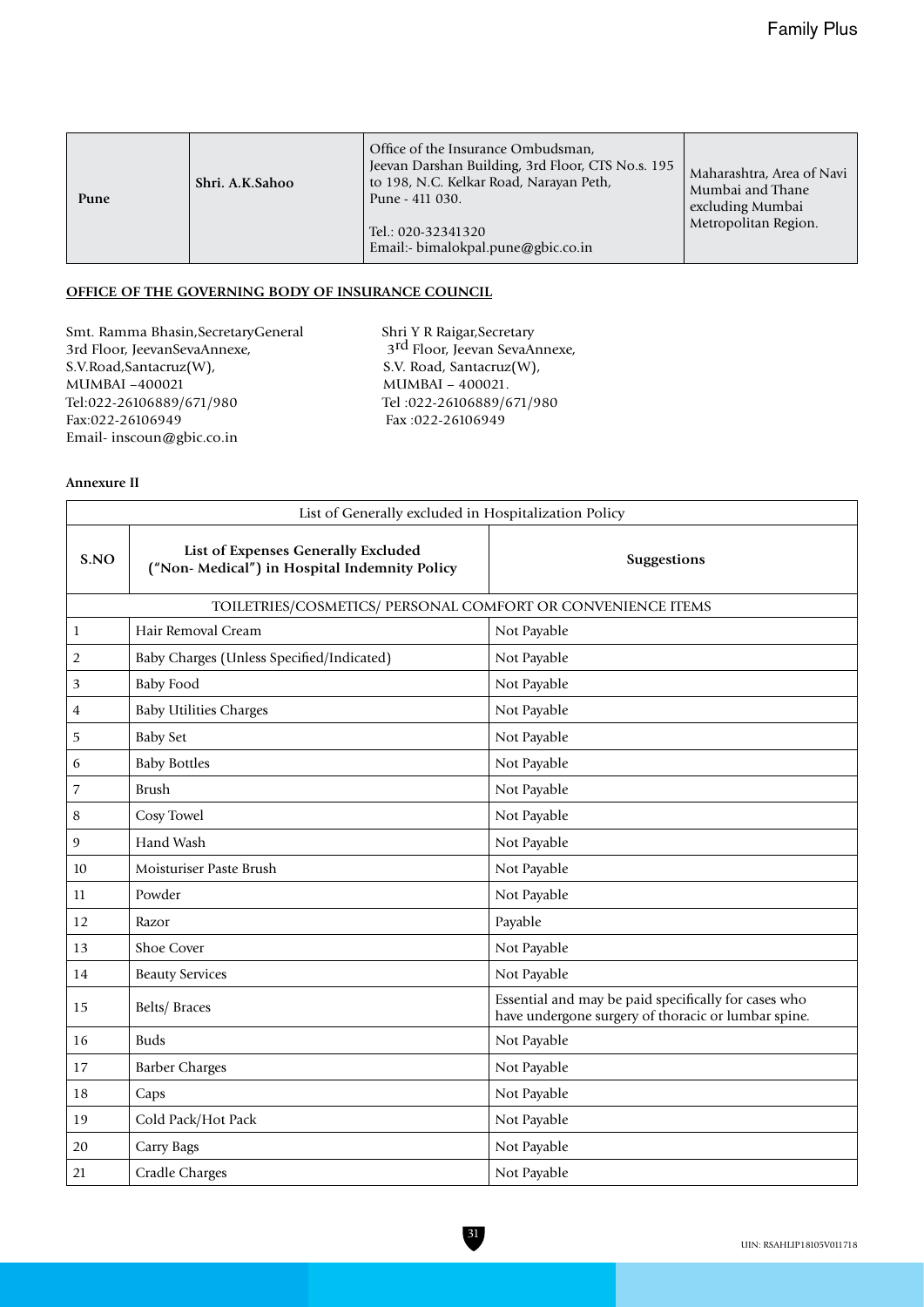| 22     | Comb                                                             | Not Payable                                                                                                                           |
|--------|------------------------------------------------------------------|---------------------------------------------------------------------------------------------------------------------------------------|
| 23     | Disposables Razors Charges (For Site Preparations)               | Payable                                                                                                                               |
| 24     | Eau-De-Cologne / Room Freshners                                  | Not Payable                                                                                                                           |
| 25     | Eye Pad                                                          | Not Payable                                                                                                                           |
| 26     | Eye Sheild                                                       | Not Payable                                                                                                                           |
| 27     | Email / Internet Charges                                         | Not Payable                                                                                                                           |
| 28     | Food Charges (Other Than Patient's Diet Provided By<br>Hospital) | Not Payable                                                                                                                           |
| 29     | Foot Cover                                                       | Not Payable                                                                                                                           |
| 30     | Gown                                                             | Not Payable                                                                                                                           |
| 31     | Leggings                                                         | Essential in bariatric and varicose vein surgery and<br>should be considered for these conditions where<br>surgery itself is payable. |
| 32     | Laundry Charges                                                  | Not Payable                                                                                                                           |
| 33     | Mineral Water                                                    | Not Payable                                                                                                                           |
| 34     | Oil Charges                                                      | Not Payable                                                                                                                           |
| 35     | Sanitary Pad                                                     | Not Payable                                                                                                                           |
| 36     | Slippers                                                         | Not Payable                                                                                                                           |
| 37     | Telephone Charges                                                | Not Payable                                                                                                                           |
| 38     | <b>Tissue Paper</b>                                              | Not Payable                                                                                                                           |
| 39     | <b>Tooth Paste</b>                                               | Not Payable                                                                                                                           |
| 40     | <b>Tooth Brush</b>                                               | Not Payable                                                                                                                           |
| 41     | <b>Guest Services</b>                                            | Not Payable                                                                                                                           |
| 42     | Bed Pan                                                          | Not Payable                                                                                                                           |
| 43     | Bed Under Pad Charges                                            | Not Payable                                                                                                                           |
| 44     | Camera Cover                                                     | Not Payable                                                                                                                           |
| 45     | Cliniplast                                                       | Not Payable                                                                                                                           |
| 46     | Crepe Bandage                                                    | Not Payable/ Payable by the patient                                                                                                   |
| 47     | Curapore                                                         | Not Payable                                                                                                                           |
| 48     | Diaper Of Any Type                                               | Not Payable                                                                                                                           |
| 49     | DVD, CD Charges                                                  | Not Payable (However if CD is specifically sought by<br>Insurer/TPA then payable)                                                     |
| $50\,$ | Eyelet Collar                                                    | Not Payable                                                                                                                           |
| 51     | Face Mask                                                        | Not Payable                                                                                                                           |
| 52     | Flexi Mask                                                       | Not Payable                                                                                                                           |
| 53     | Gause Soft                                                       | Not Payable                                                                                                                           |
| 54     | Gauze                                                            | Not Payable                                                                                                                           |
| 55     | Hand Holder                                                      | Not Payable                                                                                                                           |
| 56     | Hansaplast/Adhesive Bandages                                     | Not Payable                                                                                                                           |
| 57     | Infant Food                                                      | Not Payable                                                                                                                           |
| 58     | Slings                                                           | Reasonable costs for one sling in case of upper arm<br>fractures should be considered                                                 |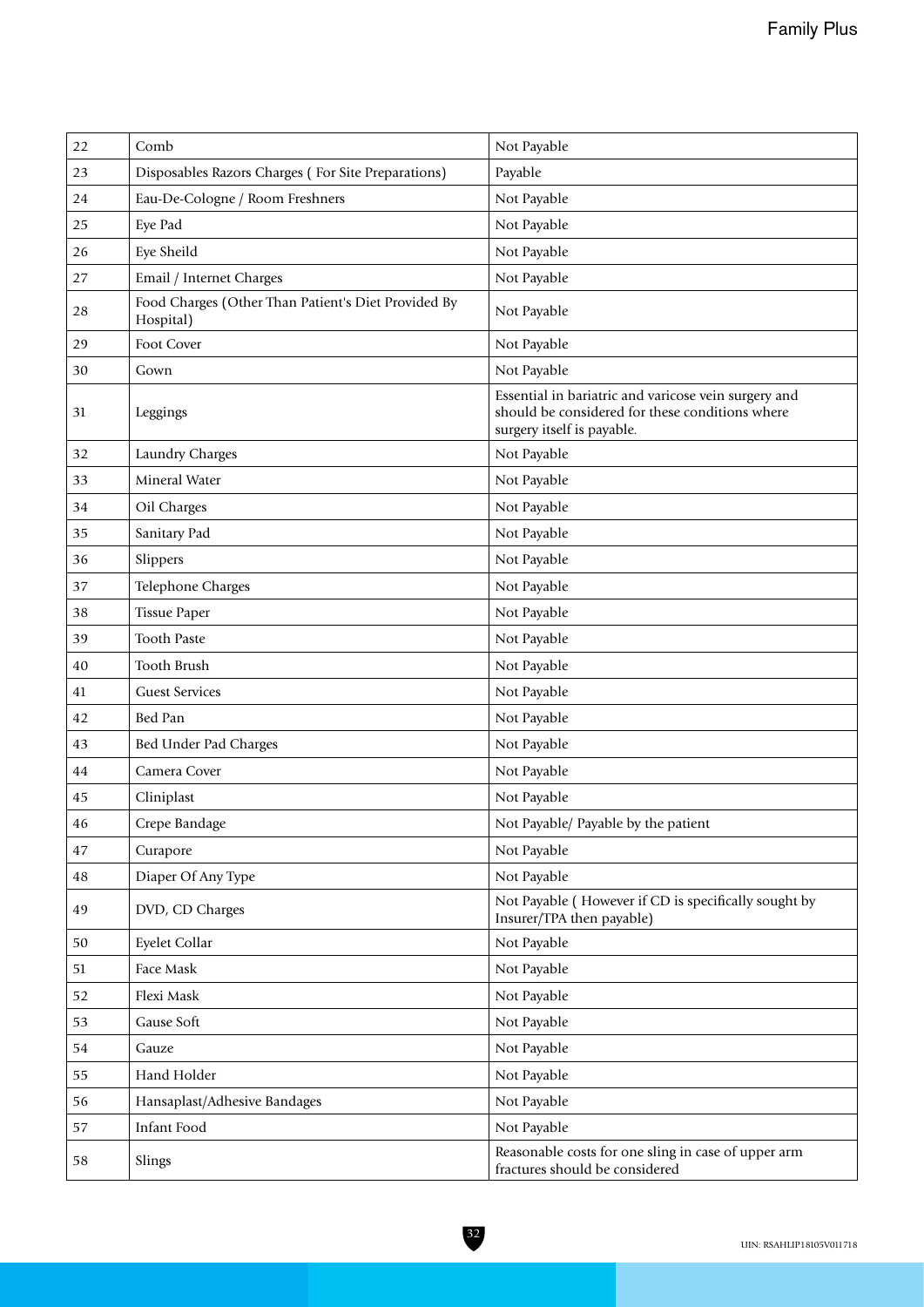| Items Specifically Excluded In The Policies |                                                                                                                                                                                   |                                                                                                |  |
|---------------------------------------------|-----------------------------------------------------------------------------------------------------------------------------------------------------------------------------------|------------------------------------------------------------------------------------------------|--|
| 59                                          | Weight Control Programs/ Supplies/ Services                                                                                                                                       | Exclusion in policy unless otherwise specified                                                 |  |
| 60                                          | Cost Of Spectacles/ Contact Lenses/ Hearing Aids Etc.,                                                                                                                            | Exclusion in policy unless otherwise specified                                                 |  |
| 61                                          | Dental Treatment Expenses That Do Not Require<br>Hospitalisation                                                                                                                  | Exclusion in policy unless otherwise specified                                                 |  |
| 62                                          | Hormone Replacement Therapy                                                                                                                                                       | Exclusion in policy unless otherwise specified                                                 |  |
| 63                                          | Home Visit Charges                                                                                                                                                                | Exclusion in policy unless otherwise specified                                                 |  |
| 64                                          | Infertility/ Subfertility/ Assisted Conception Procedure                                                                                                                          | Exclusion in policy unless otherwise specified                                                 |  |
| 65                                          | Obesity (Including Morbid Obesity) Treatment If<br><b>Excluded In Policy</b>                                                                                                      | Exclusion in policy unless otherwise specified                                                 |  |
| 66                                          | Psychiatric & Psychosomatic Disorders                                                                                                                                             | Exclusion in policy unless otherwise specified                                                 |  |
| 67                                          | Corrective Surgery For Refractive Error                                                                                                                                           | Exclusion in policy unless otherwise specified                                                 |  |
| 68                                          | Treatment Of Sexually Transmitted Diseases                                                                                                                                        | Exclusion in policy unless otherwise specified                                                 |  |
| 69                                          | Donor Screening Charges                                                                                                                                                           | Exclusion in policy unless otherwise specified                                                 |  |
| 70                                          | Admission/Registration Charges                                                                                                                                                    | Exclusion in policy unless otherwise specified                                                 |  |
| 71                                          | Hospitalisation For Evaluation/ Diagnostic Purpose                                                                                                                                | Exclusion in policy unless otherwise specified                                                 |  |
| 72                                          | Expenses For Investigation/Treatment Irrelevant To The<br>Disease For Which Admitted Or Diagnosed                                                                                 | Not payable - Exclusion in policy unless otherwise<br>specified                                |  |
| 73                                          | Any Expenses When The Patient Is Diagnosed With Retro<br>Virus + Or Suffering From /HIV/ AIDS Etc Is Detected/<br>Not payable as per HIV/AIDS exclusion<br>Directly Or Indirectly |                                                                                                |  |
| 74                                          | Stem Cell Implantation/ Surgery And Storage                                                                                                                                       | Not Payable except Bone Marrow Transplantation<br>where covered by policy                      |  |
|                                             | Items Which Form Part Of Hospital Services Where Separate Consumables Are Not Payable But The Service Is                                                                          |                                                                                                |  |
| 75                                          | Ward And Theatre Booking Charges                                                                                                                                                  | Payable under OT Charges, not payable separately                                               |  |
| 76                                          | Arthroscopy & Endoscopy Instruments                                                                                                                                               | Rental charged by the hospital payable. Purchase of<br>Instruments not payable.                |  |
| 77                                          | Microscope Cover                                                                                                                                                                  | Payable under OT Charges, not payable separately                                               |  |
| 78                                          | Surgical Blades, Harmonic Scalpel, Shaver                                                                                                                                         | Payable under OT Charges, not payable separately                                               |  |
| 79                                          | Surgical Drill                                                                                                                                                                    | Payable under OT Charges, not payable separately                                               |  |
| $80\,$                                      | Eye Kit                                                                                                                                                                           | Payable under OT Charges, not payable separately                                               |  |
| 81                                          | Eye Drape                                                                                                                                                                         | Payable under OT Charges, not payable separately                                               |  |
| 82                                          | X-Ray Film                                                                                                                                                                        | Payable under Radiology Charge s, not as consumable                                            |  |
| 83                                          | Sputum Cup                                                                                                                                                                        | Payable under Investigation Charges, not as<br>consumable                                      |  |
| $\bf 84$                                    | <b>Boyles Apparatus Charges</b>                                                                                                                                                   | Part of OT Charges, not seperately                                                             |  |
| 85                                          | Blood Grouping And Cross Matching Of Donors Samples                                                                                                                               | Part of Cost of Blood, not payable                                                             |  |
| 86                                          | Antiseptic Or Disinfectant Lotions                                                                                                                                                | Not Payable -Part of Dressing Charges                                                          |  |
| 87                                          | Band Aids, Bandages, Sterlile Injections, Needles,<br>Syringes                                                                                                                    | Not Payable -Part of Dressing Charges                                                          |  |
| 88                                          | Cotton                                                                                                                                                                            | Not Payable -Part of Dressing Charges                                                          |  |
| 89                                          | Cotton Bandage                                                                                                                                                                    | Not Payable -Part of Dressing Charges                                                          |  |
| 90                                          | Micropore/ Surgical Tape                                                                                                                                                          | Not Payable-Payable by the patien t when prescribed,<br>otherwise included as Dressing Charges |  |
| 91                                          | Blade                                                                                                                                                                             | Not Payable                                                                                    |  |
|                                             |                                                                                                                                                                                   |                                                                                                |  |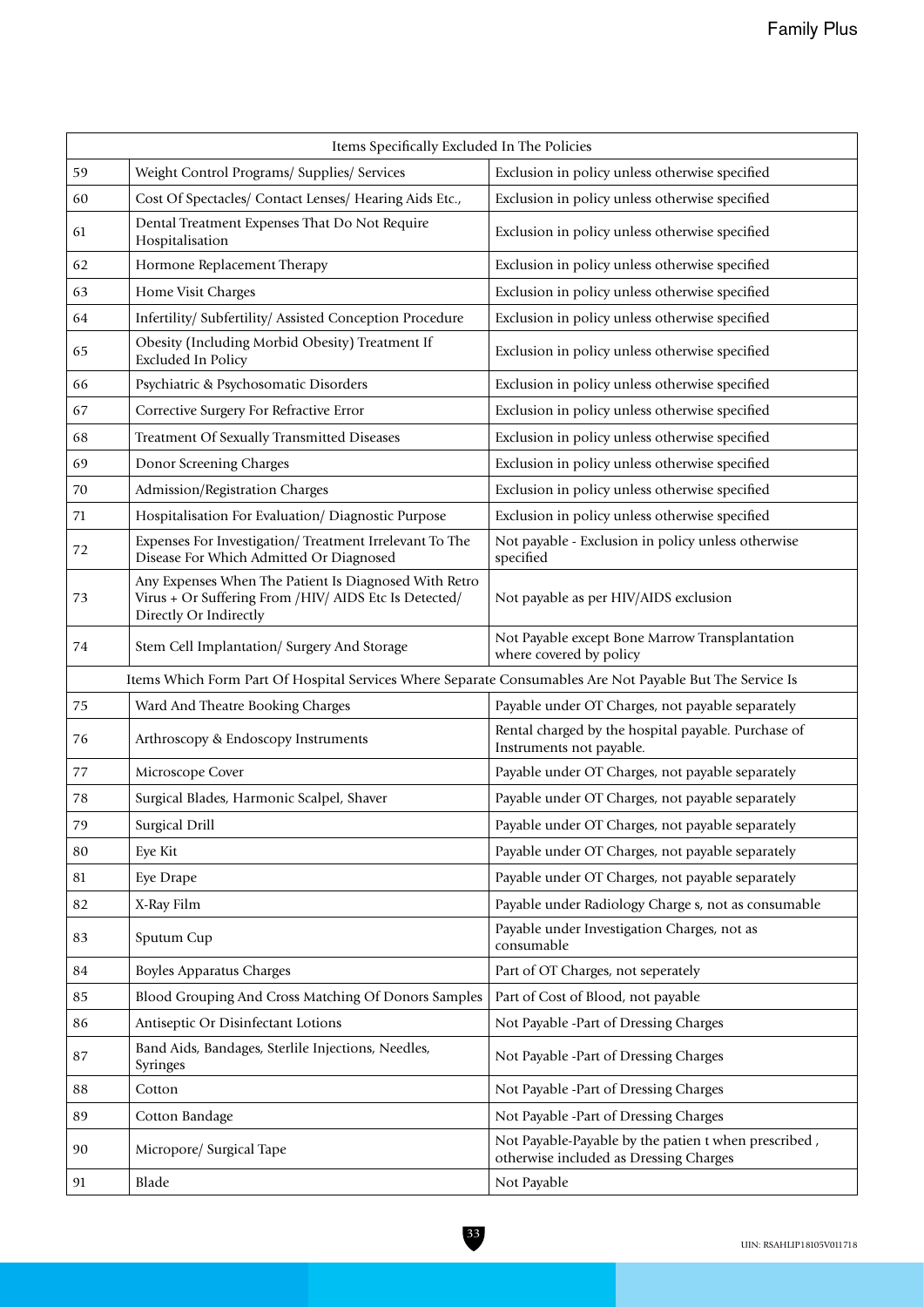| 92  | Apron                                                                     | Not Payable -Part of Hospital Services/Disposable<br>linen to be part of OT/ICU charges       |  |
|-----|---------------------------------------------------------------------------|-----------------------------------------------------------------------------------------------|--|
| 93  | Torniquet                                                                 | Not Payable (service is cha rged by<br>hospitals, consumables can not be separate ly charged) |  |
| 94  | Orthobundle, Gynaec Bundle                                                | Part of Dressing Charges                                                                      |  |
| 95  | <b>Urine Container</b>                                                    | Not Payable                                                                                   |  |
|     | Elements Of Room Charge                                                   |                                                                                               |  |
| 96  | Luxury Tax                                                                | Actual tax levied by government is payable.<br>Part of room charge for sublimits              |  |
| 97  | <b>HVAC</b>                                                               | Part of room charge not payable separately                                                    |  |
| 98  | House Keeping Charges                                                     | Part of room charge not payable separately                                                    |  |
| 99  | Service Charges Where Nursing Charge Also Charged                         | Part of room charge not payable separately                                                    |  |
| 100 | Television & Air Conditioner Charges                                      | Payable under room charges not if separately levied                                           |  |
| 101 | Surcharges                                                                | Part of room charge not payable separately                                                    |  |
| 102 | <b>Attendant Charges</b>                                                  | Not Payable - P art of Room Charges                                                           |  |
| 103 | IM/IV Injection Charges                                                   | Part of nursing charges, not payable                                                          |  |
| 104 | Clean Sheet ^                                                             | Part of Laundry/Housekeeping not payable separately                                           |  |
| 105 | Extra Diet Of Patient<br>(Other Than That Which Forms Part Of Bed Charge) | Patient Diet provided by hospital is payable                                                  |  |
| 106 | Blanket/Warmer Blanket Administrative or<br>Non-Medical Charges           | Not Payable- part of room charges                                                             |  |
| 107 | Admission Kit                                                             | Not Payable                                                                                   |  |
| 108 | <b>Birth Certificate</b>                                                  | Not Payable                                                                                   |  |
| 109 | Blood Reservation Charges And Ante Natal Booking<br>Charges               | Not Payable                                                                                   |  |
| 110 | Certificate Charges                                                       | Not Payable                                                                                   |  |
| 111 | <b>Courier Charges</b>                                                    | Not Payable                                                                                   |  |
| 112 | Conveyance Charges                                                        | Not Payable                                                                                   |  |
| 113 | Diabetic Chart Charges                                                    | Not Payable                                                                                   |  |
| 114 | Documentation Charges / Administrative Expenses                           | Not Payable                                                                                   |  |
| 115 | Discharge Procedure Charges                                               | Not Payable                                                                                   |  |
| 116 | Daily Chart Charges                                                       | Not Payable                                                                                   |  |
| 117 | Entrance Pass / Visitors Pass Charges                                     | Not Payable                                                                                   |  |
| 118 | Expenses Related To Prescription On Discharge                             | To be claimed by patient under Post Hosp where ad-<br>missible                                |  |
| 119 | File Opening Charges                                                      | Not Payable                                                                                   |  |
| 120 | Incidental Expenses / Misc. Charges (Not Explained)                       | Not Payable                                                                                   |  |
| 121 | Medical Certificate                                                       | Not Payable                                                                                   |  |
| 122 | Maintenance Charges                                                       | Not Payable                                                                                   |  |
| 123 | Medical Records                                                           | Not Payable                                                                                   |  |
| 124 | Preparation Charges                                                       | Not Payable                                                                                   |  |
| 125 | Photocopies Charges                                                       | Not Payable                                                                                   |  |
| 126 | Patient Identification Band / Name Tag                                    | Not Payable                                                                                   |  |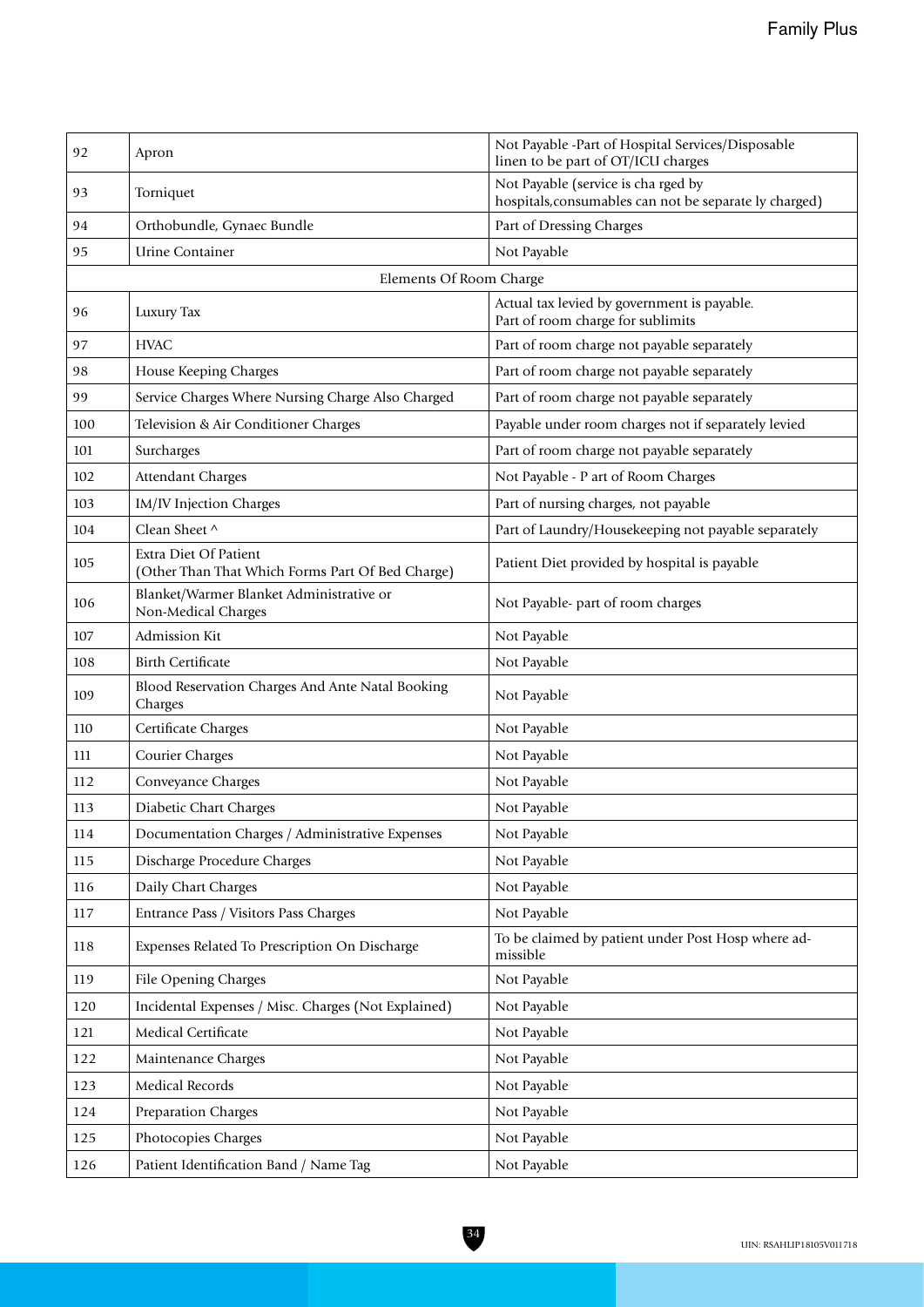| 127                                          | <b>Washing Charges</b>                                         | Not Payable                                                                                                                                                                                                          |  |
|----------------------------------------------|----------------------------------------------------------------|----------------------------------------------------------------------------------------------------------------------------------------------------------------------------------------------------------------------|--|
| 128                                          | Medicine Box                                                   | Not Payable                                                                                                                                                                                                          |  |
| 129                                          | Mortuary Charges                                               | Payable upto 24 hrs, shifting charges not payable                                                                                                                                                                    |  |
| 130                                          | Medico Legal Case Charges (MLC Charges)                        | Not Payable                                                                                                                                                                                                          |  |
|                                              | <b>External Durable Devices</b>                                |                                                                                                                                                                                                                      |  |
| 131                                          | Walking Aids Charges                                           | Not Payable                                                                                                                                                                                                          |  |
| 132                                          | <b>Bipap Machine</b>                                           | Not Payable                                                                                                                                                                                                          |  |
| 133                                          | Commode                                                        | Not Payable                                                                                                                                                                                                          |  |
| 134                                          | CPAP/ CAPD Equipments Device                                   | Not Payable                                                                                                                                                                                                          |  |
| 135                                          | Infusion Pump - Cost Device                                    | Not Payable                                                                                                                                                                                                          |  |
| 136                                          | Oxygen Cylinder (For Usage Outside The Hospital)               | Not Payable                                                                                                                                                                                                          |  |
| 137                                          | Pulseoxymeter Charges Device                                   | Not Payable                                                                                                                                                                                                          |  |
| 138                                          | Spacer                                                         | Not Payable                                                                                                                                                                                                          |  |
| 139                                          | Spirometre Device                                              | Not Payable                                                                                                                                                                                                          |  |
| 140                                          | Sp0 2prob E                                                    | Not Payable                                                                                                                                                                                                          |  |
| 141                                          | Nebulizer Kit                                                  | Not Payable                                                                                                                                                                                                          |  |
| 142                                          | Steam Inhaler                                                  | Not Payable                                                                                                                                                                                                          |  |
| 143                                          | Armsling                                                       | Not Payable                                                                                                                                                                                                          |  |
| 144                                          | Thermometer                                                    | Not Payable (paid by patient)                                                                                                                                                                                        |  |
| 145                                          | Cervical Collar                                                | Not Payable                                                                                                                                                                                                          |  |
| 146                                          | Splint                                                         | Not Payable                                                                                                                                                                                                          |  |
| 147                                          | Diabetic Foot Wear                                             | Not Payable                                                                                                                                                                                                          |  |
| 148                                          | Knee Braces (Long/Short/Hinged)                                | Not Payable                                                                                                                                                                                                          |  |
| 149                                          | Knee Immobilizer/Shoulder Immobilizer                          | Not Payable                                                                                                                                                                                                          |  |
| 150                                          | Lumbosacral Belt                                               | Essential and should be paid specifically for cases who<br>have undergone surgery of lumbar spine.                                                                                                                   |  |
| 151                                          | Nimbus Bed Or Water Or Air Bed Charges                         | Payable for any ICU patient requiring more than 3 days<br>in ICU, all patients with paraplegia / quadripiegia for<br>any reason and at reasonable cost of approximately<br>Rs 200/ day                               |  |
| 152                                          | Ambulance Collar                                               | Not Payable                                                                                                                                                                                                          |  |
| 153                                          | Ambulance Equipment                                            | Not Payable                                                                                                                                                                                                          |  |
| 154                                          | Microsheild                                                    | Not Payable                                                                                                                                                                                                          |  |
| 155                                          | Abdominal Binder                                               | Essential and should be paid in post surgery patients<br>of major abdominal surgery including TAH, LSCS, inci-<br>sional hernia repair, exploratory laparotomy for intesti-<br>nal liver transplant etc.obstruction, |  |
| Items Payable If Supported By A Prescription |                                                                |                                                                                                                                                                                                                      |  |
| 156                                          | Betadine \ Hydrogen Peroxide\Spirit\Disinfectants Etc          | May be payable when prescribed for patient, not<br>payable for hospital use in OT or ward or for dressings<br>in hospital                                                                                            |  |
| 157                                          | Private Nurses Charges- Special Nursing Charges                | Post hospitalization nursing charges not Payable                                                                                                                                                                     |  |
| 158                                          | Nutrition Planning Charges - Dietician Charges<br>diet Charges | Patient Diet provided by hospital is payable                                                                                                                                                                         |  |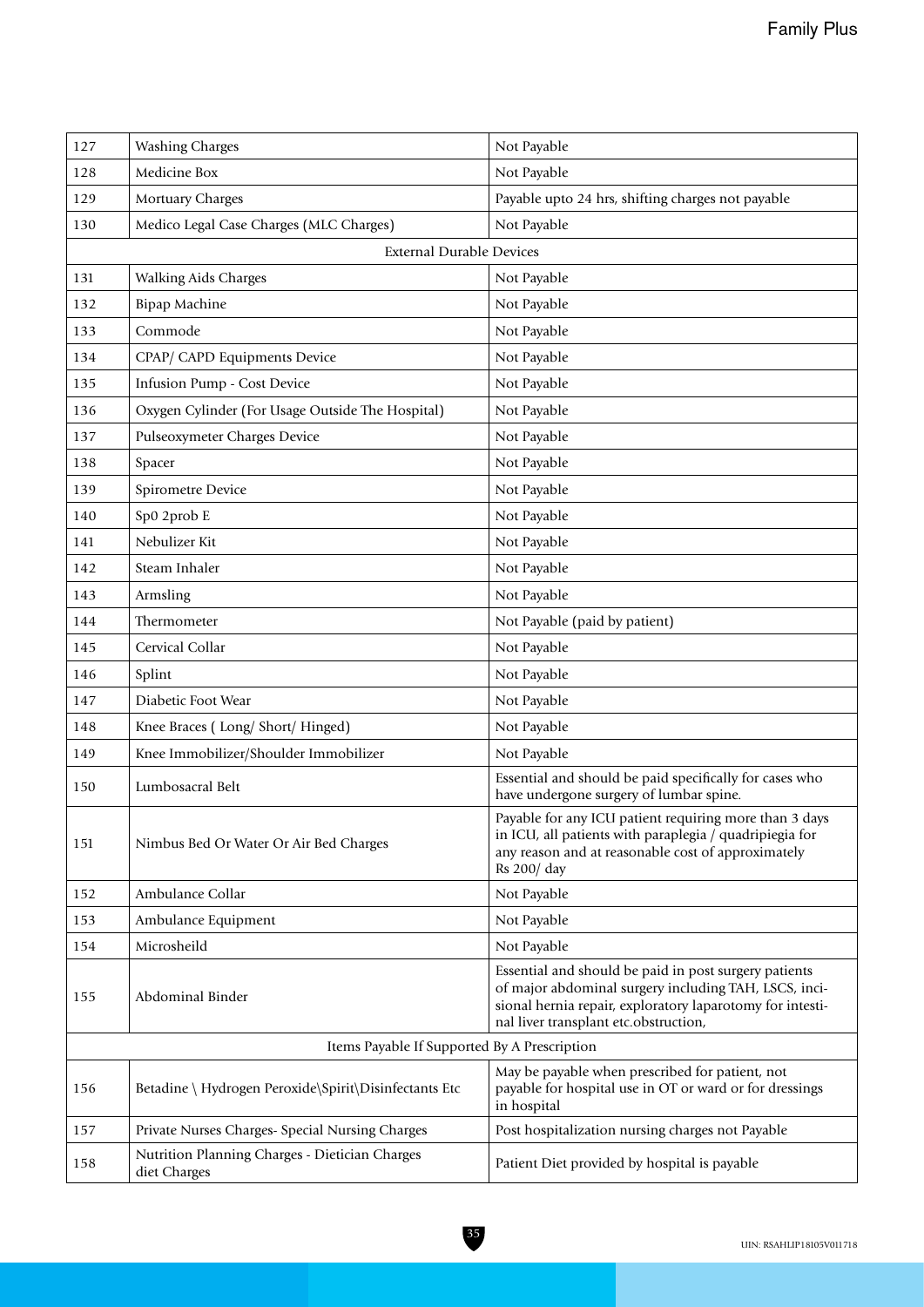| 159 | <b>Sugar Free Tablets</b>                                                                                | Payable -Sugar free variants of admissable medicines<br>are not excluded                                                                                                         |  |
|-----|----------------------------------------------------------------------------------------------------------|----------------------------------------------------------------------------------------------------------------------------------------------------------------------------------|--|
| 160 | Creams Powders Lotions (Toileteries Are Not Payable,<br>Only Prescribed Medical Pharmaceuticals Payable) | Payable when prescribed                                                                                                                                                          |  |
| 161 | <b>Digestion Gels</b>                                                                                    | Payable when prescribed                                                                                                                                                          |  |
| 162 | <b>ECG Electrodes</b>                                                                                    | Upto 5 electrodes are required for every case visit-<br>ing OT or ICU. For longer stay in ICU, may require a<br>change and at least one set every second day must be<br>payable. |  |
| 163 | <b>Gloves Sterilized Gloves</b>                                                                          | payable /unsterilized gloves not payable                                                                                                                                         |  |
| 164 | <b>HIV Kit</b>                                                                                           | Payable - payable Preoperative screening                                                                                                                                         |  |
| 165 | Listerine/ Antiseptic Mouthwash                                                                          | Payable when prescribed                                                                                                                                                          |  |
| 166 | Lozenges                                                                                                 | Payable when prescribed                                                                                                                                                          |  |
| 167 | Mouth Paint                                                                                              | Payable when prescribed                                                                                                                                                          |  |
| 168 | Nebulisation Kit                                                                                         | If used during hospitalization is payable reasonably                                                                                                                             |  |
| 169 | Novarapid                                                                                                | Payable when prescribed                                                                                                                                                          |  |
| 170 | Volini Gel/ Analgesic Gel                                                                                | Payable when prescribed                                                                                                                                                          |  |
| 171 | Zytee Gel                                                                                                | Payable when prescribed                                                                                                                                                          |  |
| 172 | Vaccination Charges                                                                                      | Routine Vaccination not Payable / Post Bite Vaccination<br>Payable                                                                                                               |  |
|     | Part of hospital's own costs and not payable                                                             |                                                                                                                                                                                  |  |
| 173 | Ahd                                                                                                      | Not Payable - Part of Hospital's internal Cost                                                                                                                                   |  |
| 174 | Alcohol Swabs                                                                                            | Not Payable - Part of Hospital's internal Cost                                                                                                                                   |  |
| 175 | Scrub Solution/Sterillium                                                                                | Not Payable - Part of Hospital's internal Cost                                                                                                                                   |  |
|     | Others                                                                                                   |                                                                                                                                                                                  |  |
| 176 | Vaccine Charges For Baby                                                                                 | Payable as per Plan                                                                                                                                                              |  |
| 177 | Aesthetic Treatment / Surgery                                                                            | Not Payable                                                                                                                                                                      |  |
| 178 | <b>TPA Charges</b>                                                                                       | Not Payable                                                                                                                                                                      |  |
| 179 | Visco Belt Charges                                                                                       | Not Payable                                                                                                                                                                      |  |
| 180 | Any Kit With No Details Mentioned [Delivery Kit,<br>Orthokit, Recovery Kit, Etc]                         | Not Payable                                                                                                                                                                      |  |
| 181 | <b>Examination Gloves</b>                                                                                | Not Payable                                                                                                                                                                      |  |
| 182 | Kidney Tray                                                                                              | Not Payable                                                                                                                                                                      |  |
| 183 | Mask                                                                                                     | Not Payable                                                                                                                                                                      |  |
| 184 | <b>Ounce Glass</b>                                                                                       | Not Payable                                                                                                                                                                      |  |
| 185 | Outstation Consultant's / Surgeon's Fees                                                                 | Not payable, except for telemedicine consultations<br>where covered by policy                                                                                                    |  |
| 186 | 186 Oxygen Mask                                                                                          | Not Payable                                                                                                                                                                      |  |
| 187 | Paper Gloves                                                                                             | Not Payable                                                                                                                                                                      |  |
| 188 | Pelvic Traction Belt                                                                                     | Should be payable in case of PIVI) requiring traction as<br>this is generally not reused                                                                                         |  |
| 189 | Referal Doctor's Fees                                                                                    | Not Payable                                                                                                                                                                      |  |
| 190 | Accu Check (Glucometery/ Strips)                                                                         | Not payable pre-hospitilasation or post<br>hospitalisation/ Reports and Charts required / Device<br>not payable                                                                  |  |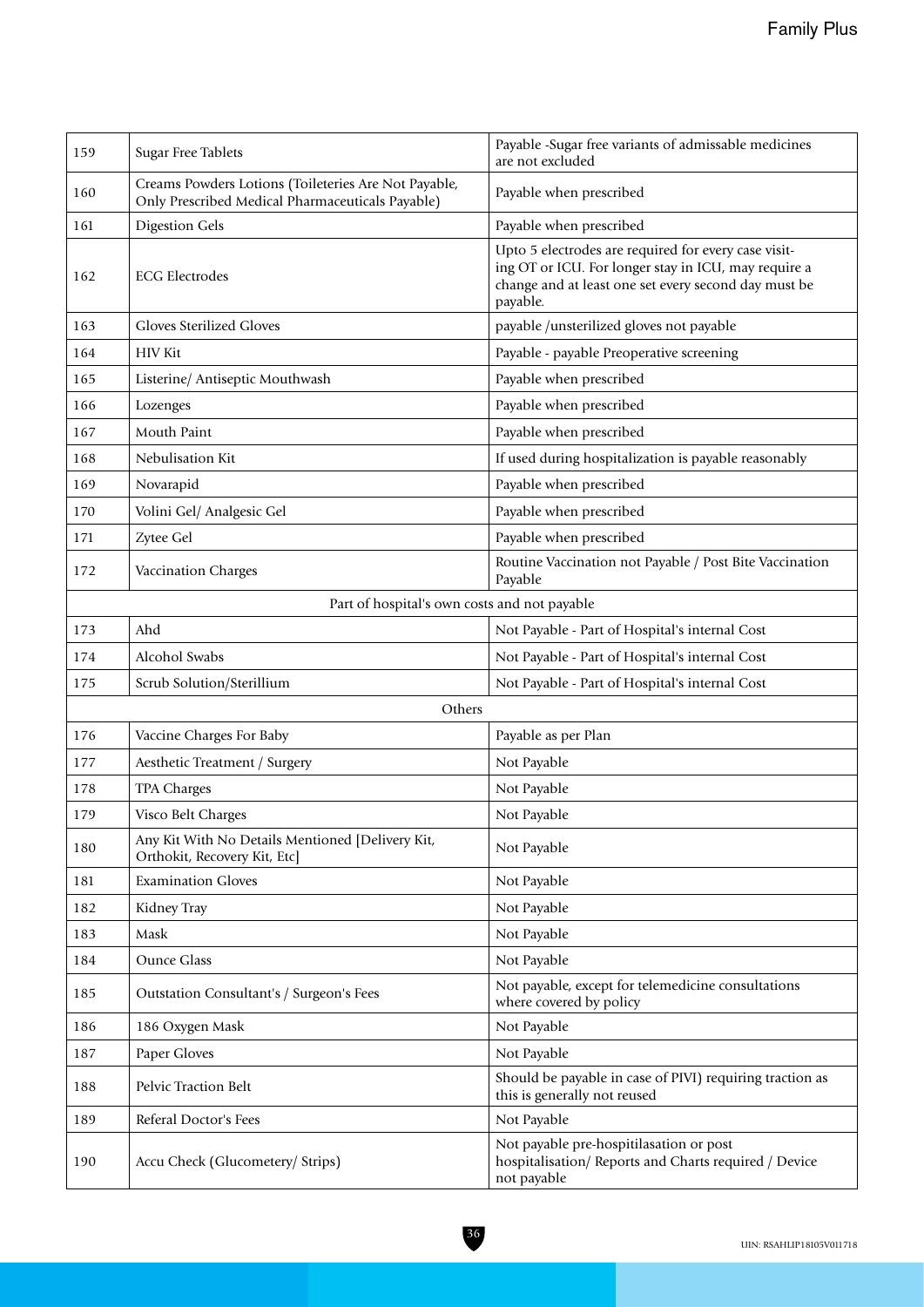| 191 | Pan Can                   | Not Payable                                                                        |  |
|-----|---------------------------|------------------------------------------------------------------------------------|--|
| 192 | Sofnet                    | Not Payable                                                                        |  |
| 193 | <b>Trolly Cover</b>       | Not Payable                                                                        |  |
| 194 | Urometer, Urine Jug       | Not Payable                                                                        |  |
| 195 | Ambulance                 | Payable as per Plan                                                                |  |
| 196 | Tegaderm / Vasofix Safety | Payable - maximum o f 3 in 48 hrs an d<br>then $1$ in $24$ hrs                     |  |
| 197 | Urine Bag P               | Payable where medically necessary till a reasonable<br>cost - maximum 1 per 24 hrs |  |
| 198 | Softovac                  | Not Payable                                                                        |  |
| 199 | Stockings                 | Essential for case like CABG etc. where it should be<br>paid.                      |  |

## **Annexure III**

## **Format to be filled up by the proposer for change in occupation of the Insured**

| <b>Policy No</b> | Name of the<br><b>Insured</b> | Date of<br>birth/Age | Relationshipwith<br>Proposer | City of<br>residence | <b>Previous Occupation</b><br>or Nature of Work | New Occupation or<br>Nature of Work |
|------------------|-------------------------------|----------------------|------------------------------|----------------------|-------------------------------------------------|-------------------------------------|
|                  |                               |                      |                              |                      |                                                 |                                     |
|                  |                               |                      |                              |                      |                                                 |                                     |

37

Place: Proposer's Signature \_\_\_\_\_\_\_\_\_\_\_

Date: Name: \_\_\_\_\_\_\_\_\_\_\_

(DD/MM/YYYY)

UIN: RSAHLIP18105V011718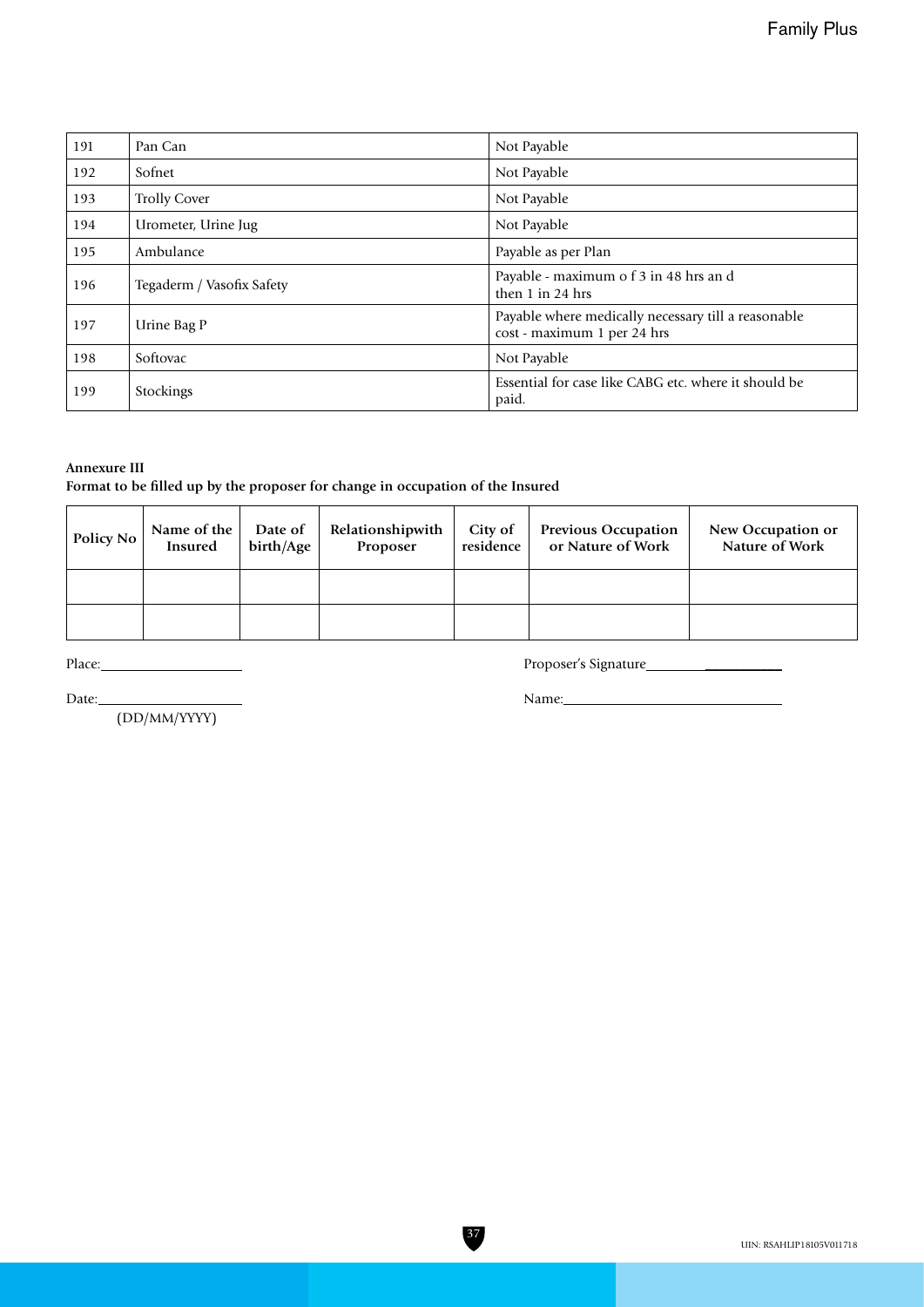## **Annexure IV – Indicative list of Day Care Procedures**

Kindly note that the procedures mentioned below are just illustrative and not exhaustive. We will cover All Day Care Procedures which is decided by medical counsel as Day Care Procedure

| Sr. No | List of Day Care Procedures                                                |
|--------|----------------------------------------------------------------------------|
| 1      | Operations on retinal membrane                                             |
| 2      | Photocoagulation of retina fordetachment                                   |
| 3      | Destruction of lesion of retina                                            |
| 4      | Fixation of retina                                                         |
| 5      | Evaluation of retina                                                       |
| 6      | Destruction of subretinal lesion                                           |
| 7      | Operations on posterior segment of eye                                     |
| 8      | Operations on thyroglossal tissue                                          |
| 9      | Excision of parathyroid gland                                              |
| 10     | Excision of external ear lesions                                           |
| 11     | Extirpation of lesion of external ear                                      |
| 12     | Exenteration of mastoid air cells                                          |
| 13     | Attachment of bone anchored hearing<br>prosthesis                          |
| 14     | Repair of eardrum                                                          |
| 15     | Drainage of middle ear                                                     |
| 16     | Reconstruction of ossicular chain                                          |
| 17     | Stapedectomy                                                               |
| 18     | Extirpation of lesion of middle ear                                        |
| 19     | Rhinoplasty for traumatic injuries                                         |
| 20     | Therapeutic operations on septum of nose                                   |
| 21     | Therapeutic operations on turbinate of nose                                |
| 22     | Surgical arrest of bleeding from internal nose                             |
| 23     | Operations on unspecified nasal sinus                                      |
| 24     | Caldwell luc surgery                                                       |
| 25     | Operations on adenoid                                                      |
| 26     | Therapeutic endoscopic operations on<br>pharynx                            |
| 27     | Microtherapeutic endoscopic operations on<br>larynx                        |
| 28     | Petrous Apicectomy                                                         |
| 29     | Therapeutic fibreoptic endoscopic operations<br>on lower respiratory tract |
| 30     | Partial excision of lip                                                    |
| 31     | Extirpation of lesion of lip                                               |
| 32     | Dental operations as a result of accidents                                 |
| 33     | Excision o fdental lesion of jaw                                           |
| 34     | Extirpation of lesion of tongue                                            |
| 35     | Lingualfrenotomy/frenoplasty                                               |
| 36     | Extirpation of lesion of palate                                            |
| 37     | Palatoplasty for pure palatal defects                                      |
| 38     | Excision of tonsil                                                         |

| 39 | Excision of salivary gland                                            |
|----|-----------------------------------------------------------------------|
| 40 | Extirpation of lesion of salivary gland                               |
| 41 | Open extraction of calculus from salivary duct                        |
| 42 | Fibreoptic endoscopic extirpation of lesion of<br>oesophagus          |
| 43 | Therapeutic Drainage of spinal canal                                  |
| 44 | Operations on spinal nerve root                                       |
| 45 | Excision ofperipheral nerve                                           |
| 46 | Destruction ofperipheral nerve                                        |
| 47 | Extirpation of lesion of peripheral nerve                             |
| 48 | Microsurgical repair of peripheral nerve                              |
| 49 | Carpal tunnel release                                                 |
| 50 | Canal of guyon release                                                |
| 51 | Cubital tunnel release                                                |
| 52 | Neurostimulation of peripheral nerve                                  |
| 53 | Excision of sympathetic nerve                                         |
| 54 | Chemical destruction of sympathetic nerve                             |
| 55 | Radiofrequency controlled thermal<br>destruction of sympathetic Nerve |
| 56 | Extirpation of lesion of orbit                                        |
| 57 | Therapeutic operations on eyebrow                                     |
| 58 | Therapeutic operations on canthus                                     |
| 59 | Extirpation of lesion of eyelid                                       |
| 60 | Excision of redundant skin of eyelid                                  |
| 61 | Reconstruction of eyelid                                              |
| 62 | Correction of deformity of eyelid                                     |
| 63 | Correction of ptosis of eyelid                                        |
| 64 | Incision of eyelid                                                    |
| 65 | Operations on lacrimal gland                                          |
| 66 | Connection between lacrimal apparatus<br>and nose                     |
| 67 | Operations on nasolacrimal duct                                       |
| 68 | Operations on muscles of eye                                          |
| 69 | Extirpation of lesion of conjunctiva                                  |
| 70 | Repair of conjunctiva                                                 |
| 71 | Extirpation of lesion of cornea                                       |
| 72 | Closure of cornea                                                     |
| 73 | Incision of cornea                                                    |
| 74 | Excision of sclera                                                    |
| 75 | Buckling operations for attachment of retina                          |
| 76 | Excision of iris                                                      |
| 77 | Filtering operations on iris                                          |

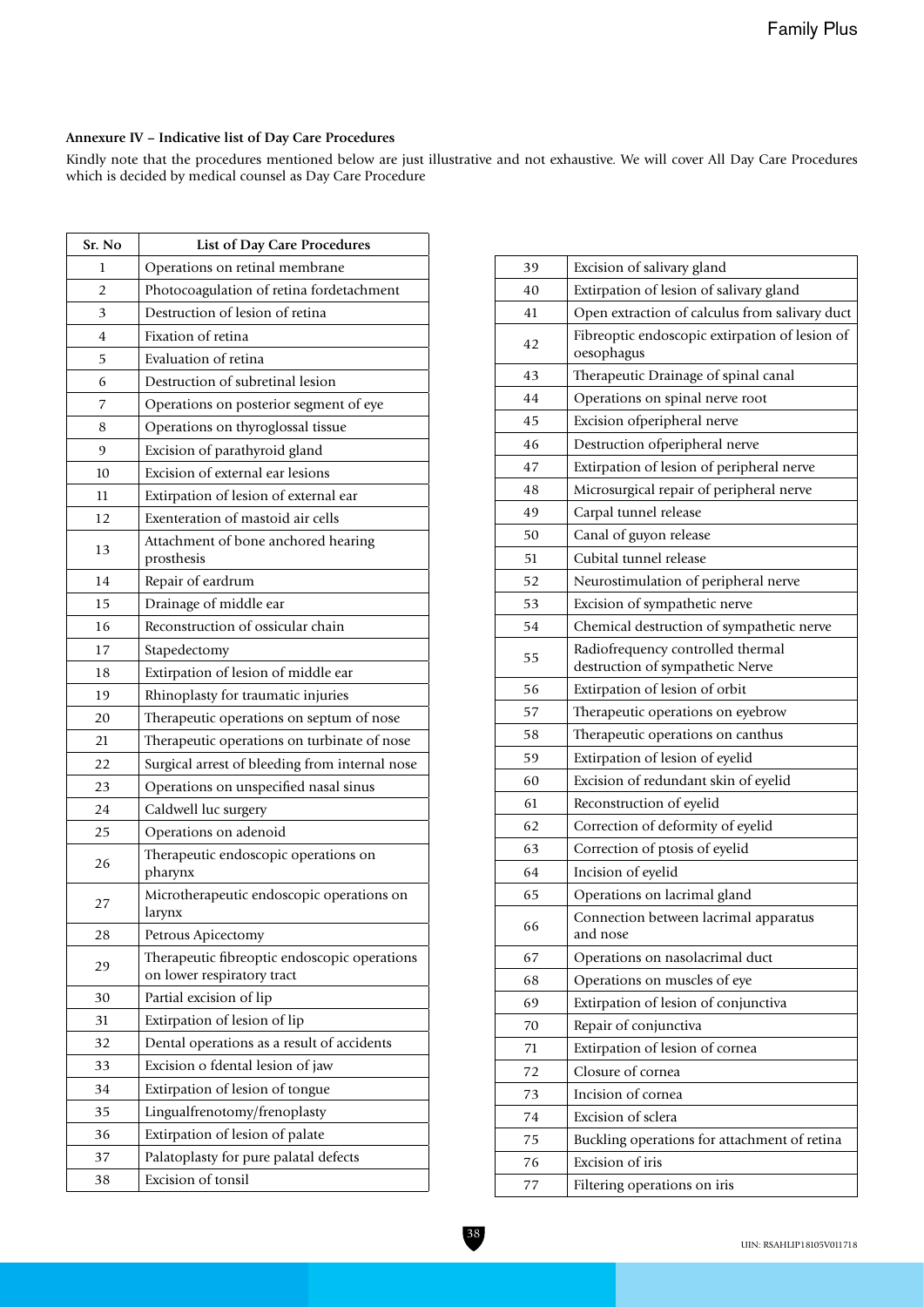| 78  | Incision of iris                                                |
|-----|-----------------------------------------------------------------|
| 79  | Extirpation of ciliary body                                     |
| 80  | Extracapsular extraction of lens                                |
| 81  | Incision of capsule of lens                                     |
| 82  | Insertion of Prosthesis of lens                                 |
| 83  | Operations on vitreous body                                     |
| 84  | Operations on varicocele                                        |
| 85  | Extirpation of lesion of penis                                  |
| 86  | Dialysis                                                        |
| 87  | Operations on Bartholin gland                                   |
| 88  | Extirpation of lesion of vulva                                  |
| 89  | Extirpation of lesion of female perineum                        |
| 90  | Excision of band of vagina                                      |
| 91  | Culdotomy                                                       |
| 92  | Extirpation of lesion of vagina                                 |
| 93  | Operations on pouch of Douglas                                  |
| 94  | Excision of cervix uteri                                        |
| 95  | Destruction of lesion of cervix uteri                           |
| 96  | Abdominal excision of uterus                                    |
| 97  | Dilatation and Curettage of uterus                              |
| 98  | Therapeutic endoscopic operations on uterus                     |
| 99  | Therapeutic endoscopic operations on ovary                      |
| 100 | Operations on broadligament ofuterus                            |
| 101 | Incision of breast                                              |
| 102 | Microscopically controlled excision of lesion<br>of skin        |
| 103 | Photodynamic therapy of skin                                    |
| 104 | Curettage of lesion of skin                                     |
| 105 | Photodestruction of lesion of skin                              |
| 106 | Flap operations to relax contracture of skin                    |
| 107 | Split autograft of skin                                         |
| 108 | Suture of skin of head or neck                                  |
| 109 | Extirpation of nail bed                                         |
| 110 | Excision of nail                                                |
| 111 | Fascial release                                                 |
| 112 | Partial excision of chest wall                                  |
| 113 | Puncture of pleura                                              |
| 114 | Closed reduction of fracture of bone and in-<br>ternal fixation |
| 115 | Excision of ganglion                                            |
| 116 | Re-excision of ganglion                                         |
| 117 | Operations on bursa                                             |
| 118 | Transposition of tendon                                         |
| 119 | Excision of tendon                                              |
| 120 | Primary repair of tendon                                        |
| 121 | Secondary repair of tendon                                      |
| 122 | Tendon release                                                  |

| 123 | Adjustment to length of tendon                                                    |
|-----|-----------------------------------------------------------------------------------|
| 124 | Excision of sheath of tendon                                                      |
| 125 | Excision of muscle                                                                |
| 126 | Fibreoptic endoscopic extirpation of lesion of<br>upper gastrointestinal tract    |
| 127 | Therapeutic endoscopic operations on<br>duodenum                                  |
| 128 | Artificial opening in to jejunum                                                  |
| 129 | Therapeutic endoscopic operations on jeju-<br>num                                 |
| 130 | Endoscopic extirpation of lesion of colon                                         |
| 131 | Endoscopic extirpation of lesion of lower<br>bowel using fibreoptic sigmoidoscope |
| 132 | Endoscopic extirpation of lesion of sigmoid<br>colon using rigid sigmoidoscope    |
| 133 | Manipulation of rectum                                                            |
| 134 | Excision of lesion of anus                                                        |
| 135 | Destruction of lesion of anus                                                     |
| 136 | Excision of haemorrhoid                                                           |
| 137 | Destruction of haemorrhoid                                                        |
| 138 | Dilation of anal sphincter                                                        |
| 139 | Drainage through perineal region                                                  |
| 140 | Excision of pilonidal sinus                                                       |
| 141 | Arteriovenous shunt                                                               |
| 142 | Combined operations on varicose vein of leg                                       |
| 143 | Ligation of varicose vein of leg                                                  |
| 144 | Injection in to varicose vein of leg                                              |
| 145 | Transluminal operations on varicose vein of<br>leg                                |
| 146 | Therapeutic transluminal operations on vein                                       |
| 147 | Therapeutic endoscopic operations on calcu-<br>lus of kidney                      |
| 148 | Percutaneous puncture of kidney                                                   |
| 149 | Extracorporeal fragmentation of calculus of<br>kidney                             |
| 150 | Therapeutic ureteroscopic operations on<br>ureter                                 |
| 151 | Extracorporeal fragmentation of calculus of<br>ureter                             |
| 152 | Operations on ureteric orifice                                                    |
| 153 | Percutaneous ureteric stent procedures                                            |
| 154 | Open drainage of bladder                                                          |
| 155 | Endoscopic extirpation of lesion of bladder                                       |
| 156 | Endoscopic operations to increase capacity of<br>bladder                          |
| 157 | Urethral catheterisation of bladder                                               |
| 158 | Vaginal operations to support outlet of fe-<br>male bladder                       |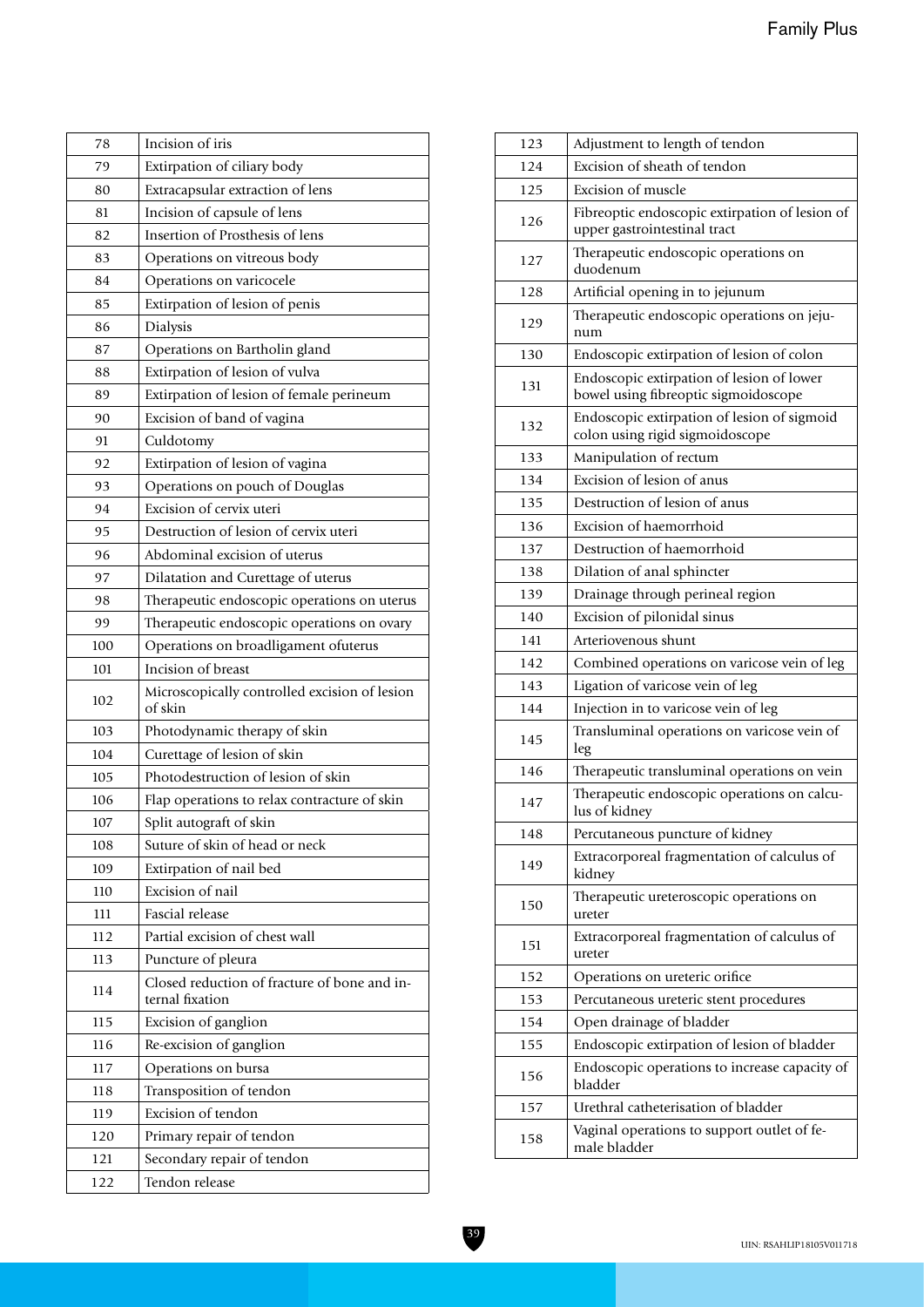| 159 | Therapeutic endoscopic operations on outlet<br>of female bladder          |
|-----|---------------------------------------------------------------------------|
| 160 | Endoscopic resection of outlet of male blad-<br>der                       |
| 161 | Repair of urethra                                                         |
| 162 | Therapeutic endoscopic operations on ure-<br>thra                         |
| 163 | Urethral meatal surgery                                                   |
| 164 | Extirpation of lesion of scrotum                                          |
| 165 | Extirpation of lesion of testis                                           |
| 166 | Operations on hydrocele sac                                               |
| 167 | Operations on epididymis                                                  |
| 168 | Repair of Muscle                                                          |
| 169 | Release of contracture of muscle                                          |
| 170 | Facial bone fracture fixation                                             |
| 171 | Excision of mandible                                                      |
| 172 | Fixation of mandible                                                      |
| 173 | Decompression of fracture of spine                                        |
| 174 | Denervation of spinal facet joint of vertebra                             |
| 175 | Manipulation of spine                                                     |
| 176 | Joint manipulation                                                        |
| 177 | Extirpation of lesion of bone                                             |
| 178 | Angulation periarticular division of bone                                 |
| 179 | Primary open reduction of fracture of bone<br>and intramedullary fixation |
| 180 | Primary open reduction of fracture of bone<br>and extramedullary fixation |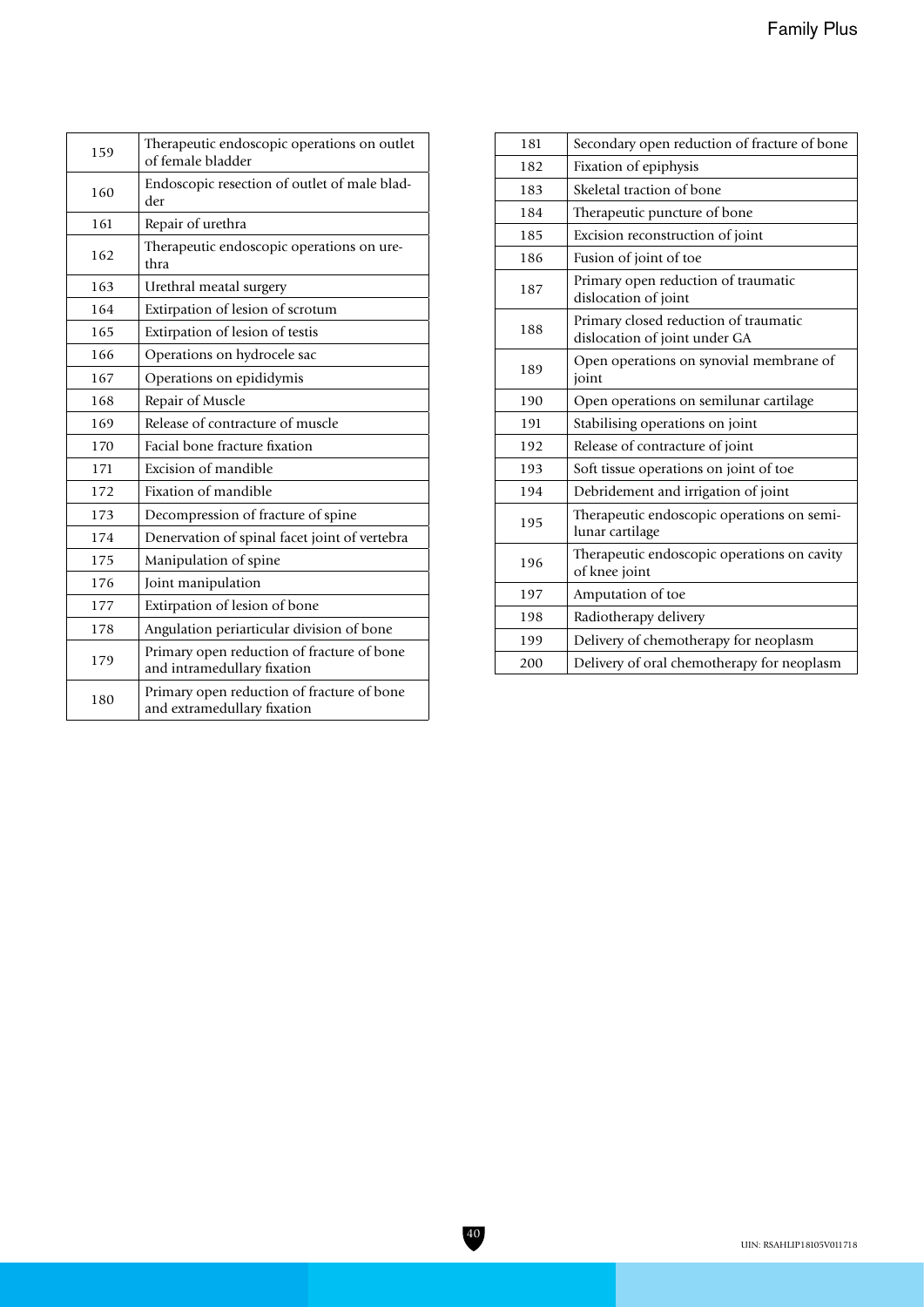## **ENDORSEMENT**

#### **PART III- OPTIONAL ENDORSEMENT**

All benefits issued with this Policy or endorsed to the Schedule of Insurance Certificate shall be subject to the terms, conditions and exclusions of this Policy, except to the extent expressly varied by the endorsement. All other Policy terms, conditions and exclusions shall remain unchanged. Any of the below endorsements shall be applicable if You opt for these benefits and We have issued an endorsement to the Schedule of Insurance Certificate.

#### **1. Hospital Cash**

The following shall be added to the Section 3 of Part II – Policy Document and shall be integrated into and con strued as a part of the Standard Terms and Conditions:-

## *Hospital Cash*

If the Insured Person is Hospitalized and if We have ac cepted an In-patient Hospitalization claim under Section 3.1, We will pay the Hospital Cash amount specified in the Product Benefit Table for each continuous and com pleted period of 24 hours of Hospitalization provided that:

- a) The Insured Person should have been Hospitalized for a minimum period of 48 hours continuously;
- b) We will not make any payment under this endorsement in respect of an Insured Person for more than 30 days of Hospitalisation in total under any Policy Year.

We will not make any payment under this endorsement for any diagnosis or treatment arising from or related to pregnancy (whether uterine or extra uterine), childbirth including caesarean section, medical termination of pregnancy and/or any treatment related to pre and post natal care of the mother or the new born child. Claims made in respect of this benefit will not be subject to the Sum Insured.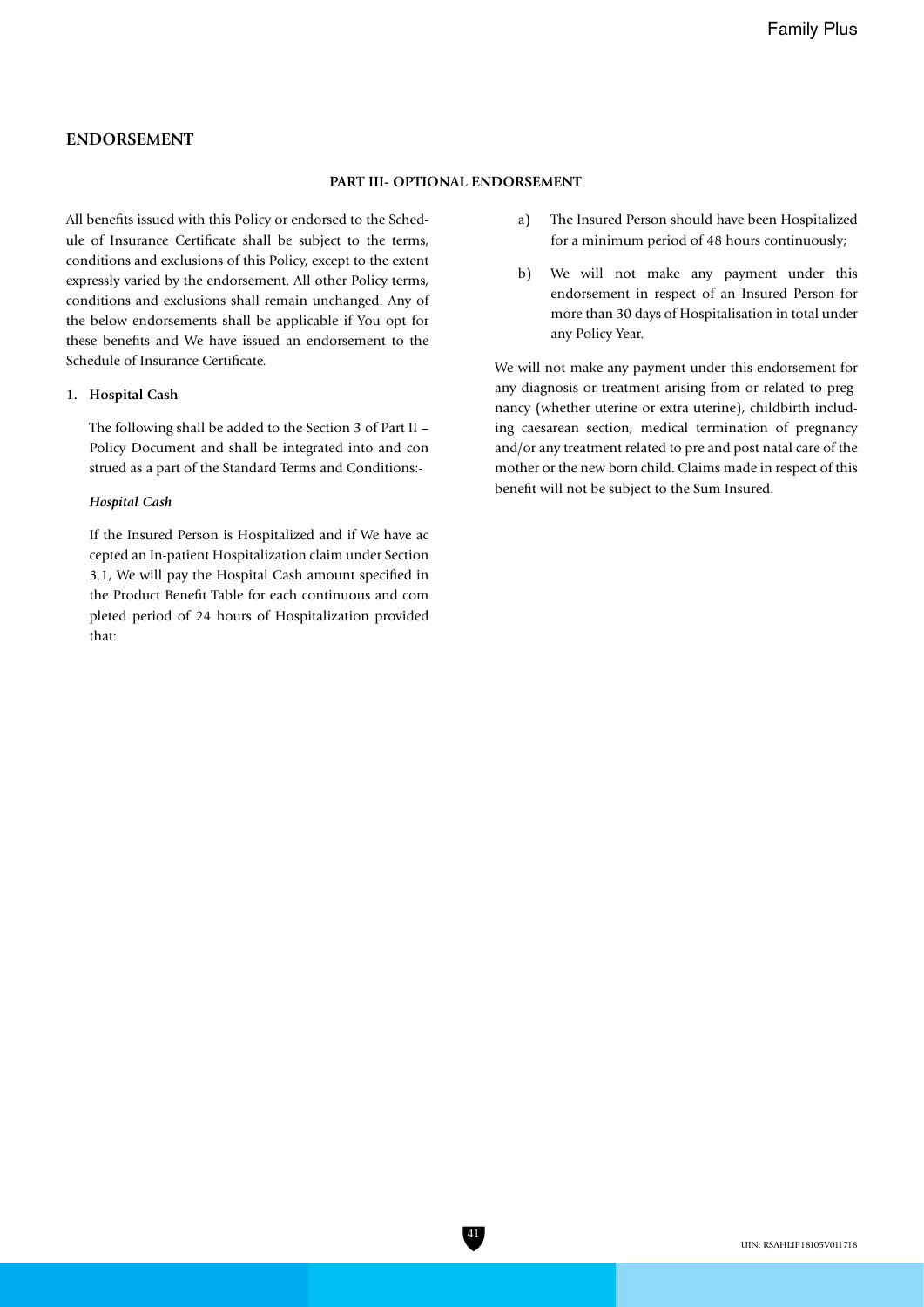## **PRODUCT BENEFIT TABLE**

| <b>Sum Insured</b><br>$(SI)$ INR <sup>(1)</sup>   | Individual Base Sum Insured                                                | 2 lacs   3 lacs   5 lacs   10 lacs   15 lacs                                                  |
|---------------------------------------------------|----------------------------------------------------------------------------|-----------------------------------------------------------------------------------------------|
|                                                   | Floater Sum Insured                                                        | 3 lacs   4 lacs   5 lacs   10 lacs   15 lacs   20 lacs   25 lacs   50 lacs                    |
| <b>BASELINE</b><br>$\text{COVER}^{(2) \, (3)}$    | <b>Inpatient Care</b>                                                      | Covered up to Sum Insured                                                                     |
|                                                   | Pre And Post Hospitalisation Expenses                                      | 60/90 days, Covered upto Sum Insured                                                          |
|                                                   | All Day Care Procedures                                                    | Covered up to Sum Insured                                                                     |
|                                                   | Organ Donor Expenses                                                       | Covered up to Sum Insured                                                                     |
| <b>OTHER</b><br><b>BENEFITS</b>                   | <b>Ambulance Cover</b>                                                     | Up to INR 4,000, per event of hospitalization for every<br>insured member                     |
|                                                   | No-Claim Bonus                                                             | 20% of Base Sum Insured up to a max of 100%                                                   |
|                                                   | Re-load of Sum Insured <sup>(4)</sup>                                      | Up to Base Sum Insured, once during the policy year                                           |
|                                                   | Vaccination in case of Animal Bite <sup>(5)</sup>                          | Upto INR 5,000                                                                                |
|                                                   | Ayush Treatment <sup>(6)</sup>                                             | Government Hospitals - Covered upto Sum Insured.<br>Other Hospitals - Covered upto Rs. 30,000 |
|                                                   | Domiciliary Hospitalisation <sup>(7)</sup>                                 | Covered up to Sum Insured                                                                     |
|                                                   | Second Opinion for 11 specified CriticalIIIness <sup>(8)</sup>             | Available Once During The Policy Year                                                         |
|                                                   | Emergency Domestic Evacuation (Bed To<br>Bed on Advise of Treating Doctor) | Covered up to INR 100,000                                                                     |
| <b>HEALTH &amp;</b><br><b>WELLNESS</b>            | Health Check - up                                                          | Annual                                                                                        |
|                                                   | Preventive Healthcare & Wellness <sup>(9)</sup>                            | Available                                                                                     |
| <b>MATERNITY</b><br><b>BENEFITS</b>               | Maternity Cover for up to 2 Deliveries <sup>(10)</sup>                     | INR 50,000, per delivery                                                                      |
|                                                   | New Born Baby Cover                                                        | Base SI of mother                                                                             |
|                                                   | Vaccinations for New Born Baby in the first<br>Year <sup>(#)</sup>         | Up to INR 10,000                                                                              |
|                                                   | Nutritional Allowance for Mother post discharge <sup>(11)</sup>            | Up to INR 10,000                                                                              |
| <b>CUSTOMER</b><br><b>LEVEL</b><br><b>OPTIONS</b> | Hospital Cash (For 30 Days in case of<br>Hospitalisation Beyond 2 Days)    | INR. $2,000$ per day                                                                          |

## **KEY NOTES**

- (1) It is mandatory to choose 1 base sum insured & 1 floater sum insured. The chosen base sum insured will be same for all covered members.
- (2) Baseline cover includes
	- 1. 36 month waiting period for pre-existing conditions.
	- 2. 2 year waiting period for specific 17 diseases/ conditions.
	- 3. 30 day Initial waiting period from inception.
	- 4. Entry age for adults is 18 years onwards and children is from 91 days onwards. New born Children can be added to existing policies at renewal.
- 5. Zone 2 is priced 15% lower than zone 1 (For eg, if Zone 1 is priced as Rs.100, then zone 2 will be priced at Rs. 85)
- 6. Indicative list of day care procedures has been given in the policy document.
- (3) Option of applying Disease specific loading or Co-pay for certain chronic diseases as a part of medical underwriting.
- (4) Re-load of Sum Insured Reinstate sum insured up to base sum insured. Applicable for different illnesses. Reload will be triggered only once in a policy year and only after the base SI + Floater SI is exhausted. The reloaded SI can be jointly or severally used by all insured members, up to the available limit.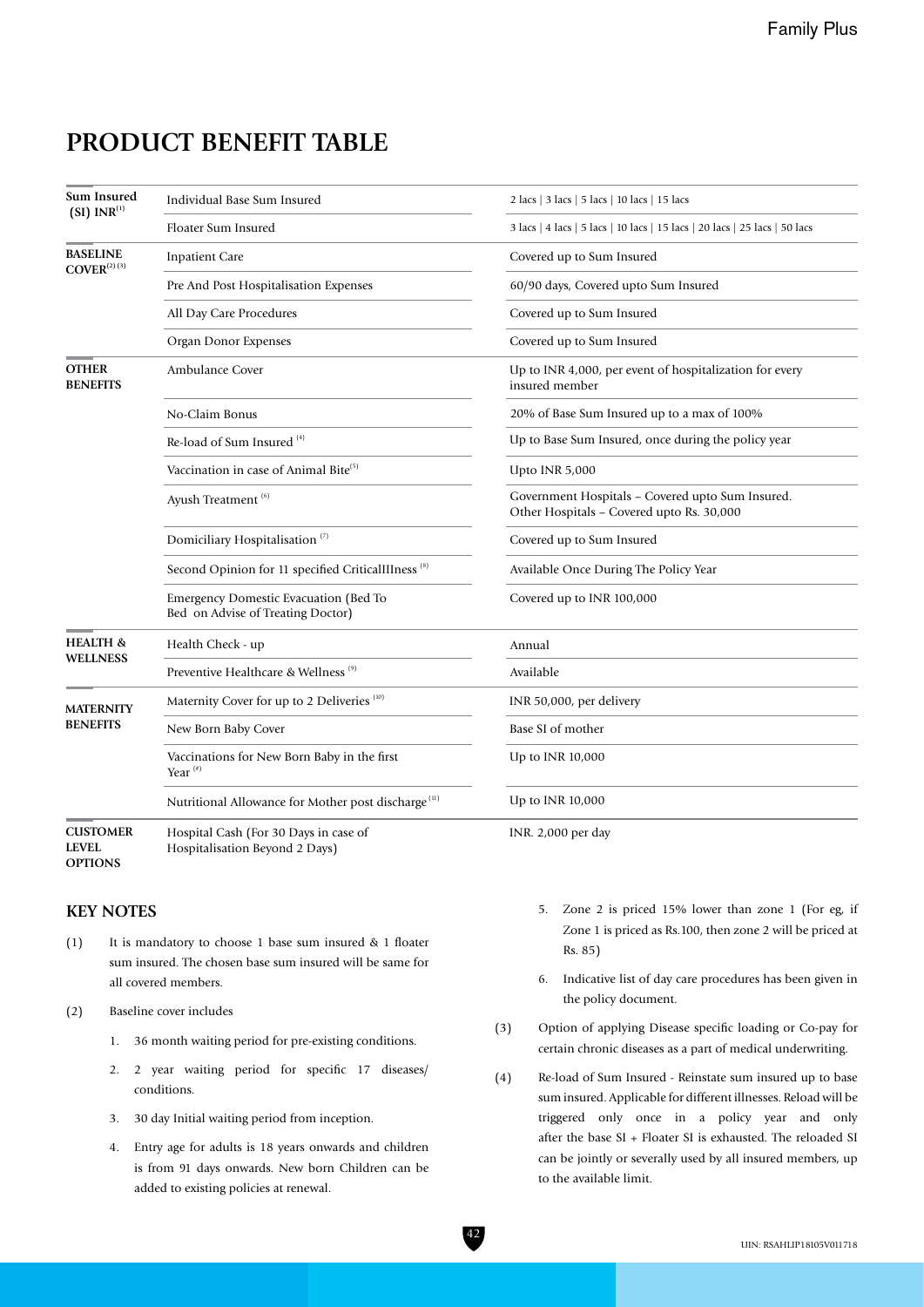- (5) Vaccination for Animal Bite (Post Bite Treatment) OPD Benefit up to defined limit as part of Overall limit.
- (6) AYUSH Treatment Inpatient Treatment taken up in authorised Government Hospitals.
- (7) If due to your health condition you cannot be moved to a hospital or a bed is not available in hospital, we will reimburse the medical expenses incurred for treatment taken at home as long as it involved medical treatment for a period exceeding 3 days.
- (8) 2nd Opinion for following critical illnesses are covered: Cancer, First Heart Atack, Open Chest CABG, Open Heart Replacement or Repair of Heart Valves, Coma, Kidney Failure, Stroke, Major Organ/Bone Marrow Trans plant, Permanent paralysis of Limbs, Motor Neuron Disease & Multiple Sclerosis.
- (9) Preventive Healthcare & Wellness Benefit to offer various health related articles on your registered email Id and doctor on email chat.
- 10) Maternity Benefit Covers up to 2 deliveries if at least 2 adults are covered under the same policy. 24 month waiting period applies to maternity cover including all attached new born baby cover benefits.

# - Vaccinations would be covered till the next policy anniversary after which the new born baby has to be included in the policy for the coverage to continue.

(11) Nutrition allowance covers cost of nutritional food supplements & medicines which inter alia includes food supplements advised by medical practitioner for nutrition enriched diet viz calcium tablets, vitamins, tonics, fresh/dry fruits & vegetables to be given to mother post birth of child to recuperate. Fixed benefit payable in the form of a postdated cheque, 2 months after delivery. This is a first of its kind offering in the health insurance industry.

Note: Policy offers a combination of individual sum insured and floater sum insured in the same policy. Minimum 2 members need to be covered in the policy. The following relations of the proposer are allowed to be covered in the policy.

Spouse as long as he or she continues to be married to you, Son, Daughter-in-law, Daughter, Father, Mother, Father-in-law as long as your spouse continues to be married to you, Mother-in-law as long as your spouse continues to be married to you, Grandfather, Grandmother, Grandson, Granddaughter, Son-in-law, Brother, Sister, Sister-in-law, Brother-in-law, Nephew and Niece.

| <b>Zone</b> | <b>Locations</b>                                                                             |
|-------------|----------------------------------------------------------------------------------------------|
| Zone 1      | Delhi (NCR), Mumbai including Suburbs, Chennai, Bengaluru, Hyderabad, Kolkata, Pune, Gujarat |
| Zone 2      | Rest of India                                                                                |

| Age                    | Annual Health Check-up - List of Medical Tests                                                                                                                  |
|------------------------|-----------------------------------------------------------------------------------------------------------------------------------------------------------------|
| $\vert$ 18 to 40 years | Complete Blood Count, Urine Routine, Blood Group, ESR, Fasting Blood Sugar, ECG, S Cholesterol,<br>SGPT, Creatinine, Complete physical examination by Physician |
| 41 years onward        | Complete Blood Count, Urine Routine, Blood Group, ESR, HbA1C, Lipid Profile,<br>Kidney Function Test, ECG, Complete physical examination by Physician           |

| Time interval              | Vaccination to be done (age)                  | Frequency      |  |  |
|----------------------------|-----------------------------------------------|----------------|--|--|
| Vaccination for first year |                                               |                |  |  |
| 0-3 months                 | BCG (From birth to 2 weeks)                   |                |  |  |
|                            | OPV (0,6,10 weeks) OR OPV + IPV1 (6,10 weeks) | 3 OR 4         |  |  |
|                            | DPT (6 & 10 week)                             | 2              |  |  |
|                            | Hepatitis-B (0 & 6 week)                      | $\overline{2}$ |  |  |
|                            | Hib (6 & 10 week)                             | 2              |  |  |
| 3-6 months                 | OPV (14 week) OR OPV + IPV2                   | 1 OR 2         |  |  |
|                            | DPT (14 week)                                 | Л              |  |  |
|                            | Hepatitis-B (14 week)                         |                |  |  |
|                            | Hib (14 week)                                 |                |  |  |
| 9 months                   | Measles (+9 months)                           |                |  |  |
| 12 months                  | Chicken Pox(12 months)                        |                |  |  |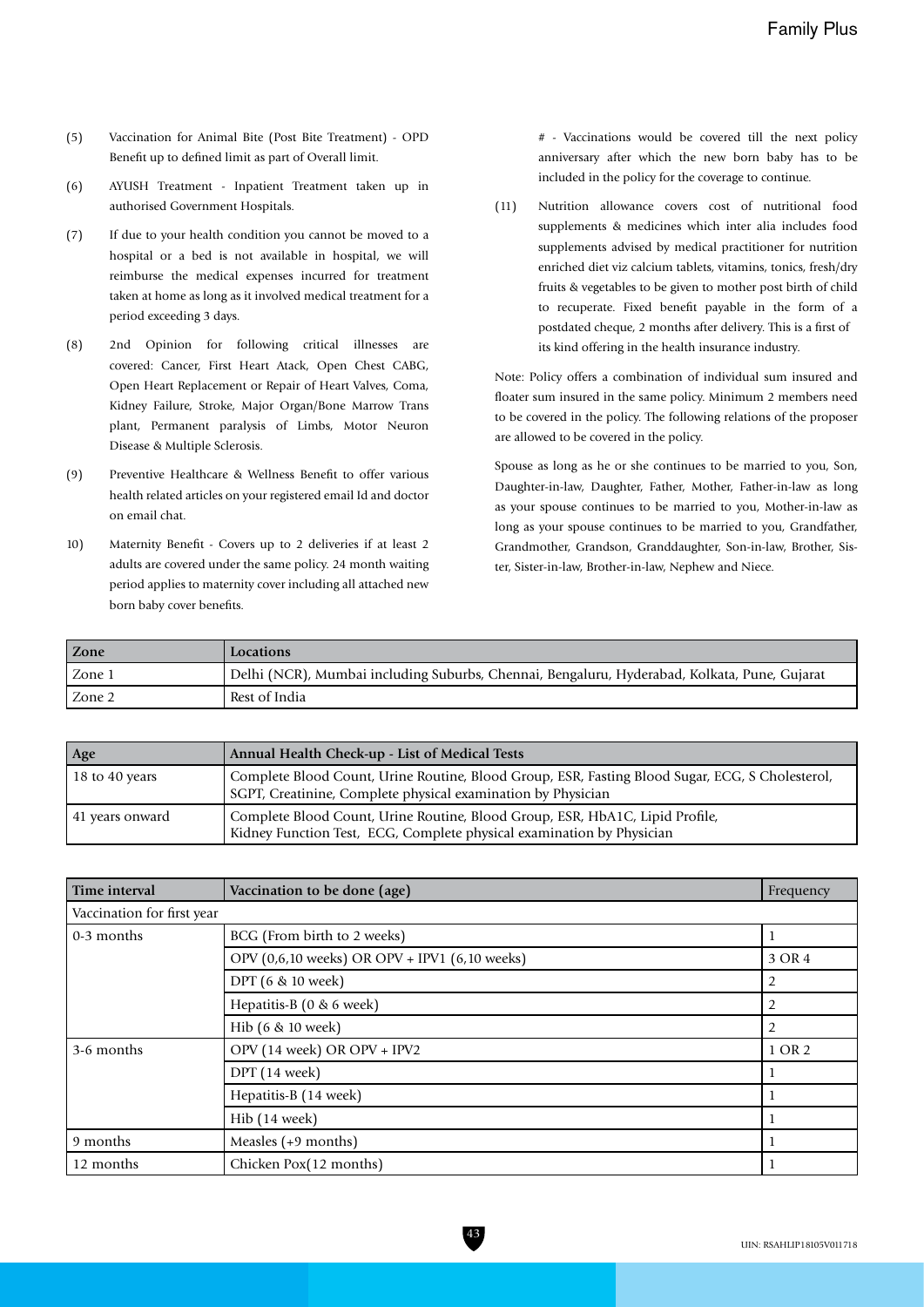## **CLAIM PROCEDURE**

Please review your Family Plus policy and familiarize yourself with policy benefits, terms and conditions and exclusions which will help you during claims.

All claims for benefits other than 2 benefits - Second Opinion for 11 Critical Illness and Emergency Domestic Evacuation will be settled through Paramount Health Services (TPA) Pvt. Ltd.

Claims for these 2 benefits will be serviced through our service provider 'Europ Assistance India Pvt. Ltd'

#### **Claim Intimation**

- 1. You should intimate Royal Sundaram atleast 48 hours prior to hospitalization in case of planned hospitalization or within 48 hours in case of any emergency hospitalization
- 2. You can contact us through:
	- a. 24 x 7 Toll Free: 1800-425-6645
	- b. Email: customer.services@royalsundaram.in
- 3. Provide the following details during intimation:
	- a. Name of the patient (insured person)
	- b. Diagnosis
	- c. Hospital Details Name, Address, Contact No
	- d. Treating Doctor Details Name & Contact No
	- e. Date of Hospitalization
	- f. Expected Discharge

#### **Procedure to avail Pre-Authorization for Cashless facility**

- 1. For any planned hospitalization, kindly intimate to TPA and seek cashless authorization atleast 72 hours prior to the start of the hospitalization
- 2. For any emergency hospitalization, inform TPA within 24 hours of the hospitalization
- 3. TPA will check your coverage as per the eligibility and send a cashless authorization letter to the hospital within 3 hours post receipt of complete documents. In case there is any deficiency in the documents sent, the same will be communicated to the hospital within 4 hours of receipt of documents
- 4. Please pay the non medical and expenses which are not covered to the hospital prior to the discharge.
- 5. In case the ailment/treatment is not covered under the policy, a rejection letter would be sent to the hospital within 2 hours

#### **Note:**

- • You are entitled for cashless only in our Network Hospitals, list of which can be referred on our website
- Rejection of cashless in no way indicated rejection of the claim

#### **Procedure for Reimbursement Claims**

1. Please send the duly filled and signed claim form and all the information/documents mentioned\* therein to Royal Sundaram within 30 days from the date of discharge

*\* Please refer to claim form for complete documentation*

- 2. If there is any discrepancy in the documents/information submitted by you, Royal Sundaram will send the deficiency letter within 7 days of receipt of claim documents
- 3. On receipt of the complete set of claim documents, Royal Sundaram will make the payment for the admissible amount (as per Policy Terms & Conditions), along with a settlement letter within 30 days
- 4. The payment will be made in the name of the proposer
- 5. Claim documents can be sent on:

#### **Health Claims Department**

Royal Sundaram General Insurance Co. Limited.

Vishranthi Melaram Towers,

No.2/319, Rajiv Gandhi Salai (OMR)

Karapakkam, Chennai – 600097

#### **Contact Details of Service Provider**

The following 2 benefits are serviced through the below mentioned service provider.

- 1) Second opinion for critical illness.
- 2) Emergency domestic evacuation

#### **Europ Assistance India Pvt Ltd**

301, C Wing, Business Square, Andheri Kurla Road, Chakala, Andheri (East), Mumbai – 400093 Contact No: + 91-22-67347878 Email: royalsundaram@europ-assistance.in

## **Cashless claims will be serviced by the below mentioned TPA:**

## **Paramount Health Services (TPA) Pvt Ltd.**

Plot No A – 442, Road No28, MIDC Industrial Area, Wagle Estate, Ram Nagar, Thane West – 400 604. Contact details: 91-22-66620858 Toll Free Help Line Number – 1800 22 6655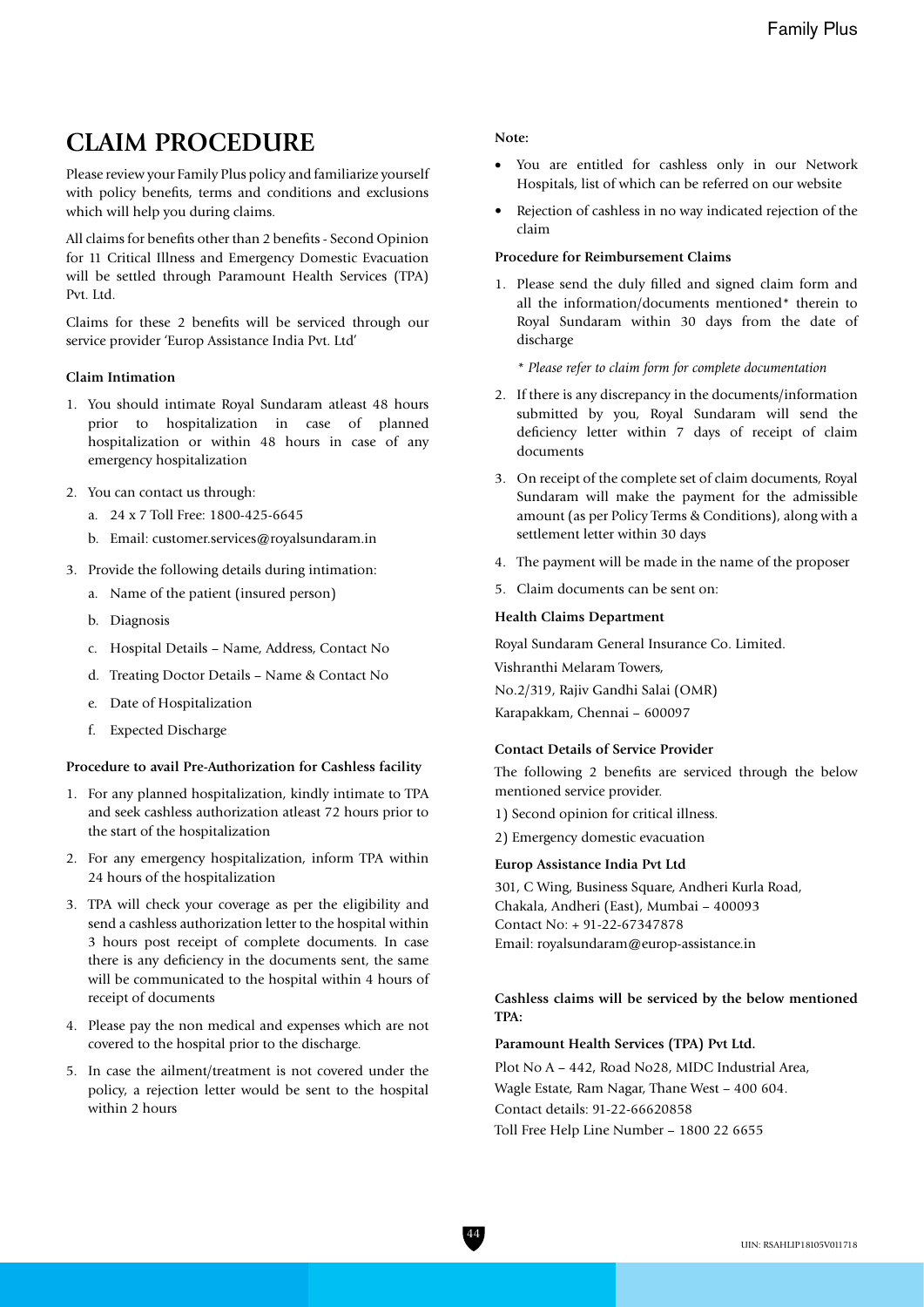#### **WHAT IF I EVER NEED TO COMPLAIN?**

*We hope, of course, that you will never feel the need to complain. Nevertheless, sometimes things do go wrong. When they do, we want to know straight away, so we can put them right as quickly as possible, and take steps to make sure they don't happen again.*

*In all instances, call our Customer Services at our Chennai office at 1860 425 0000 or e-mail at customer.services@royalsundaram.in or write us to Royal Sundaram General Insurance Co. Limited, Vishranthi Melaram Towers, No. 2 / 319, Rajiv Gandhi Salai (OMR), Karapakkam, Chennai - 600097.*

45

*Royal Sundaram General Insurance Co. Limited IRDAI Registration No.102. | CIN: U67200TN2000PLC045611*